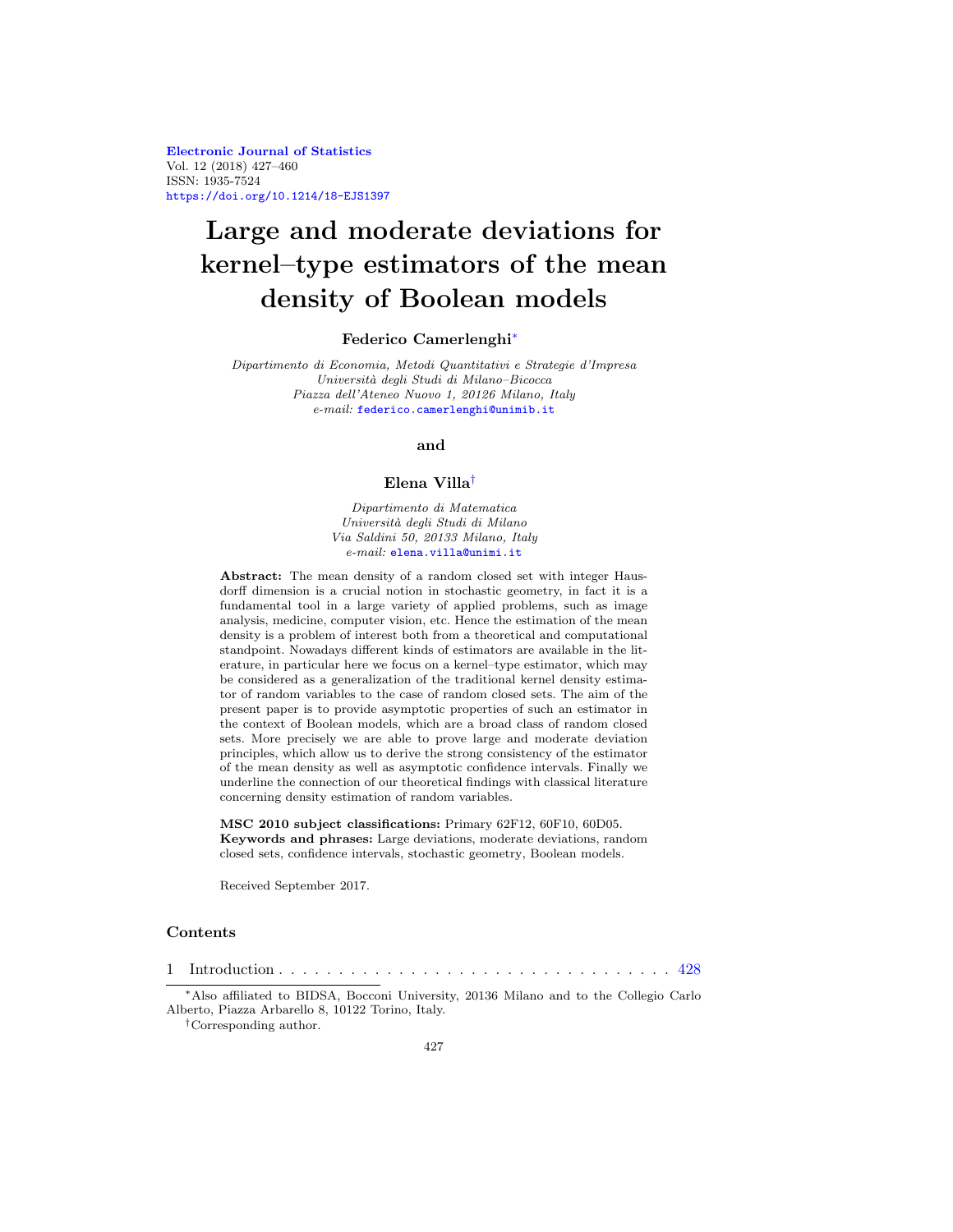## 428 F. Camerlenghi and E. Villa

|   | Point processes, intensity measure and Boolean models 430<br>2.1                        |
|---|-----------------------------------------------------------------------------------------|
|   | Basics on large and moderate deviations 431<br>2.2                                      |
|   | Notations and assumptions $\ldots \ldots \ldots \ldots \ldots \ldots \ldots$ 433<br>2.3 |
| 3 | Large and moderate deviations for the kernel-type estimator $\dots \dots$ 434           |
| 4 | Statistical properties and confidence intervals 435                                     |
| 5 |                                                                                         |
|   | 5.1                                                                                     |
|   | 5.2                                                                                     |
|   | 5.3                                                                                     |
| 6 |                                                                                         |
|   |                                                                                         |
|   | A.1 Proof of Theorem 2 445                                                              |
|   |                                                                                         |
|   |                                                                                         |
|   |                                                                                         |
|   |                                                                                         |

## <span id="page-1-0"></span>**1. Introduction**

The mean density of lower dimensional random closed sets, such as fiber processes and surfaces of full dimensional random sets, is an important quantity which arises in different scientific fields. As a consequence its evaluation and estimation have undergone a growing interest during the last decades [\[6,](#page-31-2) [19\]](#page-32-0). Recent areas of applications include pattern recognition and image analysis [\[40](#page-33-0), [28\]](#page-32-1), computer vision [\[42\]](#page-33-1), medicine [\[1,](#page-31-3) [8,](#page-31-4) [15](#page-32-2), [16,](#page-32-3) [17\]](#page-32-4), material science [\[14\]](#page-32-5). We remind that, given a probability space  $(\Omega, \mathscr{F}, \mathbb{P})$ , a *random closed set*  $\Theta$  in  $\mathbb{R}^d$  is a measurable map

$$
\Theta: (\Omega, \mathscr{F}) \longrightarrow (\mathbb{F}, \sigma_{\mathbb{F}}),
$$

where F denotes the class of the closed subsets in  $\mathbb{R}^d$ , and  $\sigma_F$  is the  $\sigma$ -algebra generated by the so called Fell topology, or hit-or-miss topology, that is the topology generated by the set system

$$
\{\mathscr{F}_G: G \in \mathscr{G}\} \cup \{\mathscr{F}^C: C \in \mathscr{C}\}
$$

where  $\mathscr G$  and  $\mathscr C$  are the system of the open and compact subsets of  $\mathbb R^d$ , respec-tively (e.g., see [\[36\]](#page-33-2)). We say that a random closed set  $\Theta : (\Omega, \mathscr{F}) \to (\mathbb{F}, \sigma_{\mathbb{F}})$ satisfies a certain property (e.g.,  $\Theta$  has Hausdorff dimension n) if  $\Theta$  satisfies that property P-a.s.; throughout the paper we shall deal with countably  $\mathscr{H}^n$ rectifiable random closed sets, having denoted by  $\mathcal{H}^n$  the *n*-dimensional Hausdorff measure.

A random closed set  $\Theta_n$  of locally finite *n*-dimensional Hausdorff measure  $\mathscr{H}^n$  induces a random measure  $\mu_{\Theta_n}(A) := \mathscr{H}^n(\Theta_n \cap A), A \in \mathscr{B}_{\mathbb{R}^d}$ , and the corresponding expected measure is defined as

<span id="page-1-1"></span>
$$
\mathbb{E}[\mu_{\Theta_n}](A) := \mathbb{E}[\mathcal{H}^n(\Theta_n \cap A)], \quad A \in \mathscr{B}_{\mathbb{R}^d},\tag{1}
$$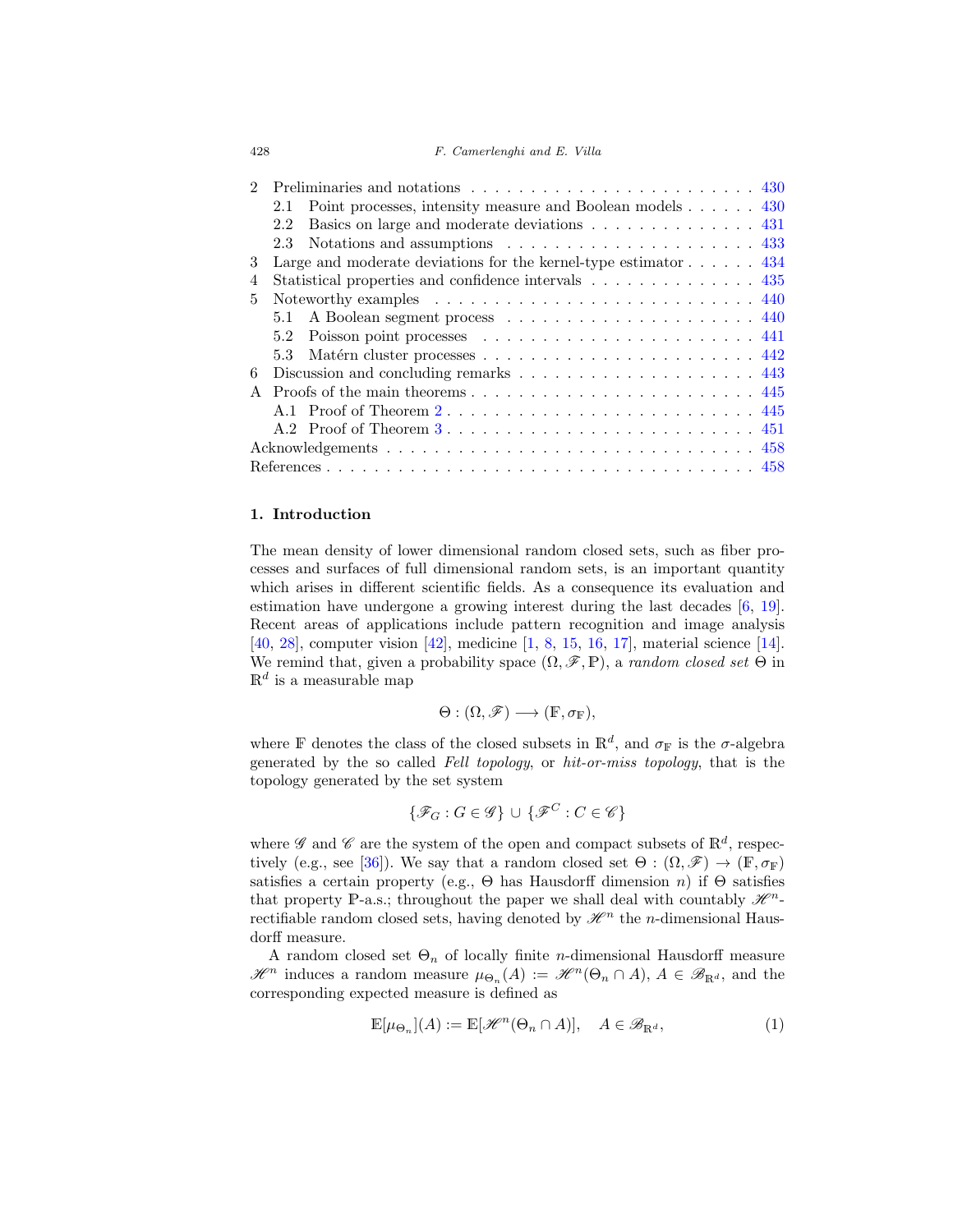where  $\mathscr{B}_{\mathbb{R}^d}$  is the Borel  $\sigma$ -algebra of  $\mathbb{R}^d$ . (The important issue of the measurability of the random variable  $\mu_{\Theta_n}(A)$  has been addressed in [\[5](#page-31-5), [45](#page-33-3)].) Whenever the measure  $\mathbb{E}[\mu_{\Theta_n}]$  is absolutely continuous with respect to the d-dimensional Hausdorff measure  $\mathcal{H}^d$ , its density (i.e. its Radon-Nikodym derivative) with respect to  $\mathscr{H}^d$  is called *mean density* of  $\Theta_n$ , and, according to notation in previous works (e.g., see [\[18,](#page-32-6) [20\]](#page-32-7)), denoted by  $\lambda_{\Theta_n}$ .

It is worth mentioning that, while the estimation of the mean density in stationary settings has been widely studied in the literature (see, e.g., [\[6](#page-31-2), [23\]](#page-32-8)), only recently the non-stationary case has been addressed, and, to the best of our knowledge, a general density estimation theory for random sets is still missing. The aim of the present paper is the investigation of this area. As a matter of fact, the problem of the local and global approximation of  $\lambda_{\Theta_n}$  for non stationary random sets has been tackled by the authors in [\[2,](#page-31-6) [18,](#page-32-6) [19,](#page-32-0) [20,](#page-32-7) [44](#page-33-4)]. More specifically, given an i.i.d. random sample  $\Theta_n^{(1)}, \ldots, \Theta_n^{(N)}$  of size N for the random closed set  $\Theta_n$ , the authors have provided two different kinds of estimators for the mean density of  $\Theta_n$ : the so-called "Minkowski content"–based estimator, introduced in  $[43]$  through the notion of the *Minkowski content* of a set (see, e.g., [\[3\]](#page-31-7)), and the so-called kernel-type estimator, introduced in [\[10](#page-31-8)] and denoted here  $\hat{\lambda}_{\Theta_n}^{\kappa,N}$  (for its precise definition see Eq. [\(6\)](#page-7-1) bellow). We refer to [\[10](#page-31-8)] for a discussion on similarities and differences among them; we mention here that, even if the evaluation of  $\hat{\lambda}_{\Theta_{n}}^{\kappa,N}(x)$  is a non–trivial issue for very general random sets, it has been shown in [\[11\]](#page-31-9) that it approaches the true value of  $\lambda_{\Theta_n}(x)$  much faster than the "Minkowski content"–based estimator.

We point out that the importance of the estimator  $\hat{\lambda}_{\Theta_n}^{\kappa,N}(x)$  arises in the general theory of random sets, because it may be regarded as a generalization of the classical kernel density estimator of random variables to the case of random sets (see also Section [6\)](#page-16-0); this is the reason why we shall refer to  $\hat{\lambda}_{\Theta_n}^{\kappa,N}(x)$  as "kernel-type" estimator (or briefly kernel density estimator), and why its investigation plays a pivotal role in the whole theory of random sets, providing a unifying approach to density estimation. While the asymptotic properties of the "Minkowski content"–based estimator, as well as asymptotic confidence intervals and central limit theorems, have been studied in [\[13\]](#page-32-9), no analogous results are still available for the kernel–type estimator of the mean density. Hence the main aim of the present paper is the investigation of large and moderate deviation principles of  $\hat{\lambda}_{\Theta_n}^{\kappa,N}(x)$  for a large class of random closed sets, known as Boolean models, leaving to subsequent works extensions to more general classes. The analysis we will carry out is much in the spirit of [\[31,](#page-33-6) [35](#page-33-7)], who proved similar results for kernel estimators of random variables. Even if Boolean models do not cover all the variety of random sets, as stated in [\[4](#page-31-10)], they are usually considered basic random sets models in stochastic geometry. So the present paper may be seen as the first step in extending large and moderate deviation principles for kernel density estimators of random variables to the case of kernel-type estimators of the mean density of random sets. The theorems we are going to prove are interesting in their own right, in addition they provide tools to derive asymptotic normality and strong consistency of kernel-type estimators, which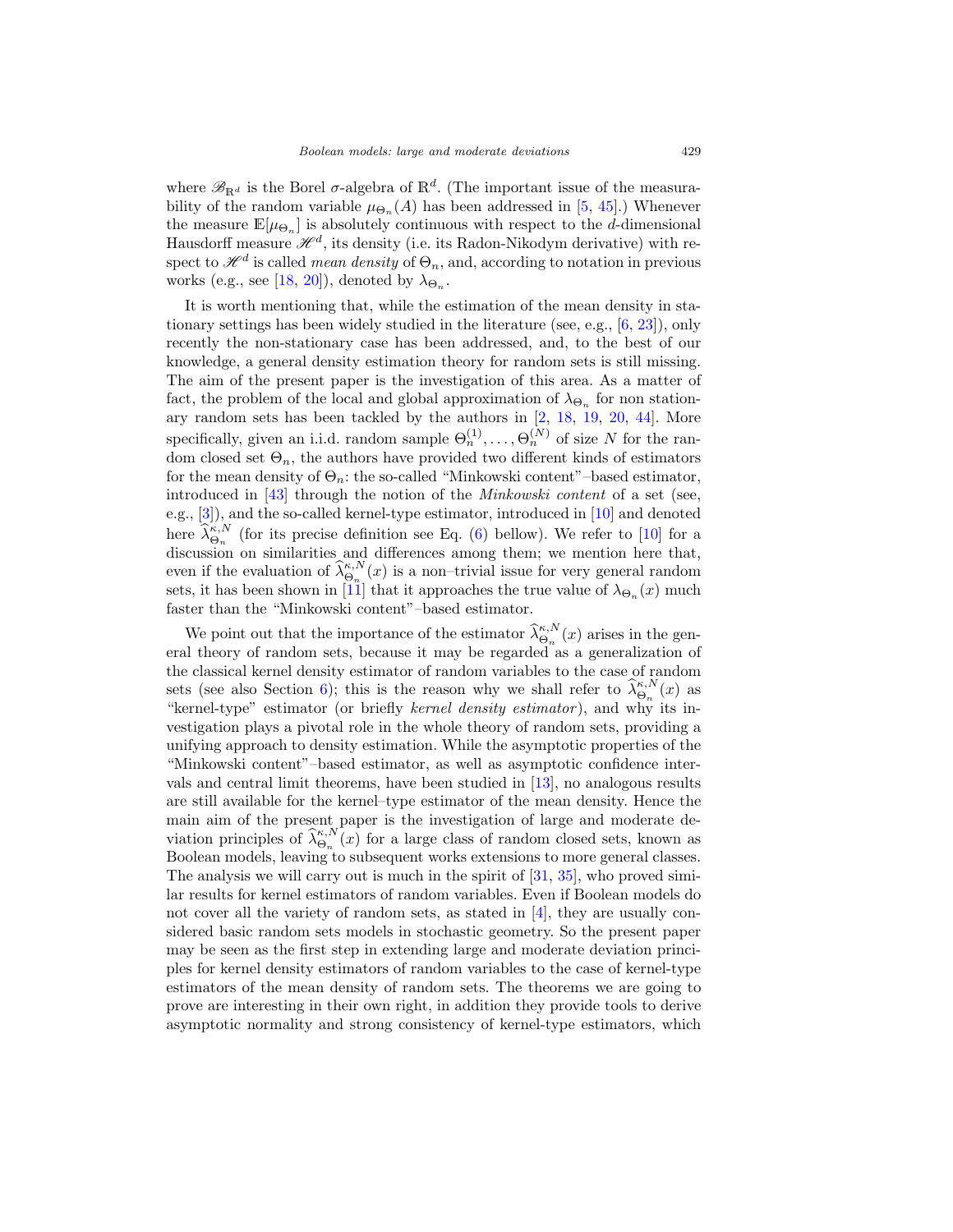are useful to determine asymptotic confidence intervals, as well.

The paper is organized as follows. In Section [2,](#page-3-0) we depict the general framework of Boolean models that we want to handle in this paper; besides we briefly recall all the results on stochastic geometry and large deviation theory that are necessary to the aim of the present paper. Large and moderate deviation principles for the kernel–type estimator of the mean density are presented in Section [3,](#page-7-0) namely in Theorem [2](#page-8-1) and Theorem [3,](#page-8-2) respectively. These theorems are the basic building blocks to derive statistical properties of such an estimator. Indeed we are able to prove its strong consistency and to derive asymptotic confidence intervals (see Section [4\)](#page-8-0). Some noteworthy examples of Boolean models are discussed as well in Section [5.](#page-13-0) Finally Section [6](#page-16-0) contains a discussion on relevant connections with the literature and paves the way for future developments of the present work. For the reader's convenience, the proofs of the main theorems, and some related technical lemmas, are deferred to Appendix [A.](#page-18-0)

#### <span id="page-3-0"></span>**2. Preliminaries and notations**

This section gathers some basics on stochastic geometry and large deviations, which are necessary to understand our main results. Clearly the treatment is not exhaustive here, thus throughout the paper we provide some interesting references for those readers who want to deepen the results we just recall.

## <span id="page-3-1"></span>*2.1. Point processes, intensity measure and Boolean models*

Roughly speaking a point process, denoted here by  $\widetilde{\Phi}$ , is a locally finite collection  $\{\xi_i\}_{i\in\mathbb{N}}$  of random points; more formally  $\Phi$  is a random counting measure, that is a measurable map from a probability space  $(\Omega, \mathscr{F}, \mathbb{P})$  into the space of locally finite counting measures on  $\mathbb{R}^d$ . Throughout the paper we will deal with simple point processes, that is  $\Phi({x}) \leq 1 \ \forall x \in \mathbb{R}^d$ , P-a.s.

The measure  $\widetilde{\Lambda}(A) := \mathbb{E}[\widetilde{\Phi}(A)]$  on  $\mathscr{B}_{\mathbb{R}^d}$  is called *intensity measure* of  $\widetilde{\Phi}$ ; whenever it is absolutely continuous with respect to  $\mathscr{H}^d$ , its density is called intensity of Φ.

Marked point processes may be regarded as a generalization of point processes. They are collections of random points  $\xi_i$  in  $\mathbb{R}^d$ , each one associated with a mark  $K_i$ , which usually belongs to a complete and separable metric space (c.s.m.s.) **K**. Hence the resulting collection of random points  $\Phi = \{(\xi_i, K_i)\}_{i\in\mathbb{N}}$ is a point process on  $\mathbb{R}^d \times \mathbf{K}$ , with the property that the unmarked process  ${\{\Phi(B) : B \in \mathscr{B}_{\mathbb{R}^d}\}} := {\{\Phi(B \times \mathbf{K}) : B \in \mathscr{B}_{\mathbb{R}^d}\}}$  is a point process in  $\mathbb{R}^d$ . **K** is called mark space, while the random element  $K_i$  of **K** is the mark associated to the point  $\xi_i$ .  $\Phi$  is said to be stationary if the distribution of  $\{\xi_i + x, K_i\}_i$  is independent of  $x \in \mathbb{R}^d$ . The intensity measure of  $\Phi$ , say  $\Lambda$ , is a  $\sigma$ -finite measure on  $\mathscr{B}_{\mathbb{R}^d\times\mathbf{K}}$  defined as  $\Lambda(B\times L):=\mathbb{E}[\Phi(B\times L)]$ . A common assumption (e.g., see [\[33](#page-33-8)]) is that there exists a measurable function  $f : \mathbb{R}^d \times \mathbf{K} \to \mathbb{R}_+$  and a probability measure Q on **K** such that  $\Lambda(d(x, K)) = f(x, K)dxQ(dK)$ . We also recall that point processes can be considered on quite general metric spaces. In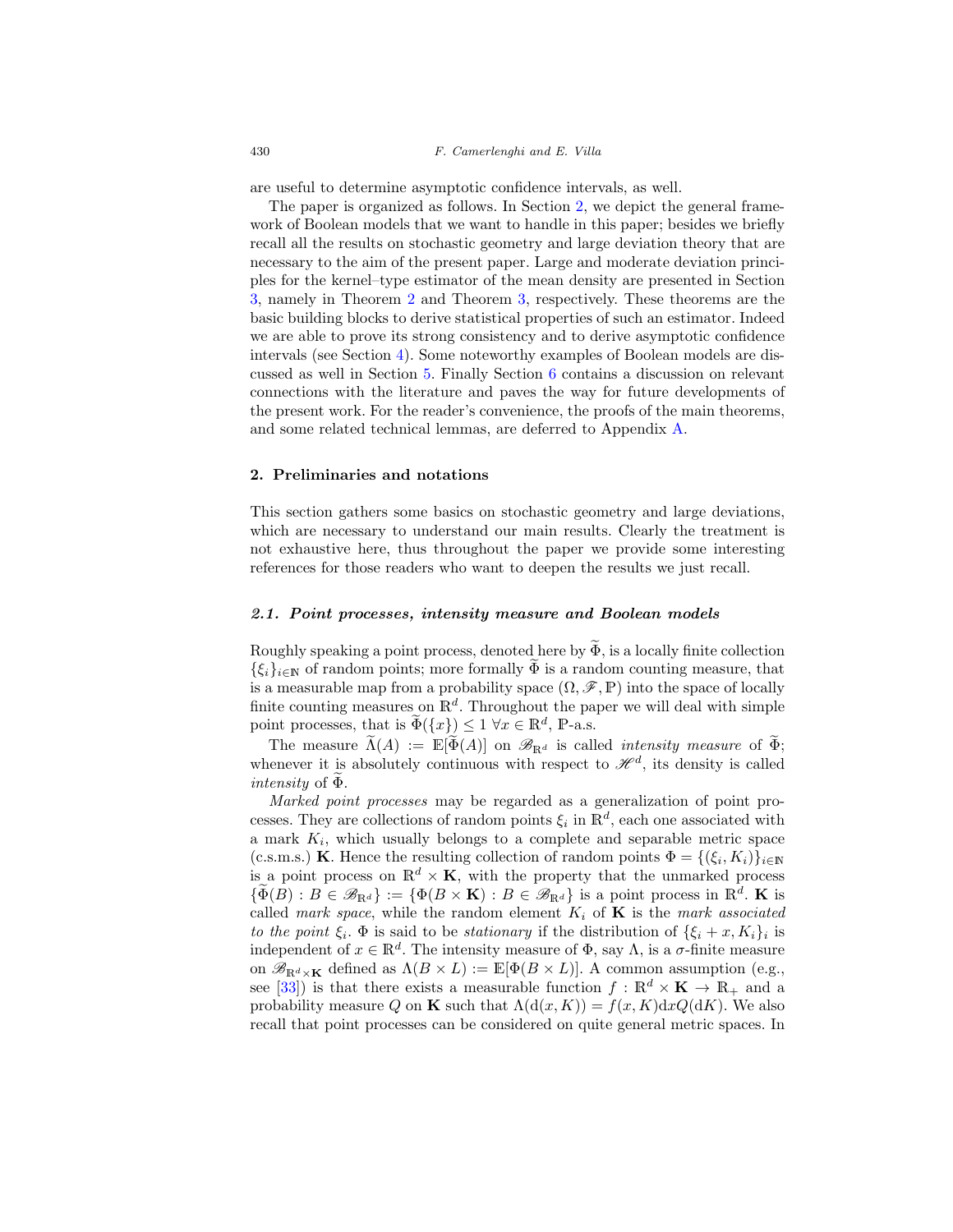particular, a point process in  $\mathscr{C}_d$ , the class of compact subsets of  $\mathbb{R}^d$ , is called particle process (see [\[4\]](#page-31-10) and references therein). It is well known that, by a center map, a particle process can be transformed into a marked point process  $\Phi$ on  $\mathbb{R}^d$  with marks in  $\mathscr{C}^d$ , by representing any compact set C as a pair  $(x, Z)$ , where x may be interpreted as the "location" of C and  $Z := C - x$  the "shape" (or "form") of C. In this case the marked point process  $\Phi = \{(X_i, Z_i)\}\$ is also called *germ-grain model*. Every random closed set  $\Theta$  in  $\mathbb{R}^d$  can be represented as a germ-grain model by means of a suitable marked point process  $\Phi = \{X_i, Z_i\}.$ In a large variety of applications the random sets  $Z_i$  are uniquely determined by a suitable random parameter  $S \in \mathbf{K}$ . Typical examples include: union of random balls, where  $\mathbf{K} = \mathbb{R}_+$  and S is the radius of a ball centered at the origin; segment processes in  $\mathbb{R}^2$  in which  $\mathbf{K} = \mathbb{R}_+ \times [0, 2\pi]$  and  $S = (L, \alpha)$  where L and  $\alpha$  are the random length and orientation of the segment attached to the origin, respectively.

In order to be consistent with the notation used in previous works (e.g.,  $[44, 10]$  $[44, 10]$  $[44, 10]$  $[44, 10]$ , we shall consider random sets  $\Theta_n$  described by marked point processes  $\Phi$  in  $\mathbb{R}^d$  with marks in a suitable mark space **K** so that  $Z = Z(S)$  is a random set containing the origin:

<span id="page-4-1"></span>
$$
\Theta_n(\omega) = \bigcup_{(\xi,s)\in\Phi(\omega)} \xi + Z(s), \qquad \omega \in \Omega.
$$
 (2)

Whenever  $\Phi$  is a marked Poisson point process,  $\Theta_n$  is said to be a *Boolean* model. Since we are going to consider here Boolean models, we also recall that a marked Poisson point process in  $\mathbb{R}^d$  with marks in **K** may be seen as a Poisson point process on  $\mathbb{R}^d \times \mathbf{K}$  with intensity measure  $\Lambda$  if  $\Lambda(\cdot \times \mathbf{K})$  is continuous and locally bounded.

For an exhaustive treatment of point processes we refer to [\[24](#page-32-10), [25](#page-32-11)], and to [\[34\]](#page-33-9) for an elegant presentation of Poisson processes. Further, we mention [\[36,](#page-33-2) [37,](#page-33-10) [38,](#page-33-11) [39\]](#page-33-12) for a unified theory on germ-grain models.

## <span id="page-4-0"></span>*2.2. Basics on large and moderate deviations*

The theory of large deviations is concerned with the asymptotic estimation of probabilities of rare events, by giving an asymptotic computation of small probabilities in exponential scale. Assume that  $(\mathbb{X}, \mathscr{X})$  is a Polish space equipped with its Borel  $\sigma$ -algebra. The large deviation principle characterizes the asymptotic behavior of a family of probability measures  $\{\mu_N\}_{N>1}$  on  $(\mathbb{X}, \mathcal{X})$  as N goes to infinity in terms of a *rate function*. A rate function is a map  $J^* : \mathbb{X} \to [0, +\infty)$ lower semicontinuous, i.e. the level sets  $\{x: J^*(x) \leq \alpha\}$  are closed for every  $\alpha \geq 0$ ;  $J^*$  is said to be a *good rate function* if the level sets are compact. The set  $\{x: J^*(x) < +\infty\}$  amounts to be the domain of  $J^*$ . Let  $v_N$  be a velocity, namely a function such that  $v_N \to +\infty$  as  $N \to \infty$ .

A family of probability measure  $\{\mu_N\}_{N\geq 1}$  is said to satisfy a Large Deviation *Principle* (LDP) with rate function  $J^*$  and velocity  $v_N$  if and only if for any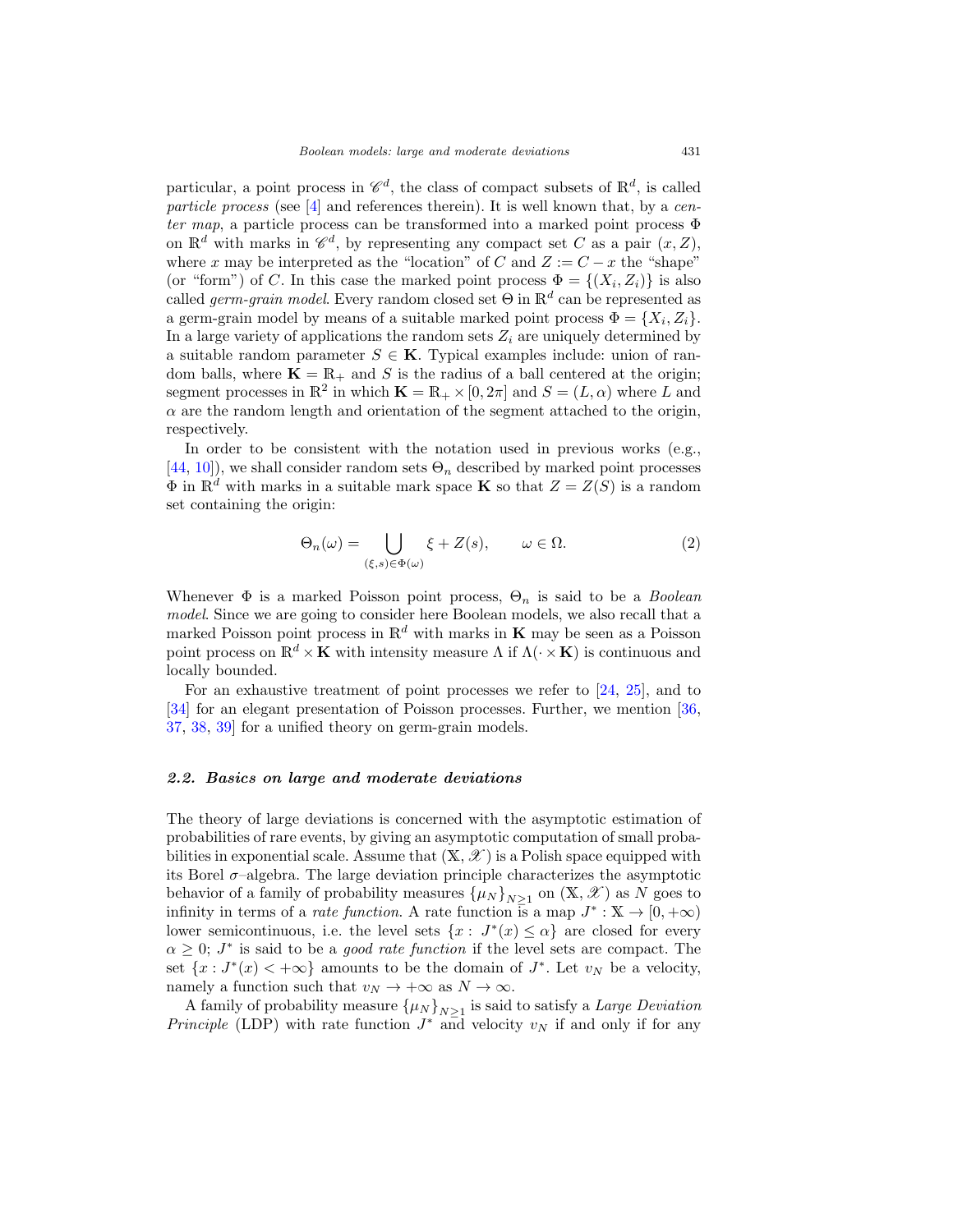432 F. Camerlenghi and E. Villa

<span id="page-5-1"></span> $A \in \mathscr{X}$ 

$$
- \inf_{x \in A} J^*(x) \le \liminf_{N \to +\infty} \frac{1}{v_N} \log(\mu_N(A))
$$
  

$$
\le \limsup_{N \to +\infty} \frac{1}{v_N} \log(\mu_N(A)) \le - \inf_{x \in \overline{A}} J^*(x),
$$
 (3)

where  $\hat{A}$  and  $\overline{A}$  are the interior and the closure af A, respectively, and with the convention that the infimum over the empty set equals  $+\infty$ . We say that a sequence of random variables satisfies the LDP when the sequence of measures induced by these variables satisfies the LDP.

The Gärtner-Ellis Theorem  $[26,$  Theorem 2.3.6 is the main tool to prove large deviations results. For our purposes, we consider the case  $X = \mathbb{R}^m$ , with  $m \geq 1$ , and  $\mathscr{X} = \mathscr{B}_{\mathbb{R}^m}$ . In what follows  $\boldsymbol{a} \cdot \boldsymbol{b} := \sum_{j=1}^m a_j b_j$  denotes the scalar product between two generic vectors  $a = (a_1, \ldots, a_m)$  and  $b = (b_1, \ldots, b_m)$ of  $\mathbb{R}^m$ . We also remind that a convex function  $f : \mathbb{R}^m \to (-\infty, \infty]$  is said to be *essentially smooth* (see e.g. Definition 2.3.5 in [\[26\]](#page-32-12)) if the interior  $\hat{\mathscr{D}}_f$  of  $\mathscr{D}_f := \{ \gamma \in \mathbb{R}^m : f(\gamma) < \infty \}$  is non-empty, f is differentiable throughout  $\overset{\circ}{\mathscr{D}}_f$ , and f is steep, i.e.  $\lim_{h\to\infty} \|\nabla f(\gamma_h)\| = \infty$  whenever  $\{\gamma_h : h \ge 1\}$  is a sequence in  $\overset{\circ}{\mathscr{D}}_f$  converging to some boundary point of  $\overset{\circ}{\mathscr{D}}_f$ .

<span id="page-5-0"></span>**Theorem 1** (Gärtner-Ellis Theorem). Let  ${Z_N}_{N>1}$  be a sequence of  $\mathbb{R}^m$ valued random variables and define the function  $J : \overline{\mathbb{R}}^m \to [-\infty, +\infty]$  by

$$
J(\boldsymbol{\gamma}) := \lim_{N \to +\infty} \frac{1}{v_N} \log \mathbb{E}[e^{v_N \boldsymbol{\gamma} \cdot \mathbf{Z}_N}],
$$

whenever the limit exists. Assume that the origin  $\mathbf{0} = (0, \ldots, 0) \in \mathbb{R}^m$  belongs to the interior  $\mathscr{D}_J := \{ \gamma \in \mathbb{R}^m : J(\gamma) < \infty \}.$  Then, if J is essentially smooth and lower semi-continuous, then  $\{Z_N : N \geq 1\}$  satisfies the LDP with speed  $v_N$ and good rate function  $J^*$  defined by  $J^*(y) := \sup_{\gamma \in \mathbb{R}^m} {\gamma \cdot y - J(\gamma)}$ .

Formally a Moderate Deviation Principle (MDP) is nothing else but a LDP. We speak of moderate deviation when, for a suitable class of sequences of positive numbers  $\{a_N\}$  such that

<span id="page-5-2"></span>
$$
\lim_{N \to \infty} a_N = 0 \quad \text{and} \quad \lim_{N \to \infty} w_N a_N = \infty,
$$
\n(4)

where  $w_N \to \infty$  as  $N \to \infty$ , a LDP holds for suitable centered random variables with speed  $v_N = 1/a_N$  and the same quadratic rate which does not depend on the choice of  $\{a_N\}$ . Moderate deviations may be employed to obtain the weak convergence to a centered Normal distribution whose variance is determined by a suitable application of the Gärtner-Ellis Theorem (e.g., see also [\[9\]](#page-31-11)). This will be clarified in Section [4](#page-8-0) where we shall apply LDP and MDP to show that, for every  $x \in \mathbb{R}^d$ , the kernel estimator  $\hat{\lambda}_{\Theta_n}^{\kappa,N}(x)$  of  $\lambda_{\Theta_n}(x)$  is strongly consistent and asymptotically Normal, respectively.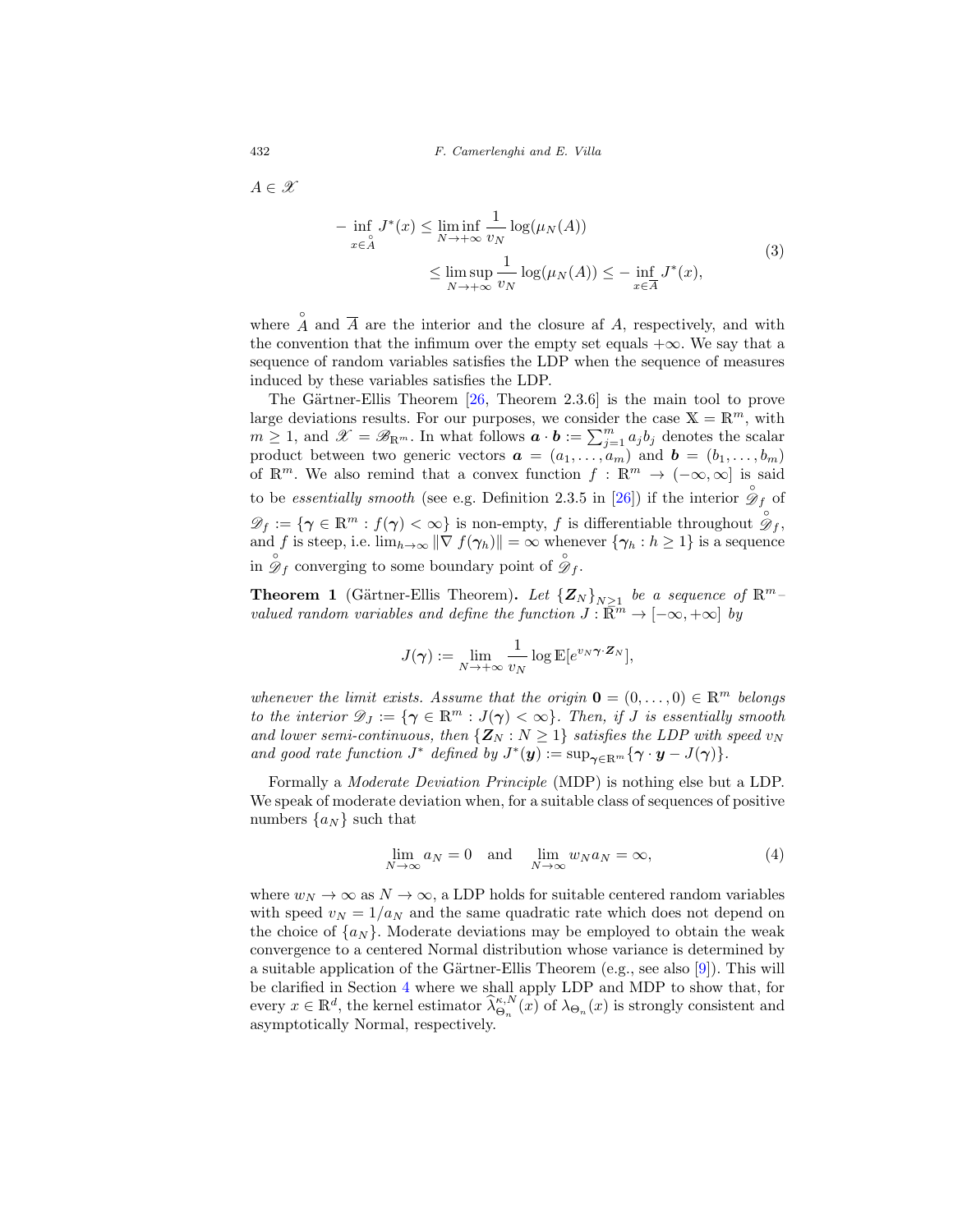## <span id="page-6-0"></span>*2.3. Notations and assumptions*

To fix the notation,  $b_n$  denotes the volume of the unit ball in  $\mathbb{R}^n$ , and  $B_r(x)$ is the closed ball centered at  $x \in \mathbb{R}^d$  with radius  $r > 0$ . For any  $A \subset \mathbb{R}^d$ and  $r > 0$ , its Minkowski enlargement at size  $r > 0$  is denoted by  $A_{\oplus r} :=$  $\{x \in \mathbb{R}^d : \text{dist}(x, A) \leq r\},\$  where  $\text{dist}(x, A)$  stands for the euclidean distance of the point x to the set A. The diameter of A will be denoted by  $\text{diam}(A)$ . It is worth to recall that a compact set  $A \in \mathscr{B}_{\mathbb{R}^d}$  is said to be *countably*  $\mathscr{H}^n$ *rectifiable* if there exist countably many *n*-dimensional Lipschitz graphs  $\Gamma_i \subset \mathbb{R}^d$ such that  $A \setminus \cup_i \Gamma_i$  is  $\mathcal{H}^n$ -negligible. For further definitions and properties on rectifiable sets refer to [\[3](#page-31-7), [29](#page-33-13), [30](#page-33-14)].

In the sequel, we will say that  $\Theta_n$  satisfies a certain property if such a property is satisfied for P-almost every  $\omega \in \Omega$ ; in particular  $\Theta_n$  will be a Boolean model driven by a Poisson point process  $\Phi$  in  $\mathbb{R}^d \times \mathbf{K}$  with intensity measure  $\Lambda(\mathrm{d}(x,s)) = f(x,s) \mathrm{d}x Q(\mathrm{d}s)$ , satisfying the following assumptions:

 $(\overline{A1})$  for any  $s \in \mathbf{K}$ ,  $Z(s)$  is a countably  $\mathscr{H}^n$ -rectifiable and compact subset of  $\mathbb{R}^d$ , such that there exists a closed set  $\Xi(s) \supseteq Z(s)$  such that  $\int_{\mathbf{K}} \mathcal{H}^n(\Xi(s)) Q(\mathrm{d}s) < \infty$  and

$$
\gamma r^n \le \mathcal{H}^n(\Xi(s) \cap B_r(x)) \le \tilde{\gamma} r^n \quad \forall x \in Z(s), r \in (0,1)
$$

for some  $\gamma, \tilde{\gamma} > 0$  independent of s;

(A2) for any  $s \in \mathbf{K}$ ,  $\mathcal{H}^n(\text{disc}(f(\cdot,s))) = 0$ , where disc( $f(\cdot,s)$ ) contains the discontinuity points of  $f(\cdot, s)$ , and  $f(\cdot, s)$  is locally bounded such that for any compact  $K \subset \mathbb{R}^d$ 

$$
\sup_{x \in K_{\text{ediam}(Z(s))}} f(x, s) \le \tilde{\xi}_K(s)
$$

for some  $\widetilde{\xi}_K(s)$  with  $\int_{\mathbf{K}} \mathcal{H}^n(\Xi(s))\widetilde{\xi}_K(s)Q(\mathrm{d}s) < \infty$ .

These assumptions may seem to be a little bit technical at a first glance, but they are natural hypotheses fulfilled by a wide class of germ-grain models, and their meaning has been extensively discussed in [\[10](#page-31-8), [44\]](#page-33-4); indeed, for the reader's convenience, we use here the same notation  $(\overline{A1})$  and  $(A2)$  introduced in [\[10\]](#page-31-8) and in [\[44](#page-33-4)], respectively. We also recall that the assumption  $(\overline{A1})$  guarantees (see Remark 4 and Proposition 5 in [\[44\]](#page-33-4)) that the measure  $\mathbb{E}[\mu_{\Theta_n}]$  defined in [\(1\)](#page-1-1) is locally bounded and absolutely continuous with density

<span id="page-6-1"></span>
$$
\lambda_{\Theta_n}(x) = \int_{\mathbf{K}} \int_{x - Z(s)} f(y, s) \mathcal{H}^n(\mathrm{d}y) Q(\mathrm{d}s). \tag{5}
$$

In order to define the kernel density estimator of the mean density, we remind that a multivariate *kernel* is a probability density function  $\kappa : \mathbb{R}^d \to \mathbb{R}$  which is radially symmetric.

Summing up, throughout the paper, unless otherwise specified, we suppose the validity of: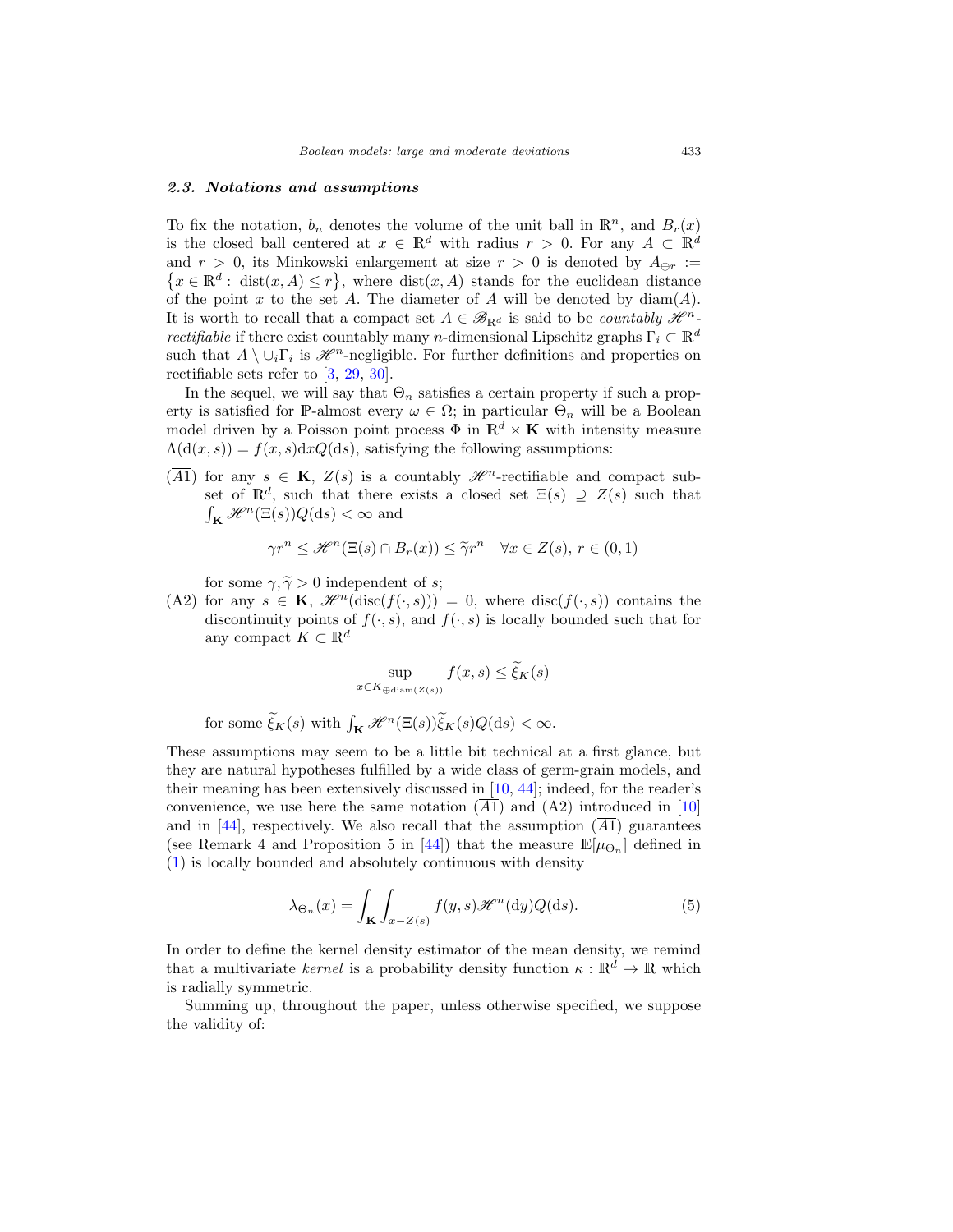**Assumptions.**

- $\Theta_n$  is a Boolean model with integer Hausdorff dimension  $n < d$  as in [\(2\)](#page-4-1), satisfying  $(\overline{A1})$  and  $(A2)$ .
- $\bullet$   $\left\{\Theta_n^{(i)}\right\}$ i∈N is a sequence of i.i.d. random closed sets as  $\Theta_n$ .
- $\kappa$  is a continuous kernel with compact support supp $(\kappa) \subset B_R(0)$ , and such that  $\kappa(x) \leq M$ , for all  $x \in \mathbb{R}^d$  and for some  $M > 0$ .

The kernel-type estimator  $\widehat{\lambda}_{\Theta_n}^{\kappa,N}(x)$  of the mean density  $\lambda_{\Theta_n}(x)$  at a point  $x \in \mathbb{R}^d$ is defined as follows [\[10\]](#page-31-8):

<span id="page-7-1"></span>
$$
\widehat{\lambda}_{\Theta_n}^{\kappa, N}(x) := \frac{1}{N} \sum_{i=1}^N \kappa_{r_N} * \mathcal{H}_{|\Theta_n^{(i)}}^n(x) = \frac{1}{N r_N^d} \sum_{i=1}^N \int_{\Theta_n^{(i)}} \kappa\left(\frac{x-y}{r_N}\right) \mathcal{H}^n(dy), \quad (6)
$$

where  $*$  stands for the usual convolution product, while  $\kappa_{r_N} := \kappa (x/r_N)/r_N^d$  is the scaled kernel.

It can be shown (see [\[10](#page-31-8), Corollary 7]) that if the bandwidth  $r_N$  is such that

$$
\lim_{N \to \infty} r_N = 0 \quad \text{and} \quad \lim_{N \to \infty} N r_N^{d-n} = +\infty,
$$

then  $\hat{\lambda}_{\Theta_n}^{\kappa,N}(x)$  is weakly consistent and asymptotically unbiased for  $\mathscr{H}^d$ -a.e.  $x \in \mathbb{R}^d$ .

The notion of approximate tangent space shall appear in the expression for the rate function both in the LDP and in the MDP stated in Theorem [2](#page-8-1) and Theorem [3,](#page-8-2) respectively. Such a notion is borrowed from geometric measure theory and it is recalled below, for the reader's convenience. Denoted by  $\mathbf{G}_n$  the set of unoriented *n*-dimensional subspaces of  $\mathbb{R}^d$ , and by  $C_c(\mathbb{R}^d;\mathbb{R})$  the space of all the real valued continuous functions with compact support in  $\mathbb{R}^d$ , we remind that a  $\mathscr{H}^n$ -rectifiable compact set  $A \subset \mathbb{R}^d$  admits approximate tangent space  $\pi_x A \in \mathbf{G}_n$  at  $x \in A$  if

<span id="page-7-2"></span>
$$
\lim_{r \to 0} \int_{(A-x)/r} \phi(y) \mathcal{H}^n(\mathrm{d}y) = \int_{\pi_x A} \phi(y) \mathcal{H}^n(\mathrm{d}y) \quad \forall \phi \in C_c(\mathbb{R}^d; \mathbb{R}).\tag{7}
$$

By Theorem 2.83 and Proposition 1.62 in [\[3\]](#page-31-7),  $\pi_x A$  exists for  $\mathcal{H}^n$ -a.e.  $x \in A$ ; moreover, [\(7\)](#page-7-2) holds for any bounded Borel measurable function  $\phi : \mathbb{R}^d \to \mathbb{R}$ with compact support such that  $\mathcal{H}_{|\pi_x A}^n(\text{disc}(\phi)) = 0$ . For the sake of simplicity, we have assumed that  $\kappa$  is continuous: this allows us to directly apply Eq. [\(7\)](#page-7-2) in the sequel. We refer to [\[10,](#page-31-8) Remark 9] for a more detailed discussion on the non-continuous case.

#### <span id="page-7-0"></span>**3. Large and moderate deviations for the kernel-type estimator**

In this section we state large and moderate deviation principles for the kernel density estimator defined in [\(6\)](#page-7-1), by deferring their proof to the Appendix. Such results will be useful to derive statistical properties and confidence intervals for the involved estimator, as we will see in Section [4.](#page-8-0)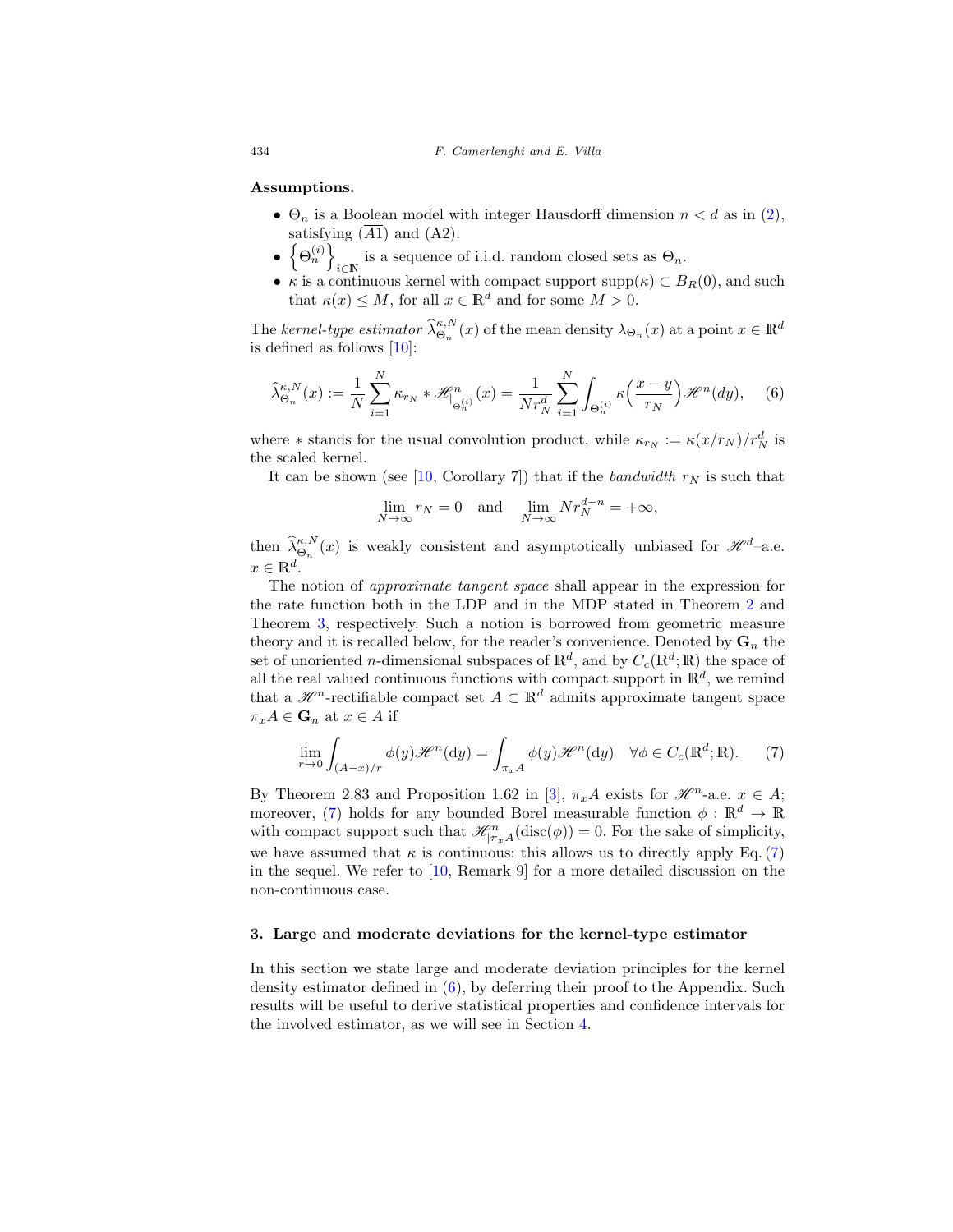<span id="page-8-1"></span>**Theorem 2** (LDP). Let  $\Theta_n$  and  $\kappa$  be as in the Assumptions. Then the sequence of kernel estimators  $\left\{\widehat{\lambda}_{\Theta_n}^{\kappa,N}(x)\right\}$  $N≥1$  satisfies a LDP with speed  $v_N = N r_N^{d-n}$  and good rate function

$$
J_x^*(y) = \sup_{t \in \mathbb{R}} \left\{ ty - \int_K \int_{x - Z(s)} \int_{\mathbb{R}^d} \kappa(w) f(y, s) \times \frac{\exp\left\{ t \int_{\pi_y(x - Z(s))} \kappa(\theta + w) \mathcal{H}^n(\text{d}\theta) \right\} - 1}{\int_{\pi_y(x - Z(s))} \kappa(\theta + w) \mathcal{H}^n(\text{d}\theta)} \, dw \mathcal{H}^n(\text{d}y) Q(\text{d}s) \right\},
$$
\n(8)

where  $\pi_y(x - Z(s)) \in G_n$  is the approximate tangent space to  $x - Z(s)$  at  $y \in x - Z(s)$ .

<span id="page-8-2"></span>**Theorem 3** (MDP). Let  $\Theta_n$  and  $\kappa$  be as in the Assumptions, and let  $\{b_N\}_{N\geq 1}$ be a sequence of positive real numbers such that

<span id="page-8-4"></span>
$$
\lim_{N \to +\infty} \frac{b_N}{\sqrt{N r_N^{d-n}}} = +\infty \quad and \quad \lim_{N \to +\infty} \frac{b_N}{N r_N^{d-n}} = 0.
$$
 (9)

Then the sequence of estimators  $\left\{ Nr_N^{d-n}/b_N(\widehat{\lambda}_{\Theta_n}^{\kappa,N}(x)-\mathbb{E}[\widehat{\lambda}_{\Theta_n}^{\kappa,N}(x)]) \right\}_{N\geq 1}$  satisfies a LDP with speed function  $v_N := b_N^2/Nr_N^{d-n}$  and good rate function

$$
J_x^*(y) := \frac{y^2}{2C_{Var}(x)},
$$

<span id="page-8-5"></span>where  $C_{Var}(x)$  is the quantity so defined

$$
C_{Var}(x) := \int_{\mathbf{K}} \int_{\mathbb{R}^d} \int_{x - Z(s)} \int_{\pi_y(x - Z(s))} \kappa(z) \qquad (10)
$$

$$
\times \kappa(z + w) f(y, s) \mathcal{H}^n(\mathrm{d}w) \mathcal{H}^n(\mathrm{d}y) \mathrm{d}z Q(\mathrm{d}s).
$$

#### <span id="page-8-0"></span>**4. Statistical properties and confidence intervals**

In the previous section we stated large and moderate deviation principles for the kernel estimator of the mean densities of random closed sets; these results allow to derive useful statistical properties for such an estimator. Indeed, proceeding along the same lines of [\[12](#page-32-13), Remark 2], we can show how an estimate of the rate of convergence of  $\hat{\lambda}_{\Theta_n}^{\kappa,N}(x)$  to  $\lambda_{\Theta_n}(x)$  follows as a byproduct of Theorem [2](#page-8-1) and that an immediate application of the Borel-Cantelli Lemma leads to a strong consistency result:

<span id="page-8-3"></span>**Proposition 4** (Convergence rate). Let  $\Theta_n$  and  $\kappa$  be as in the Assumptions, and let  $C_{\delta} := \{y \in \mathbb{R} : |y - \lambda_{\Theta_n}(x)| \geq \delta\}$ , with  $\delta > 0$ . Denoted by  $\Gamma_{\delta}^* :=$  $\inf_{y \in C_{\delta}} J_x^*(y)$ , where  $J_x^*(y)$  has been defined in Theorem [2,](#page-8-1) we have that for any  $0 < \eta < \Gamma^*_{\delta}$  there exists  $N_0$  such that

$$
\mathbb{P}\left(\left|\widehat{\lambda}_{\Theta_n}^{\kappa,N}(x) - \lambda_{\Theta_n}(x)\right| \ge \delta\right) \le \exp\left(-Nr_N^{d-n}(\Gamma_\delta^* - \eta)\right) \qquad \forall N \ge N_0.
$$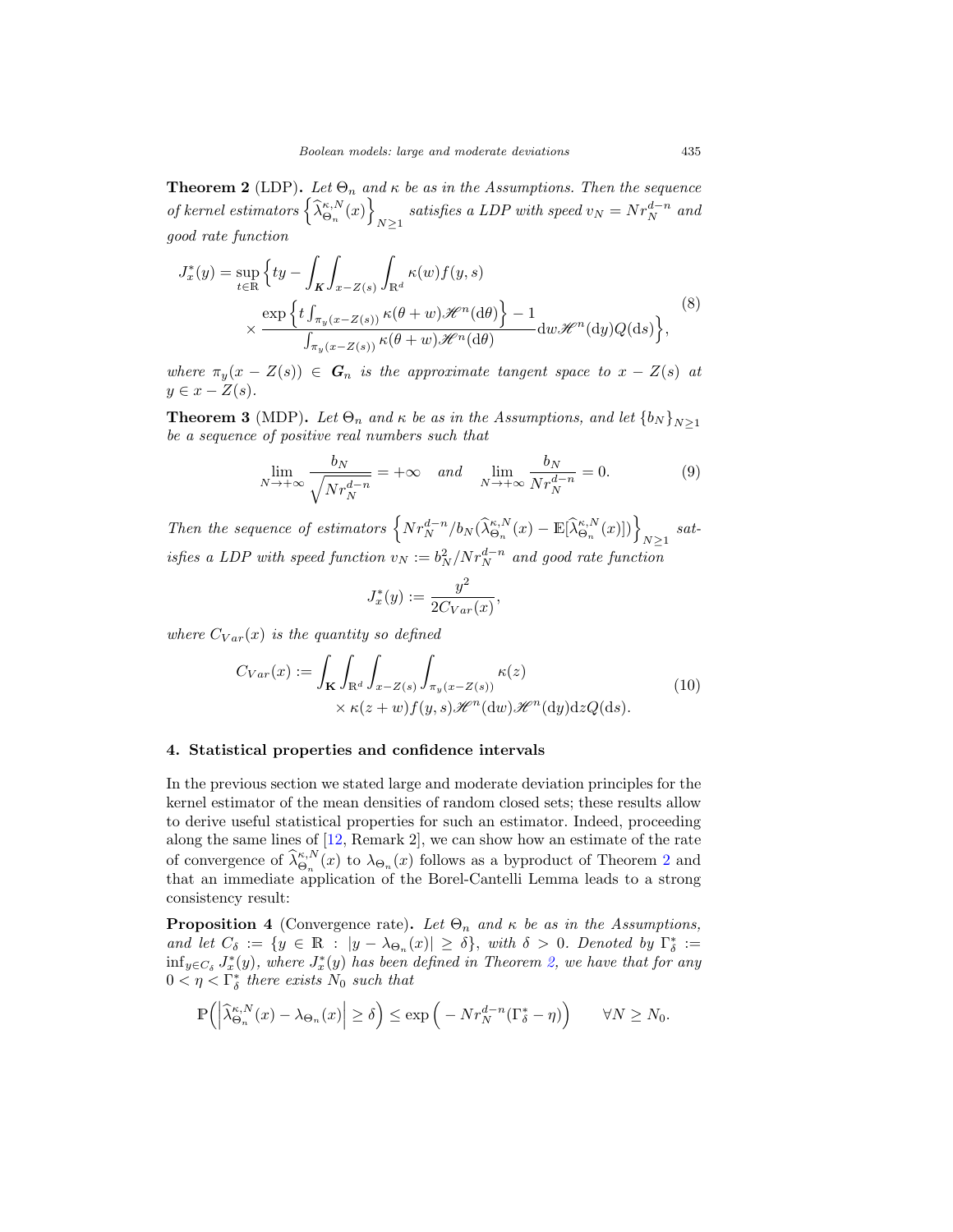Proof. It is known that when we can apply the Gärtner-Ellis Theorem (see Theorem [1\)](#page-5-0), the rate function  $J^*(y)$  uniquely vanishes at  $y = y_0$ , where  $y_0$ :=  $\nabla J(\mathbf{0})$ . Denoted for any  $\delta > 0$ 

$$
C_{\delta} := \{ \boldsymbol{y} \in \mathbb{R}^m : \| \boldsymbol{y} - \boldsymbol{y}_0 \| \ge \delta \},\
$$

we have that  $\inf_{\mathbf{y}\in C_{\delta}} J^*(\mathbf{y}) > 0$ , since  $J^*$  is non-negative and uniquely vanishes at *y*0. Therefore, as a consequence of the large deviation upper bound in [\(3\)](#page-5-1) for the closed set  $C_{\delta}$ , we have

<span id="page-9-0"></span>
$$
\limsup_{N \to \infty} \frac{1}{v_N} \log \left( \mathbb{P}(\mathbf{Z}_N \in C_\delta) \right) \leq - \inf_{\mathbf{y} \in C_\delta} J^*(\mathbf{y}). \tag{11}
$$

By virtue of Theorem [2,](#page-8-1) the previous bound holds true for  $\mathbf{Z}_N = \widehat{\lambda}_{\Theta_n}^{\kappa, N}(x)$ , and  $v_n = N r_N^{d-n}$ . Besides, using equations [\(5\)](#page-6-1) and [\(29\)](#page-22-0), it can be easily seen that in our setup  $y_0 := J'_x(0) = \lambda_{\Theta_n}(x)$ . Hence, in view of these remarks and [\(11\)](#page-9-0), one concludes that for all  $\eta$  such that  $0 < \eta < \Gamma^*_{\delta}$ , there exists  $N_0$  such that

$$
P\left(|\widehat{\lambda}_{\Theta_n}^{\kappa,N}(x) - \lambda_{\Theta_n}(x)| \ge \delta\right) \le \exp\left(-Nr_N^{d-n}(\Gamma_\delta^* - \eta)\right)
$$

for all  $N > N_0$ .

**Corollary 5** (Strong consistency). Let  $\Theta_n$  and  $\kappa$  be as in the Assumptions, with  $r_N \to 0$  such that  $Nr_N^{d-n}/N^{\alpha} \to C$  for some  $C, \alpha > 0$  as  $N \to \infty$ .

Then the kernel estimator  $\hat{\lambda}_{\Theta_n}^{\kappa,N}(x)$  of  $\lambda_{\Theta_n}(x)$  is strongly consistent for every  $x \in \mathbb{R}^d$ , *i.e.* 

$$
\widehat{\lambda}_{\Theta_n}^{\kappa,N}(x) \stackrel{a.s.}{\to} \lambda_{\Theta_n}(x), \quad \text{as } N \to \infty.
$$

*Proof.* Let  $H := (\Gamma_{\delta}^* - \eta)$ , with  $\Gamma_{\delta}^*$  defined as in Proposition [4](#page-8-3) and  $\eta \in (0, \Gamma_{\delta}^*)$ . Then H is a positive quantity independent of N, and observe that  $\sum_{N\geq 1} \exp(-\frac{N}{n})$  $Nr_N^{d-n}H$   $\Big) < \infty$ , since  $Nr_N^{d-n} \sim N^{\alpha}$  for some  $\alpha > 0$ . Thus the result follows by Proposition [4](#page-8-3) and a standard application of the Borel–Cantelli lemma.  $\Box$ 

At the end of Section [2.2,](#page-4-0) we mentioned that the term moderate deviation is used when for a sequence  $\{a_N\}$  of positive numbers satisfying the conditions in [\(4\)](#page-5-2), a LDP holds for suitable centered random variables with speed  $v_N = 1/a_N$ . If we choose  $w_N = N r_N^{d-n}$ , we may observe that by Theorem [3](#page-8-2) we are in the case  $a_N = N r_N^{d-n}/b_N^2$ , with  $b_N$  satisfying the conditions in [\(9\)](#page-8-4).

Moreover we also mention that the case  $a_N = 1/w_N$  (so here  $b_N = Nr_N^{d-n}$ ) and  $a_N = 1$  (so here  $b_N = \sqrt{N r_N^{d-n}}$ ) should correspond to the convergence to zero and to the weak convergence to a centered normal distribution, respectively, of the associated centered random variables (here  $\left\{\widehat{\lambda}_{\Theta_n}^{\kappa,N}(x) - \mathbb{E}[\widehat{\lambda}_{\Theta_n}^{\kappa,N}(x)]\right\}_{N\geq 1}$ and  $\left\{\sqrt{Nr_N^{d-n}}(\widehat{\lambda}_{\Theta_n}^{\kappa,N}(x)-\mathbb{E}[\widehat{\lambda}_{\Theta_n}^{\kappa,N}(x)])\right\}_{N\geq 1}$ , respectively). This is in accordance

with the corollary above and with the proposition below.

 $\Box$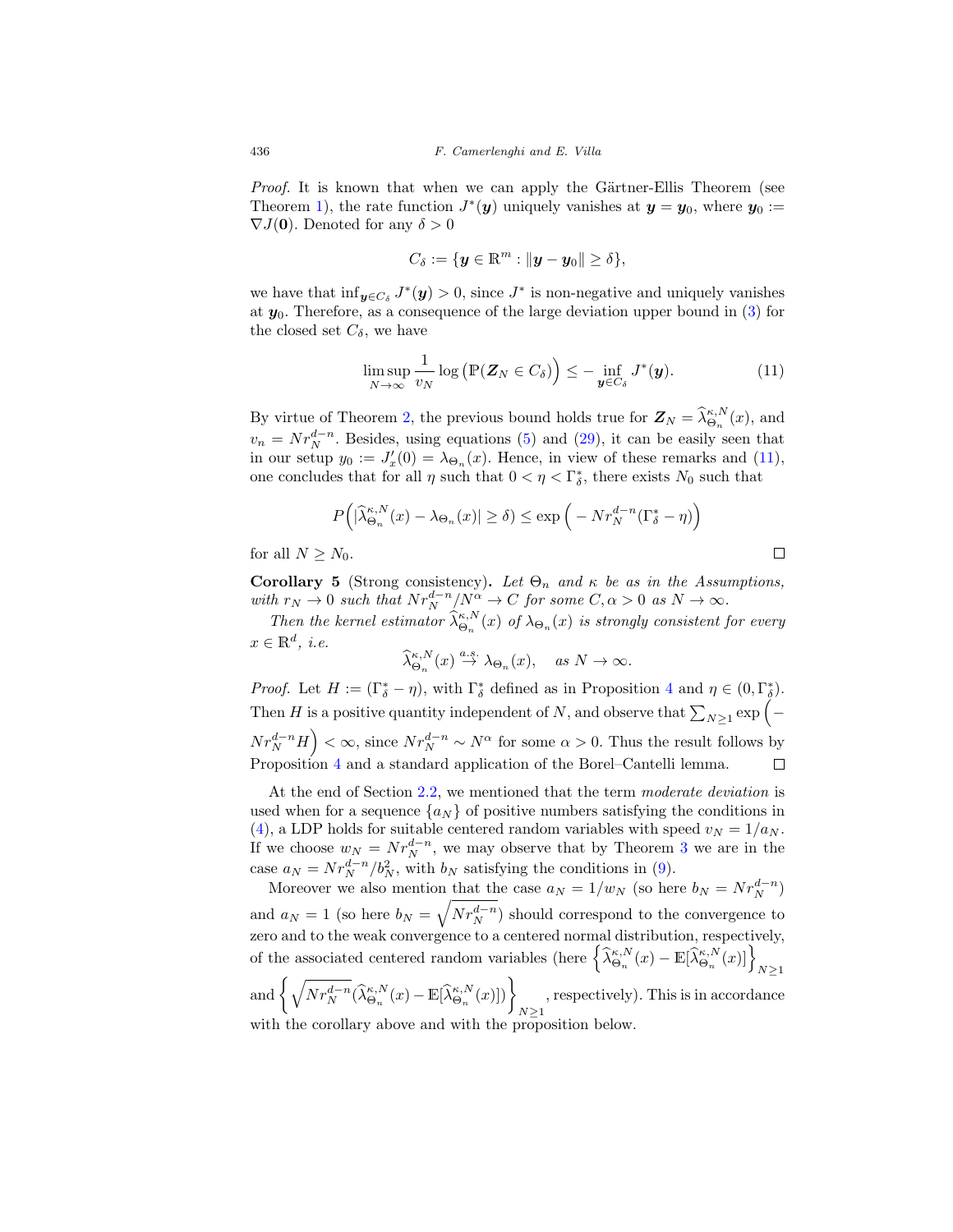<span id="page-10-0"></span>**Proposition 6** (Asymptotic Normality). Let  $\Theta_n$  and  $\kappa$  be as in the Assumptions. Then the sequence  $\left\{\sqrt{Nr_N^{d-n}}(\widehat\lambda_{\Theta_n}^{\kappa,N}(x)-\mathbb E[\widehat\lambda_{\Theta_n}^{\kappa,N}(x)])\right\}_{N\geq 1}$ converges weakly, as  $N \to +\infty$ , to the normal distribution  $N(0, C_{Var}(x))$ , where  $C_{Var}(x)$ is the quantity defined in [\(10\)](#page-8-5).

*Proof.* One can proceed as in the proof of Theorem [3](#page-8-2) with  $b_N = \sqrt{Nr_N^{d-n}}$ , noticing that the proof is still valid, even if the first condition in [\(9\)](#page-8-4) is violated. As a consequence one is able to show that

$$
\lim_{N \to +\infty} \mathbb{E} \Big[ \exp \Big\{ t \sqrt{N r_N^{d-n}} (\hat{\lambda}_{\Theta_n}^{\kappa,N}(x) - \mathbb{E} [\hat{\lambda}_{\Theta_n}^{\kappa,N}(x)]) \Big\} \Big] = e^{t^2 C_{Var}(x)/2}
$$

which is tantamount to saying that  $\left\{\sqrt{Nr_N^{d-n}}(\widehat\lambda_{\Theta_n}^{\kappa,N}(x)-\mathbb E[\widehat\lambda_{\Theta_n}^{\kappa,N}(x)])\right\}_{N\geq 1}$  converges weakly to the normal distribution  $N(0, C_{Var}(x))$ , as  $N \to +\infty$ .

We conclude the investigation of the statistical properties related to  $\hat{\lambda}_{\Theta_n}^{\kappa,N}(x)$ providing asymptotic confidence intervals for  $\lambda_{\Theta_n}(x)$ , relying on Proposition [6.](#page-10-0) In order to do this we have to choose a specific bandwidth  $r_N$ , which is assumed to be the optimal bandwidth determined in [\[10\]](#page-31-8). Here we recall some useful results in this direction.

We remind that the best choice for  $r_N$  should be the one which minimizes the mean square error (MSE), given by

$$
MSE(\widehat{\lambda}_{\Theta_n}^{\kappa,N}(x)) := \mathbb{E}[(\widehat{\lambda}_{\Theta_n}^{\kappa,N}(x) - \lambda_{\Theta_n}(x))^2] = Bias^2(\widehat{\lambda}_{\Theta_n}^{\kappa,N}(x)) + Var(\widehat{\lambda}_{\Theta_n}^{\kappa,N}(x)).
$$

The minimization of the MSE is a quite challenging problem, which cannot be solved even in the simplest case of kernel density estimators of random variables. Hence one should look for an  $r_N$  which minimizes the *asymptotic mean square* error (AMSE). For  $\Theta_n$  and  $\kappa$  as in the Assumptions, the following asymptotic approximation of the variance may be deduced by the proof of Theorem 8 in  $|10|$ :

<span id="page-10-1"></span>
$$
Var(\widehat{\lambda}_{\Theta_n}^{\kappa,N}(x)) = \frac{C_{Var}(x)}{Nr_N^{d-n}} + o\Big(\frac{1}{Nr_N^{d-n}}\Big), \quad \text{for } \mathscr{H}^d\text{-a.e. } x \in \mathbb{R}^d,
$$
 (12)

where  $C_{Var}(x)$  is the quantity defined in [\(10\)](#page-8-5). For what concernes the asymptotic approximation of the bias, further differentiability assumptions on f are required. To fix the notation (the same used in [\[10](#page-31-8)] for the reader's convenience), in the sequel  $\alpha := (\alpha_1, ..., \alpha_d)$  will denote a multi-index of  $\mathbb{N}_0^d$ ; we will further define

$$
\begin{array}{rcl}\n|\alpha| & := & \alpha_1 + \cdots + \alpha_d \\
\alpha! & := & \alpha_1! \cdots \alpha_d! \\
y^\alpha & := & y_1^{\alpha_1} \cdots y_d^{\alpha_d} \\
D_y^\alpha f(y, s) & := & \frac{\partial^{|\alpha|} f(y, s)}{\partial y_1^{\alpha_1} \cdots \partial y_d^{\alpha_d}};\n\end{array}
$$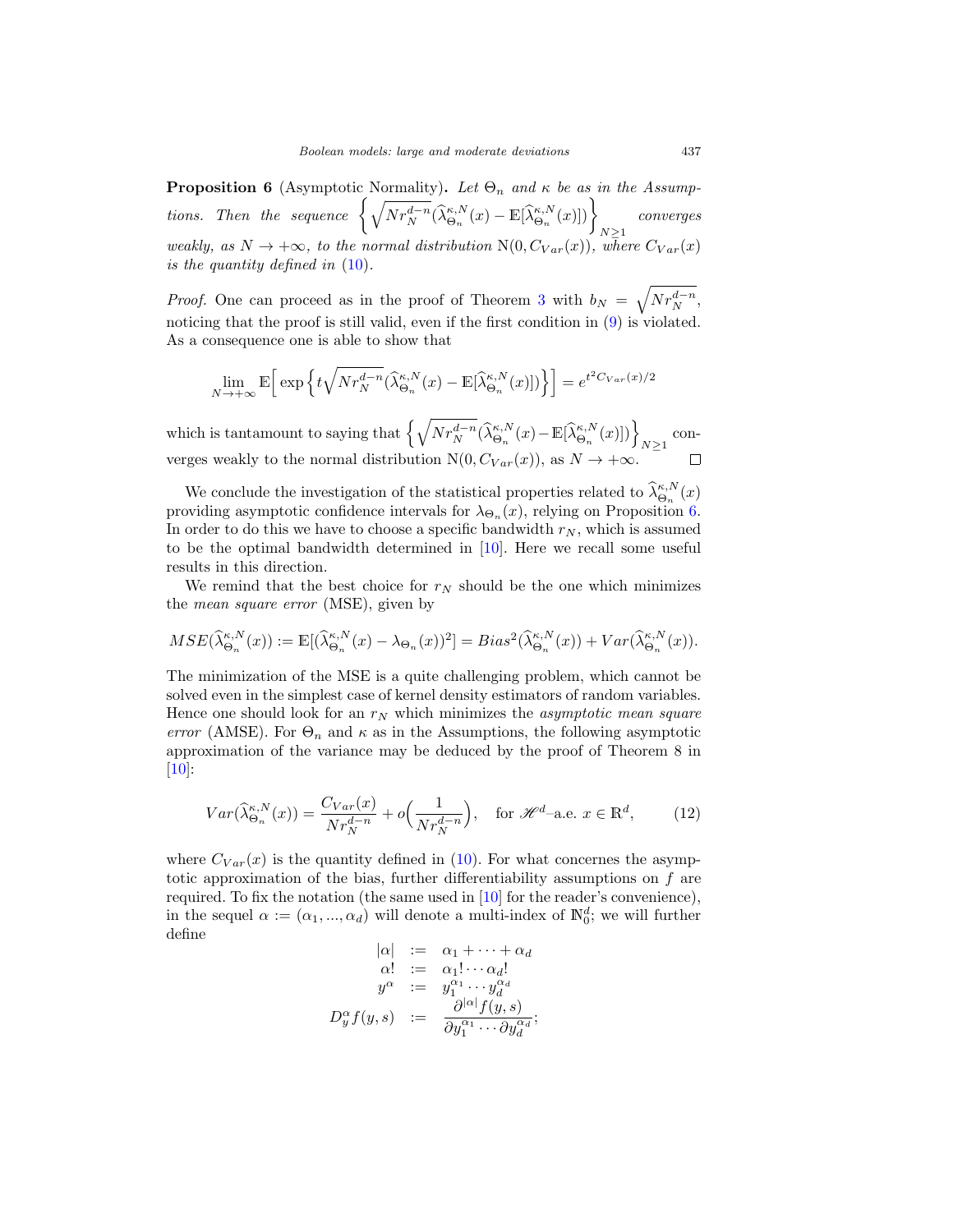besides, for all  $s \in \mathbf{K}$ , we will put

$$
\mathscr{D}^{(\alpha)}(s) := \text{disc}(D_y^{\alpha} f(y, s)), \qquad \mathscr{D}(s) := \text{disc}(f(\cdot, s)).
$$

For now on we assume that  $f(\cdot, s)$  is at least twice differentiable, and that the following assumption is fulfilled for any  $|\alpha| = 2$ :

(A2bis) for any  $s \in \mathbf{K}$ ,  $\mathscr{H}^n(\mathscr{D}^{(\alpha)}(s)) = 0$  and  $D_y^{\alpha}f(y, s)$  is locally bounded such that for any compact  $C \subset \mathbb{R}^d$ 

$$
\sup_{y \in C_{\bigoplus \text{diam } Z(s)}} |D_y^{\alpha} f(y, s)| \le \tilde{\xi}_C^{(\alpha)}(s)
$$

for some  $\tilde{\xi}_C^{(\alpha)}(s)$  with

$$
\int_{\mathbf{K}} \mathcal{H}^{n}(\Xi(s))\widetilde{\xi}_{C}^{(\alpha)}(s)Q(\mathrm{d}s) < \infty.
$$

An asymptotic approximation of the bias has been proved in [\[10,](#page-31-8) Theorem 8]:

<span id="page-11-0"></span>
$$
Bias(\widehat{\lambda}_{\Theta_n}^{\kappa,N}(x)) = C_{Bias}(x)r_N^2 + o(r_N^2), \quad \text{for } \mathscr{H}^d\text{-a.e. } x \in \mathbb{R}^d,
$$
 (13)

where

$$
C_{Bias}(x) := \sum_{|\alpha|=2} \frac{1}{\alpha!} \int_{\mathbb{R}^d} \kappa(z) z^{\alpha} dz \int_{\mathbf{K}} \int_{x-Z(s)} D_y^{\alpha} f(y, s) \mathcal{H}^n(\mathrm{d}y) Q(\mathrm{d}s).
$$

From [\(12\)](#page-10-1) and [\(13\)](#page-11-0) one gets the following asymptotic expansion of the MSE for  $\mathscr{H}^{d}$ –a.e.  $x \in \mathbb{R}^d$ 

$$
AMSE(\widehat{\lambda}_{\Theta_n}^{\kappa,N}(x)) = C_{Bias}^2(x)r_N^4 + \frac{1}{Nr_N^{d-n}}C_{Var}(x),
$$

from which, for N sufficiently large, the optimal bandwidth  $r_N^{o,AMSE}(x)$  amounts to be (see [\[10](#page-31-8), Eq. (17)])

<span id="page-11-1"></span>
$$
r_N^{o,AMSE}(x) := \underset{r_N}{\text{arg min}} AMSE(\widehat{\lambda}_{\Theta_n}^{\kappa, N}(x)) = {}^{4+d-n} \sqrt{\frac{(d-n)C_{Var}(x)}{4NC_{Bias}^2(x)}}, \qquad (14)
$$

 $\mathscr{H}^d$ –a.e.  $x \in \mathbb{R}^d$ , provided that  $C_{Bias}(x) \neq 0$ . (For a discussion on the case  $C_{Bias}(x) = 0$  we refer to [\[10](#page-31-8)].)

<span id="page-11-2"></span>**Proposition 7.** Let  $\Theta_n$  and  $\kappa$  be as in the Assumptions, and such that (A2bis) is fulfilled. If  $r_N$  is the asymptotic optimal bandwidth  $r_N^{o,AMSE}$  in [\(14\)](#page-11-1), then

$$
\sqrt{\frac{Nr_N^{d-n}}{C_{Var}(x)}}(\widehat{\lambda}_{\Theta_n}^{\kappa,N}(x)-\lambda_{\Theta_n}(x)) \stackrel{d}{\longrightarrow} Z \quad as \ \ N \to \infty,
$$

where  $Z \sim N(\sqrt{(d-n)/2}, 1)$ , for  $\mathcal{H}^d$ -a.e.  $x \in \mathbb{R}^d$ .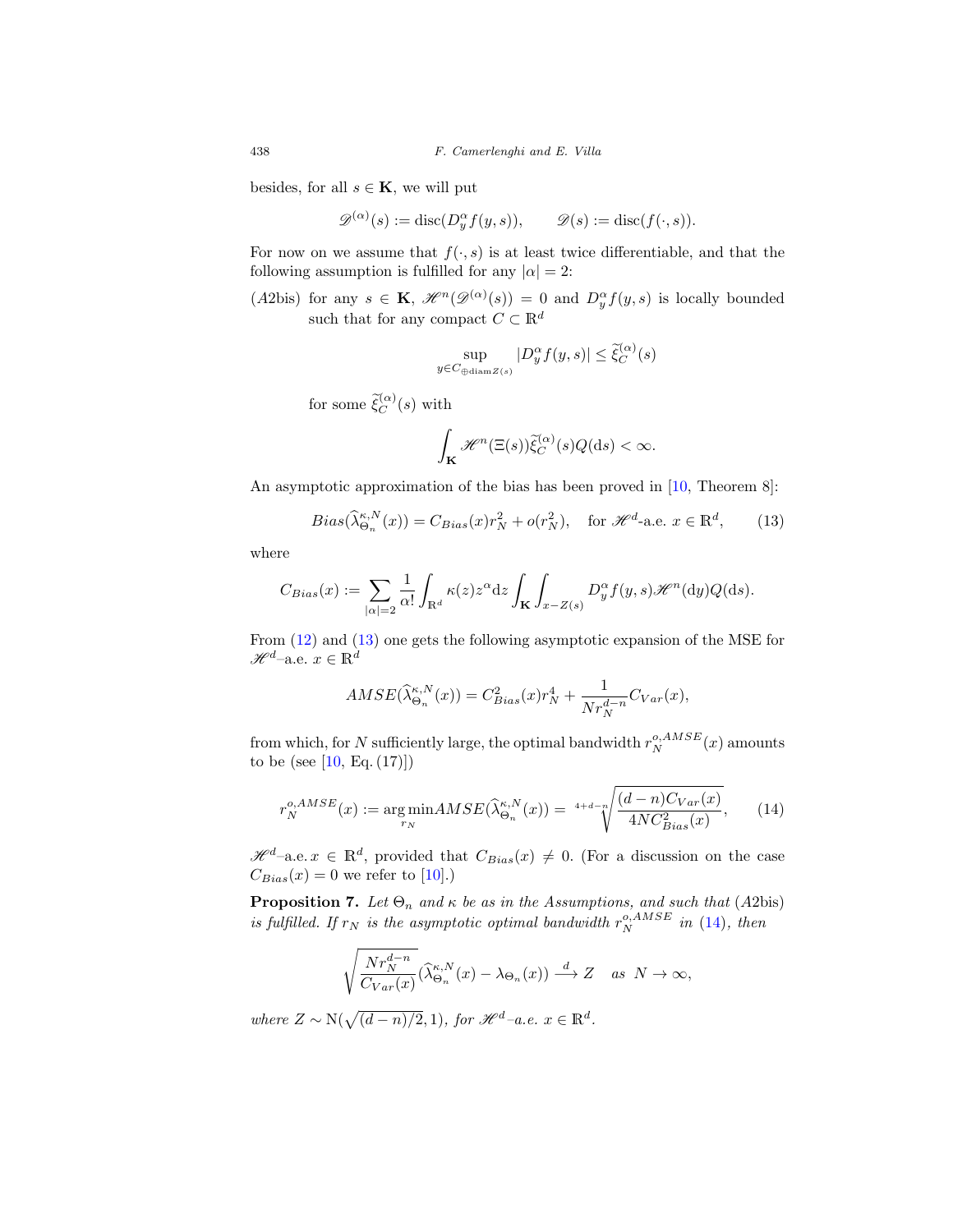Proof. First of all note that

<span id="page-12-0"></span>
$$
\sqrt{\frac{Nr_N^{d-n}}{C_{Var}(x)}}(\hat{\lambda}_{\Theta_n}^{\kappa,N}(x) - \lambda_{\Theta_n}(x)) = \sqrt{\frac{Nr_N^{d-n}}{C_{Var}(x)}}(\hat{\lambda}_{\Theta_n}^{\kappa,N}(x) - \mathbb{E}[\hat{\lambda}_{\Theta_n}^{\kappa,N}(x)]) + \sqrt{\frac{Nr_N^{d-n}}{C_{Var}(x)}}(\mathbb{E}[\hat{\lambda}_{\Theta_n}^{\kappa,N}(x)] - \lambda_{\Theta_n}(x))
$$
\n(15)

and the first term in [\(15\)](#page-12-0) converges weakly to the standard normal distribution as  $N \to +\infty$ , by Proposition [6.](#page-10-0) Let us notice now that the non-random term

$$
\sqrt{\frac{Nr_N^{d-n}}{C_{Var}(x)}}(\mathbb{E}[\widehat{\lambda}_{\Theta_n}^{\kappa,N}(x)] - \lambda_{\Theta_n}(x)) = \sqrt{\frac{Nr_N^{d-n}}{C_{Var}(x)}} Bias(\widehat{\lambda}_{\Theta_n}^{\kappa,N}(x))
$$
  
\n
$$
\stackrel{\text{(13)}}{=} \frac{C_{Bias}(x)}{\sqrt{C_{Var}(x)}} \sqrt{Nr_N^{d-n+4}} + o\left(\sqrt{Nr_N^{d-n+4}}\right) \stackrel{\text{(14)}}{=} \frac{\sqrt{d-n}}{2} + o(1),
$$

as  $N \to +\infty$ , for  $\mathscr{H}^{d}$ -a.e.  $x \in \mathbb{R}^{d}$ , if  $r_N = r_N^{o, AMSE}$ , and so the assertion.  $\Box$ 

<span id="page-12-1"></span>**Corollary 8** (Asymptotic confidence interval)**.** Under the assumptions of Pro-position [7,](#page-11-2) if  $r_N \equiv r_N^{o,AMSE}$ , then an asymptotic confidence interval for  $\lambda_{\Theta_n}(x)$ of level  $\alpha$  is

$$
\Big[\widehat{\lambda}_{{\Theta}_n}^{\kappa,N}(x) - \sqrt{\frac{C_{Var}(x)}{Nr_N^{d-n}}}\Big(J_{\alpha} + \frac{\sqrt{d-n}}{2}\Big), \widehat{\lambda}_{{\Theta}_n}^{\kappa,N}(x) + \sqrt{\frac{C_{Var}(x)}{Nr_N^{d-n}}}\Big(J_{\alpha} - \frac{\sqrt{d-n}}{2}\Big)\Big]
$$

for  $\mathscr{H}^d$ –a.e.  $x \in \mathbb{R}^d$ , where  $J_\alpha$  is such that  $\mathbb{P}(-J_\alpha \leq Z \leq J_\alpha) = 1 - \alpha$  with  $Z \sim N(0, 1)$ .

Proof. Thanks to Proposition [7](#page-11-2) we can state that

$$
\sqrt{\frac{Nr_N^{d-n}}{C_{Var}(x)}}(\widehat{\lambda}_{\Theta_n}^{\kappa,N}(x)-\lambda_{\Theta_n}(x))-\frac{\sqrt{d-n}}{2}\sim AN(0,1),
$$

hence

$$
1 - \alpha \simeq \mathbb{P}\Big(-J_{\alpha} \le \sqrt{\frac{Nr_N^{d-n}}{C_{Var}(x)}}(\hat{\lambda}_{\Theta_n}^{\kappa,N}(x) - \lambda_{\Theta_n}(x)) - \frac{\sqrt{d-n}}{2} \le J_{\alpha}\Big)
$$
  
=  $\mathbb{P}\Big(\hat{\lambda}_{\Theta_n}^{\kappa,N}(x) - \sqrt{\frac{C_{Var}(x)}{Nr_N^{d-n}}}\Big(J_{\alpha} + \frac{\sqrt{d-n}}{2}\Big) \le \lambda_{\Theta_n}(x)$   
 $\le \hat{\lambda}_{\Theta_n}^{\kappa,N}(x) + \sqrt{\frac{C_{Var}(x)}{Nr_N^{d-n}}}\Big(J_{\alpha} - \frac{\sqrt{d-n}}{2}\Big)\Big).$ 

The asymptotic confidence intervals we have derived in the present section are based on the assumption  $C_{Bias}(x) \neq 0$ , this does not happen for stationary Boolean models. However in such a situation the kernel–estimator is unbiased (see  $[10]$ ) and Proposition [6](#page-10-0) gives immediately the following: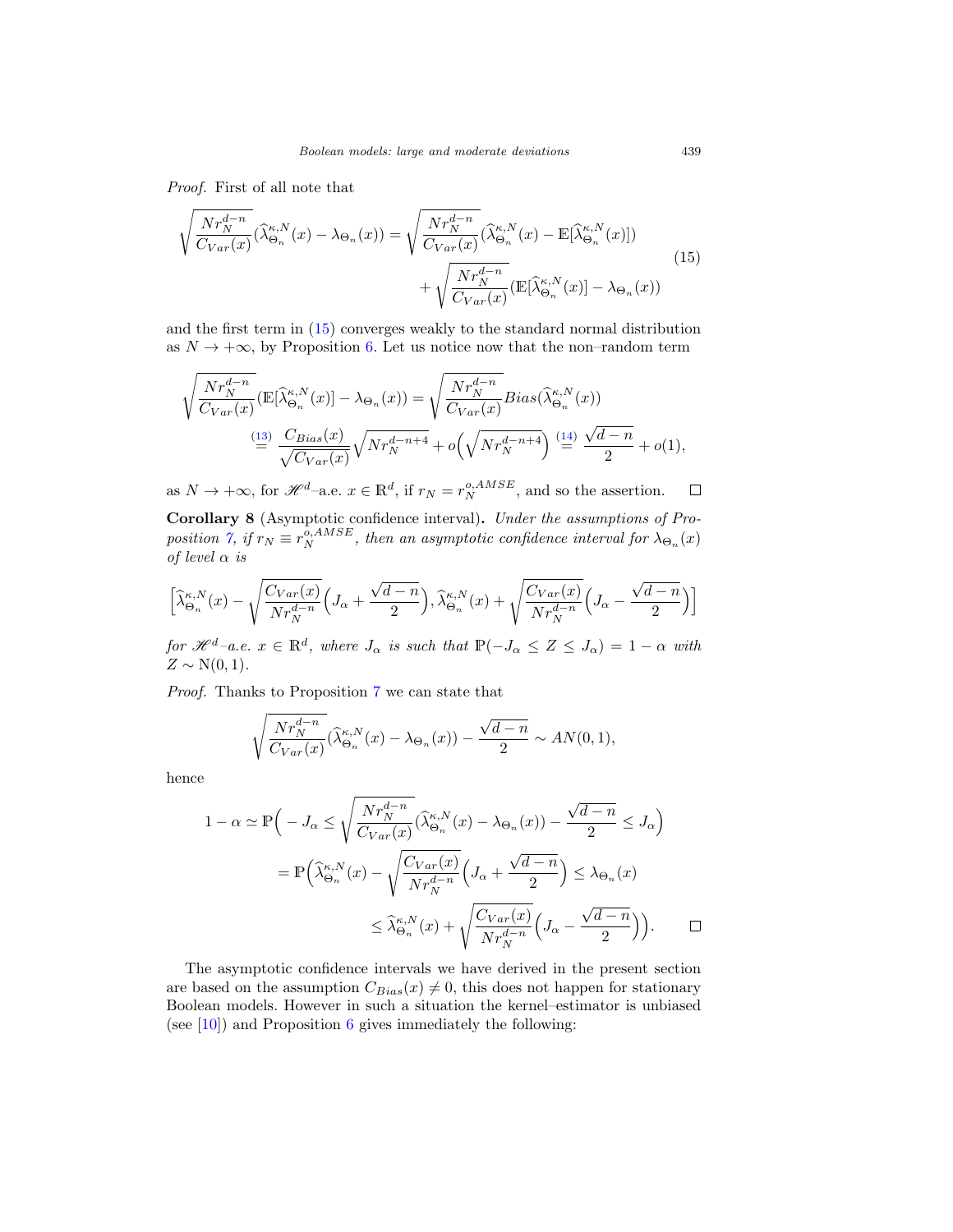**Proposition 9** (Stationary case). Let  $\Theta_n$  and  $\kappa$  be as in the Assumptions; furthermore suppose that  $\Theta_n$  is a stationary Boolean model with constant mean density  $\lambda_{\Theta_n} = f \mathbb{E}_Q[\mathcal{H}^n(Z)],$  where f is the intensity of the underlying Poisson point process. Then the sequence  $\left\{\sqrt{Nr_N^{d-n}}(\hat{\lambda}_{\Theta_n}^{\kappa,N}-\lambda_{\Theta_n})\right\}$  $N \geq 1$ converges weakly, as  $N \to +\infty$ , to the normal distribution  $N(0, C_{Var})$ , being

$$
C_{Var} := f \int_{\mathbf{K}} \int_{\mathbb{R}^d} \int_{\{-Z(s)\}} \int_{\pi_y(-Z(s))} \kappa(z) \kappa(z+w) \mathcal{H}^n(\mathrm{d}w) \mathcal{H}^n(\mathrm{d}y) \mathrm{d}z Q(\mathrm{d}s).
$$

The previous Proposition is the basic building block to determine asymptotic confidence intervals for stationary Boolean models as well. Indeed, proceeding along the same lines as in the proof of Corollary [8,](#page-12-1) an asymptotic confidence interval for  $\lambda_{\Theta_n}$  of level  $\alpha$  is

$$
\left[\widehat{\lambda}_{\Theta_n}^{\kappa,N} - \sqrt{\frac{C_{Var}}{Nr_N^{d-n}}} J_\alpha, \widehat{\lambda}_{\Theta_n}^{\kappa,N} + \sqrt{\frac{C_{Var}(x)}{Nr_N^{d-n}}} J_\alpha\right]
$$

where  $J_{\alpha}$  is such that  $\mathbb{P}(-J_{\alpha} \leq Z \leq J_{\alpha})=1-\alpha$  with  $Z \sim N(0, 1)$ . Note that here  $r_N$  can be any bandwidth.

## <span id="page-13-0"></span>**5. Noteworthy examples**

Here we discuss some relevant examples of Boolean models, in particular a Boolean segment process, the Poisson point process and the Matérn cluster process.

#### <span id="page-13-1"></span>*5.1. A Boolean segment process*

As simple example of applicability of the previous results we discuss the Boolean segment process already introduced in [\[10](#page-31-8)].

Let  $n = 1$  and assume that  $\Theta_1$  is an inhomogeneous Boolean model of segments in  $\mathbb{R}^2$  with random length L and uniform orientation, so that the mark space is  $\mathbf{K} = \mathbb{R}^+ \times [0, 2\pi]$ . For all  $s = (\ell, \alpha) \in \mathbf{K}$ , let  $Z(s) := \{(u, v) \in \mathbb{R}^2$ :  $u = \tau cos \alpha, v = \tau sin \alpha, \tau \in [0, \ell]$  be the segment with length  $\ell \in \mathbb{R}^+$ , and orientation  $\alpha \in [0, 2\pi]$ . Denoted by  $P_L(d\ell)$  the probability law of the random length L, we assume that  $E[L^3] < +\infty$ . Finally the segment process Θ<sup>1</sup> is driven by the marked Poisson process Φ in R<sup>2</sup> × **K** having intensity measure  $\Lambda(\mathrm{d}(y,s)) = f(y) \mathrm{d}y Q(\mathrm{d}s)$ , where  $f(y) = f(y_1, y_2) = y_1^2 + y_2^2$  and  $Q(ds) = \frac{1}{2\pi} d\alpha P_L(d\ell)$ . We are going to consider the kernel  $k(z) = \mathbb{1}_{B_1(0)}(z)/\pi$ , which is not continuous, anyway the theory developed here apply for this kernel thanks to [\[10](#page-31-8), Remark 9]. More precisely,  $\hat{\lambda}_{\Theta_1}^{\kappa,N}(x)$  is given here by

$$
\widehat{\lambda}_{\Theta_1}^{\kappa,N}(x) = \frac{1}{N\pi r_N^2} \sum_{i=1}^N \mathcal{H}^1(\Theta_1^{(i)} \cap B_{r_N}(x)),
$$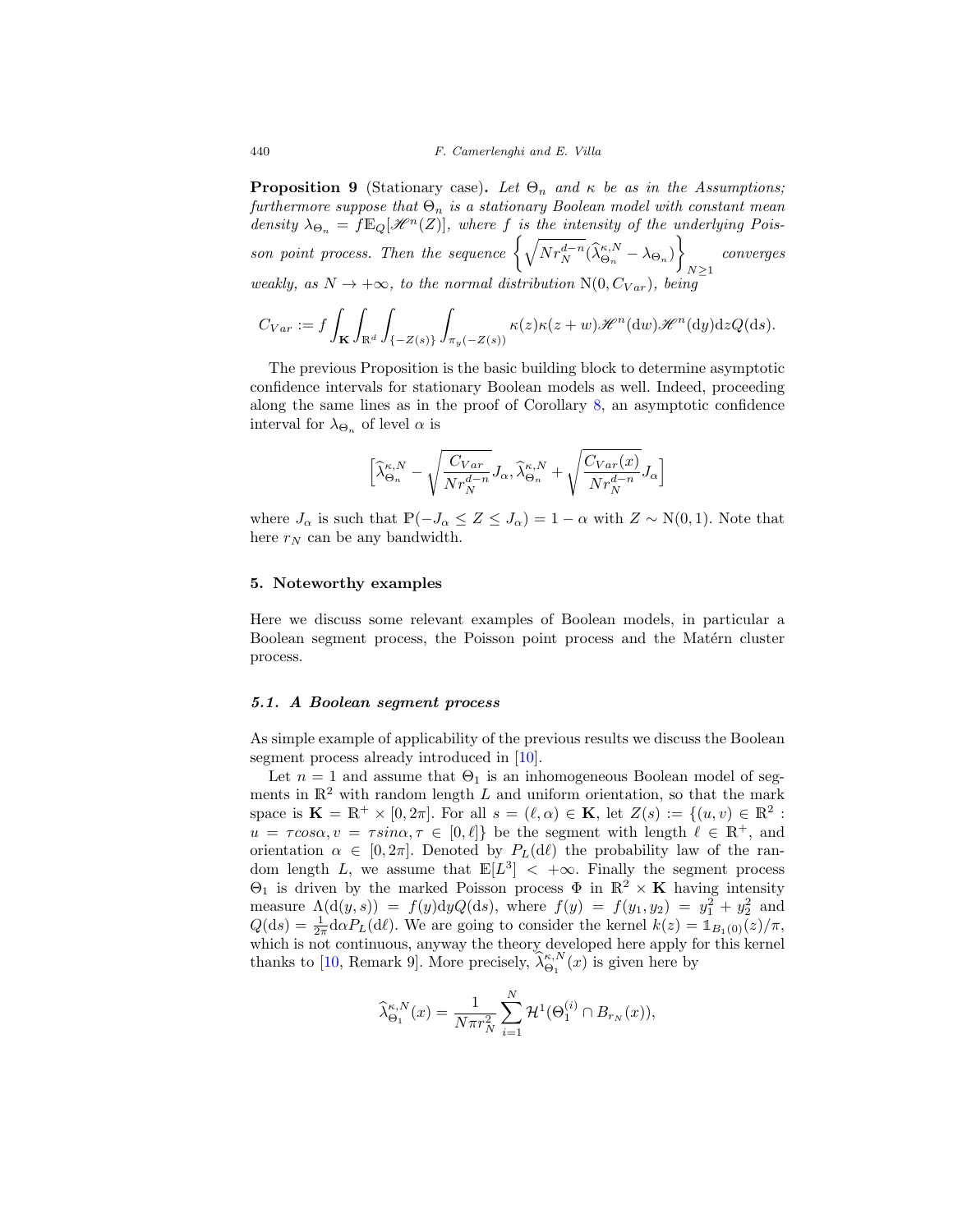whereas in [\[10\]](#page-31-8) it is shown that

$$
C_{Var}(x) = \frac{16}{3\pi^2} \lambda_{\Theta_1}(x), \quad \text{for any } x \in \mathbb{R}^2,
$$

and the asymptotic optimal bandwidth is

$$
r_N^{o,AMSE} = \sqrt[5]{\frac{16(\mathbb{E}[L](x_1^2 + x_2^2) + \mathbb{E}[L^3]/3)}{3\pi^2 N(\mathbb{E}[L])^2}}.
$$

Hence Proposition [7](#page-11-2) and Corollary [8](#page-12-1) now apply with the previous specifications of  $\widehat{\lambda}_{\Theta_1}^{\kappa,N}(x)$ ,  $r_N$  and  $C_{Var}(x)$ .

# <span id="page-14-0"></span>*5.2. Poisson point processes*

Let  $\Psi$  be a Poisson point process in  $\mathbb{R}^d$  with a continuous intensity  $\lambda_{\Psi}$ . We recall that Ψ may be seen as a particular Boolean model with Hausdorff dimension  $n = 0$  and mean density  $\lambda_{\Psi}$ , by choosing  $\mathbf{K} = \mathbb{R}^d$  as mark space,  $Z(s) = s \in \mathbb{R}^d$ as trivial typical grain, and  $\Lambda(\mathrm{d}(y,s)) := \lambda_{\Psi}(y) \mathrm{d}y \delta_0(s) \mathrm{d}s$ . As expected, observe that

$$
(5) = \int_{\mathbf{K}} \int_{x - Z(s)} \lambda_{\Psi}(y) \mathcal{H}^{0}(\mathrm{d}y) \delta_{0}(s) \mathrm{d}s = \int_{\mathbf{K}} \lambda_{\Psi}(x - s) \delta_{0}(s) \mathrm{d}s = \lambda_{\Psi}(x).
$$

Let  $\{\Psi^i\}$ be a sequence of i.i.d. point processes as  $\Psi$ , and  $\kappa$  as in the Assumptions. Then, by noticing that Assumptions (A1) and (A2) are trivially fulfilled, all the previous results for  $\hat{\lambda}_{\Theta_n}^{\kappa,N}(x)$  specialize now for the sequence of kernel estimators  $\left\{\widehat{\lambda}_{\Psi}^{\kappa,N}(x)\right\}$ of  $\lambda_{\Psi}(x)$  defined by  $N \geq 1$ 

$$
\widehat{\lambda}_{\Psi}^{\kappa, N}(x) := \frac{1}{N r_N^d} \sum_{i=1}^N \sum_{x_j \in \Psi^i} \kappa\left(\frac{x - x_j}{r_N}\right).
$$

In particular, by observing that  $\pi_y(x - Z(s)) = \{0\}$ , we get

$$
\int_{\pi_y(x-Z(s))} \kappa(\theta+w)\mathscr{H}^n(\mathrm{d}\theta) = \int_{\{0\}} \kappa(\theta+w)\mathscr{H}^0(\mathrm{d}\theta) = \kappa(w),
$$

and

$$
C_{Var}(x) \stackrel{(10)}{=} \int_{\mathbb{R}} \int_{\mathbb{R}^d} \int_{x-s} \int_{\{0\}} \kappa(z) \kappa(z+w) \lambda_{\Psi}(y) \mathcal{H}^0(\mathrm{d}w) \mathcal{H}^0(\mathrm{d}y) \mathrm{d}z \delta_0(s) \mathrm{d}s
$$

$$
= \lambda_{\Psi}(x) \int_{\mathbb{R}^d} \kappa^2(z) \mathrm{d}z.
$$

Hence we can specialize large and moderate deviation principles for  $\hat{\lambda}_{\Psi}^{\kappa,N}(x)$  by a direct application of Theorem [2](#page-8-1) and Theorem [3,](#page-8-2) respectively: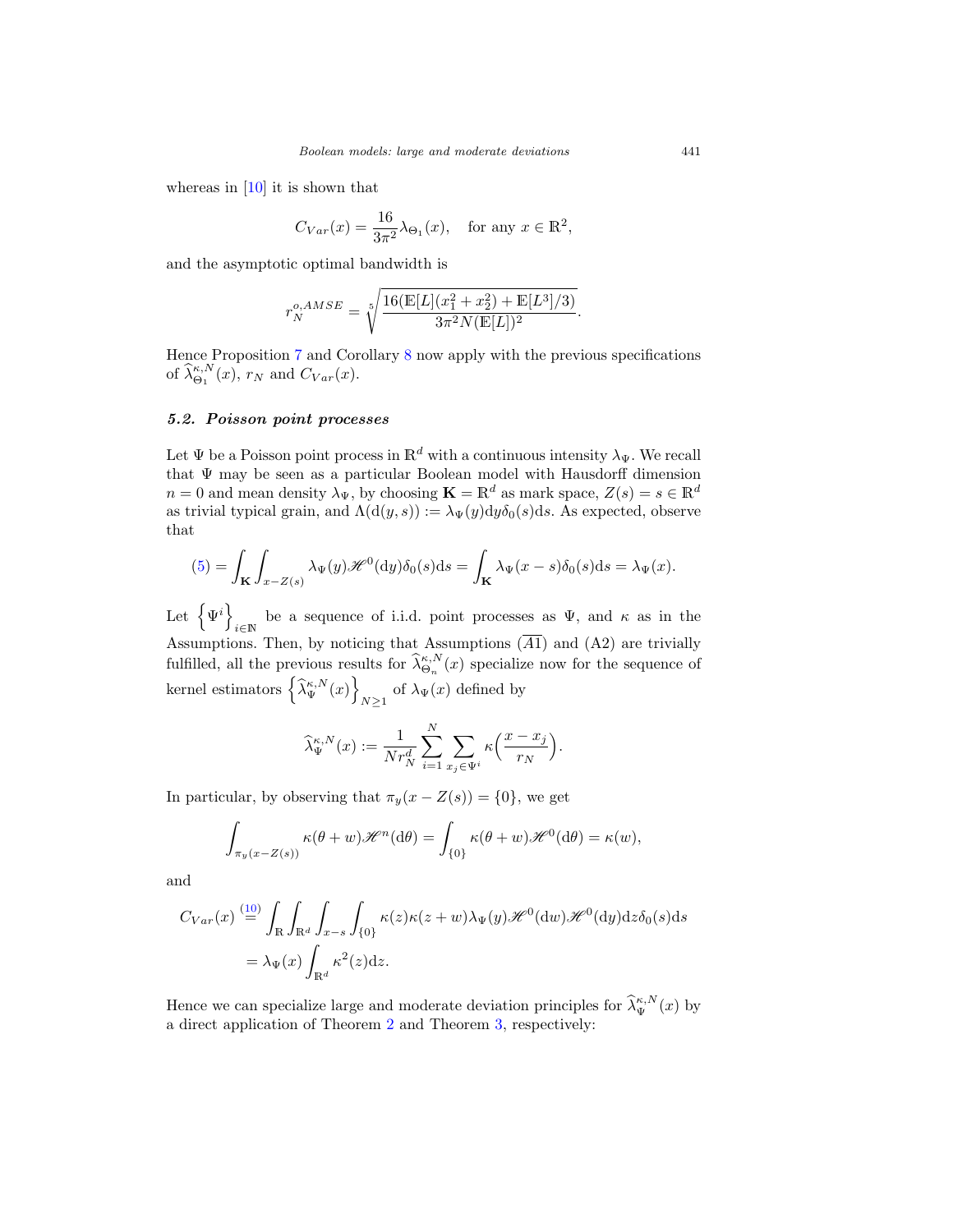(LDP) the sequence of kernel estimators  $\left\{ \widehat{\lambda}_{\Psi}^{\kappa,N}(x) \right\}$ satisfies a LDP with  $N\geq 1$ speed  $v_N = N r_N^d$  and good rate function

<span id="page-15-1"></span>
$$
J_x^*(y) = \sup_{t \in \mathbb{R}} \left\{ ty - \lambda_\Psi(x) \int_{\mathbb{R}^d} (e^{t\kappa(w)} - 1) \mathrm{d}w \right\};\tag{16}
$$

(MDP) assume that  $\{b_N\}$ is a sequence of positive real numbers satisfying  $N \geq 1$ 

$$
\lim_{N \to +\infty} \frac{b_N}{\sqrt{N r_N^d}} = +\infty \quad \text{and} \quad \lim_{N \to +\infty} \frac{b_N}{N r_N^d} = 0;
$$

then the sequence  $\left\{ (Nr_N^d/b_N)(\hat{\lambda}_{\Psi}^{\kappa,N}(x) - \mathbb{E}[\hat{\lambda}_{\Psi}^{\kappa,N}(x)]) \right\}_{N \geq 1}$  satisfies a LDP with speed  $v_N = b_N^2/Nr_N^d$  and good rate function

<span id="page-15-2"></span>
$$
J_x^*(y) = \frac{y^2}{2||\kappa||_2^2 \lambda_\Psi(x)}.\tag{17}
$$

Finally, as a direct consequence of Proposition  $6$  it follows that the sequence  $\left\{\sqrt{Nr_N^d}(\hat{\lambda}_{\Psi}^{\kappa,N}(x)-\mathbb{E}[\hat{\lambda}_{\Psi}^{\kappa,N}(x)])\right\}_{N\geq 1}$  converges weakly, as  $N\to+\infty$ , to the normal distribution  $N(0,||\kappa||_2^2\lambda_{\Psi}(x)).$ 

## <span id="page-15-0"></span>*5.3. Mat´ern cluster processes*

Clustering is a fundamental operation on point processes, well-known in stochastic geometry, and it allows to construct new point processes (see [\[23](#page-32-8)] for a more exhaustive treatment). The clustering operation consists in replacing each point x of a given point process  $\Phi_p$ , called parent point process, by a cluster  $N_x$  of points, called *daughter points*. Each cluster  $N_x$  is itself a point process, and it is assumed to have only a finite mean number of points. The resulting point process given by the union of all the clusters  $N_x$  is said to be a *cluster point process*. Let us assume that the parent point process  $\Phi_p$  is a homogeneous Poisson point process with intensity  $\lambda_p$ , and the clusters  $N_x$  are of the form  $N_{x_i} = N_i + x_i$  for each  $x_i \in \Phi_p$ , where the sequence  $\{N_i\}_i$  is independent of  $\Phi_p$ , and independent and identically distributed as  $N_0$  (the *representative cluster*, centered at 0). Assuming that the number of points of  $N_0$  is distributed according to a Poisson random variable with parameter  $n_c$ , and that these points are independently and uniformly distributed in the ball  $B_R(0)$ , where R is a further parameter of the model, then the resulting cluster point process

$$
\Phi = \bigcup_{x_i \in \Phi_p} x_i + N_i
$$

is called Matérn cluster process. It follows that  $\Phi$  has constant intensity  $\lambda_{\Phi}$  =  $\lambda_p n_c$ , and may be regarded as a Boolean model  $\Theta_0$  with dimension  $n = 0$ ,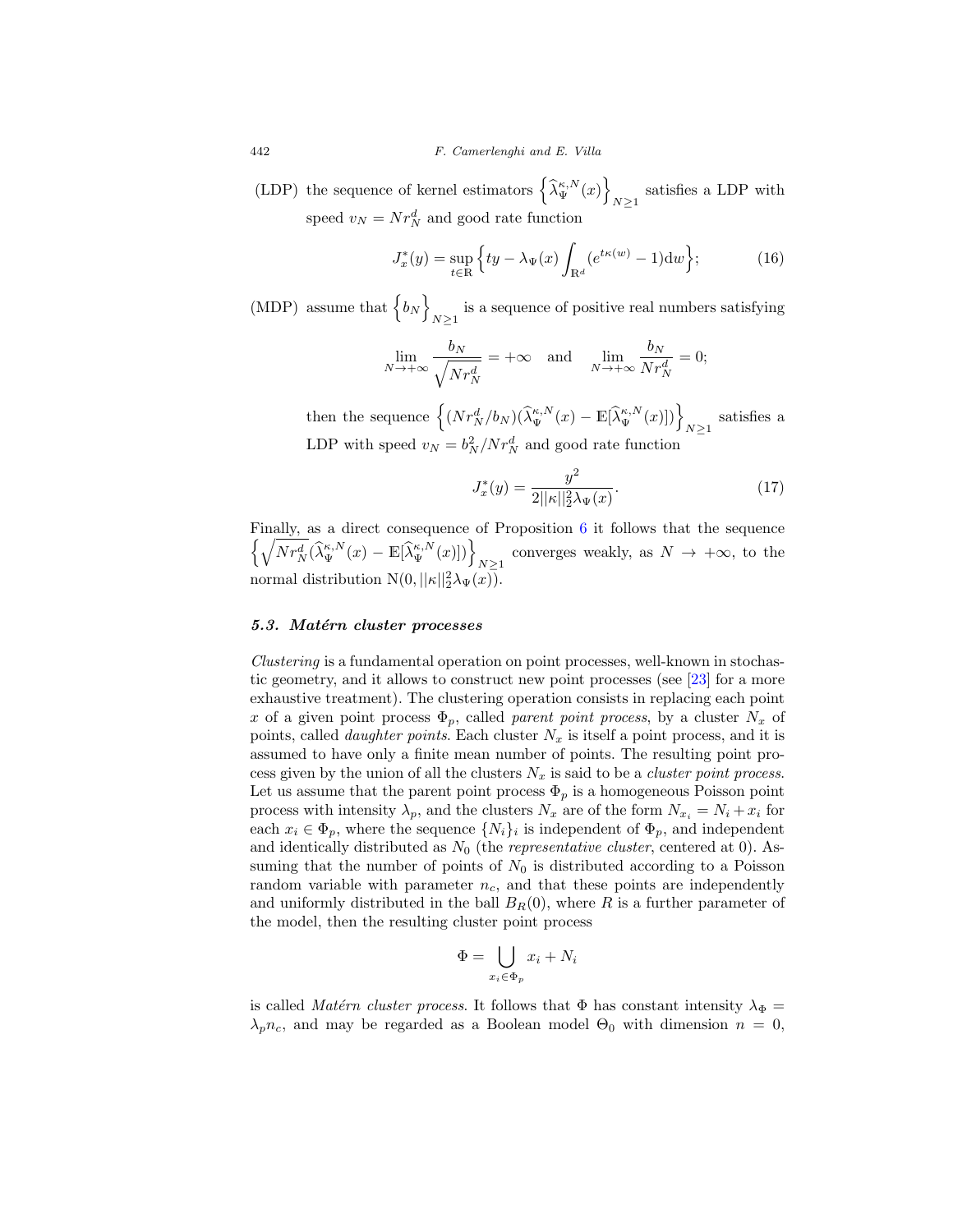underlying Poisson point process  $\Phi_p$ , and typical grain  $Z_0 := N_0$  given by a Poisson point process restricted to  $B_R(0)$  whose intensity equals  $\lambda_{N_0}(x)$  =  $\frac{n_c}{b_d R^d} \mathbb{1}_{B_R(0)}(x)$ . The resulting Boolean model  $\Theta_0 \equiv \Phi$  is driven by a marked Poisson point process in  $\mathbb{R}^d \times \mathscr{S}$  having intensity measure  $\Lambda(\mathrm{d}(\xi,\eta)) = \lambda_p \mathrm{d}\xi Q(\mathrm{d}\eta)$ , where the mark space coincides with  $\mathbf{K} := \mathcal{S}$  the space of all sequences of points in  $\mathbb{R}^d$  and Q is the probability distribution of  $N_0$ .

Note that all the assumptions  $(\overline{A1})$  and  $(A2)$  are trivially fulfilled; as a consequence, all the previous results on  $\widehat{\lambda}_{\Theta_0}^{\kappa,N}(x) \equiv \widehat{\lambda}_{\Phi}^{\kappa,N}(x)$  hold in such a context. A LDP follows from Theorem [2,](#page-8-1) more specifically one can observe that the general expression for  $J_x^*$  appearing in the statement of that theorem simplifies in the context of Matérn cluster processes, indeed

$$
\int_{\mathbf{K}} \int_{x-Z(s)} \int_{\mathbb{R}^d} \frac{\exp \left\{ t \int_{\pi_y(x-Z(s))} \kappa(\theta+w) \mathcal{H}^n(\mathrm{d}\theta) \right\} - 1}{\int_{\pi_y(x-Z(s))} \kappa(\theta+w) \mathcal{H}^n(\mathrm{d}\theta)} \times \kappa(w) f(y,s) \mathrm{d}w \mathcal{H}^n(\mathrm{d}y) Q(\mathrm{d}s)
$$

now equals

$$
\int_{\mathscr{S}} \int_{x-\eta} \int_{\mathbb{R}^d} \frac{\exp\left\{ t \int_{\{0\}} \kappa(\theta+w) \mathscr{H}^0(\mathrm{d}\theta) \right\} - 1}{\int_{\{0\}} \kappa(\theta+w) \mathscr{H}^0(\mathrm{d}\theta)} \kappa(w) \mathrm{d}w \lambda_p \mathscr{H}^0(\mathrm{d}y) Q(\mathrm{d}\eta)
$$

$$
= \int_{\mathscr{S}} \int_{x-\eta} \Big( \int_{R^d} (e^{t\kappa(w)} - 1) \mathrm{d}w \Big) \lambda_p \mathscr{H}^0(\mathrm{d}y) Q(\mathrm{d}\eta)
$$

$$
= \Big( \int_{\mathbb{R}^d} (e^{t\kappa(w)} - 1) \mathrm{d}w \Big) \lambda_p \underbrace{\int_{\mathscr{S}} \mathscr{H}^0(x-\eta) Q(\mathrm{d}\eta)}_{=n_c}
$$

$$
= \lambda_{\Phi} \int_{\mathbb{R}^d} (e^{t\kappa(w)} - 1) \mathrm{d}w.
$$

Hence one can see that the same large deviation principle (LDP) stated in Section [5.2](#page-14-0) for a Poisson point process  $\Psi$  holds even for the Matérn cluster process  $\Phi$ , replacing the intensity  $\lambda_{\Psi}$  with  $\lambda_{\Phi}$  in the expression for the rate function  $J_x^*$  [\(16\)](#page-15-1). In a similar vein one can prove the validity of the MDP stated in Section [5.2](#page-14-0) for the Matérn cluster process  $\Phi$ , where again the intensity  $\lambda_{\Psi}$  is replaced with  $\lambda_{\Phi}$  in [\(17\)](#page-15-2).

Finally it is easy to see that  $C_{Var(x)} \stackrel{(10)}{=} ||\kappa||_2^2 \lambda_{\Phi}$  $C_{Var(x)} \stackrel{(10)}{=} ||\kappa||_2^2 \lambda_{\Phi}$  $C_{Var(x)} \stackrel{(10)}{=} ||\kappa||_2^2 \lambda_{\Phi}$ , from which we may claim that the sequence  $\left\{\sqrt{N r_N^d}(\widehat\lambda_\Phi^{\kappa,N}(x)-\mathbb E\widehat\lambda_\Phi^{\kappa,N}(x))\right\}_{N\geq 1}$  converges weakly, as  $N\to$  $+\infty$ , to the normal distribution  $N(0,||\kappa||_2^2\lambda_{\Phi})$ .

#### <span id="page-16-0"></span>**6. Discussion and concluding remarks**

We have proved large and moderate deviation principles for kernel–type estimators of the mean density of Boolean models. Thanks to these results, we have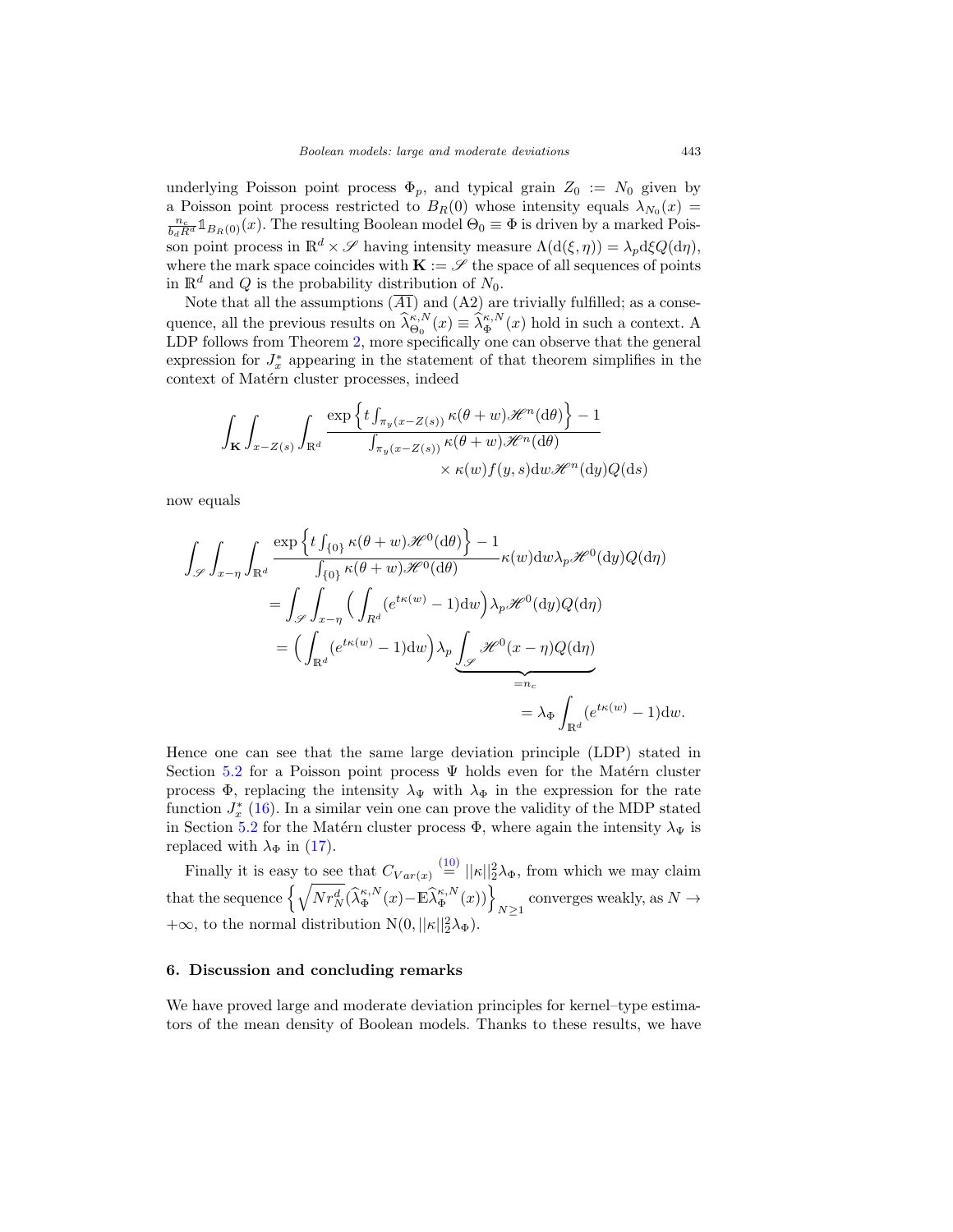been able to derive the consistency of the estimator, and asymptotic confidence intervals as well.

Theorems [2](#page-8-1) and [3](#page-8-2) are connected with classical results concerning the kernel– type estimator of the density function of an absolutely continuous random variable due to [\[31,](#page-33-6) [35\]](#page-33-7). Here we want to pinpoint the connection with the classical literature in view of future developments. More specifically, let  $X$  be a random variable taking values in  $\mathbb{R}^d$  with probability density function  $f_{X_\lambda}$  and let  $X_1, \ldots, X_N$  be a random sample for X. The kernel density estimator  $\hat{f}_X^N(x)$  of  $f(x)$  at a point  $x \in \mathbb{R}^d$  is traditionally [\[27,](#page-32-14) [32,](#page-33-15) [41\]](#page-33-16) defined as

$$
\widehat{f}_X^N(x) := \frac{1}{N r_N^d} \sum_{i=1}^N \kappa\left(\frac{x - X_i}{r_N}\right), \quad x \in \mathbb{R}^d.
$$

The scaling parameter  $r_N$ , known as the bandwidth, determines the smoothness of the estimator, and it has to be chosen such that

$$
r_N \to 0 \quad Nr_N^d \to \infty
$$

to obtain an asymptotically unbiased and weakly consistent estimator  $f_X^N(x)$ . The kernel density estimator  $\hat{\lambda}_{\Theta_n}^{\kappa,N}(x)$  of  $\lambda_{\Theta_n}(x)$  defined in Eq.[\(6\)](#page-7-1) may be seen as the natural extension of  $\hat{f}_X^N(x)$  to the case of very general random geometric objects in  $\mathbb{R}^d$  of Hausdorff dimension  $n > 0$ , i.e. not necessarily Boolean models. See also [\[10](#page-31-8), Section 3.3.1].

Large and moderate deviation principles for kernel density estimators of  $f_X$ have been investigated in [\[31,](#page-33-6) [35\]](#page-33-7) with different techniques, in particular, in [\[31](#page-33-6)] the author establishes pointwise, as well as uniform, moderate and large deviations principles for the sequence  $\left\{\widehat{f}_X^N(x) - \mathbb{E}[\widehat{f}_X^N(x)]\right\}_{N\geq 1}$ , even for more general kernel functions  $\kappa$ . We recall here the pointwise results for large and moderate deviations given in [\[31,](#page-33-6) Proposition 3.1] and [31, Proposition 2.1], respectively, specializing them with our notation and assumptions on  $\kappa$ :

(LDP) the sequence  $\left\{\widehat{f}_X^N(x) - \mathbb{E}[\widehat{f}_X^N(x)]\right\}_{N\geq 1}$  satisfies a LDP with speed  $v_N =$  $Nr_N^d$  and rate function

<span id="page-17-0"></span>
$$
J_x^*(y) = \sup_{t \in \mathbb{R}} \left\{ ty - \left( f_X(x) \int_{\mathbb{R}^d} (e^{t\kappa(w)} - 1) \mathrm{d}w - t f_X(x) \right) \right\};\tag{18}
$$

(MDP) assume that  $\{b_N\}$ is a sequence of positive real numbers satisfying  $N \geq 1$ 

$$
\lim_{N \to +\infty} \frac{b_N}{\sqrt{N r_N^d}} = +\infty \quad \text{and} \quad \lim_{N \to +\infty} \frac{b_N}{N r_N^d} = 0;
$$

then the sequence  $\left\{(Nr_N^d/b_N)(\widehat{f}_X^N(x)-\mathbb{E}[\widehat{f}_X^N(x)])\right\}_{N\geq 1}$  satisfies a LDP with speed  $v_N = b_N^2/Nr_N^d$  and rate function

<span id="page-17-1"></span>
$$
J_x^*(y) = \frac{y^2}{2||\kappa||_2^2 f_X(x)}.
$$
\n(19)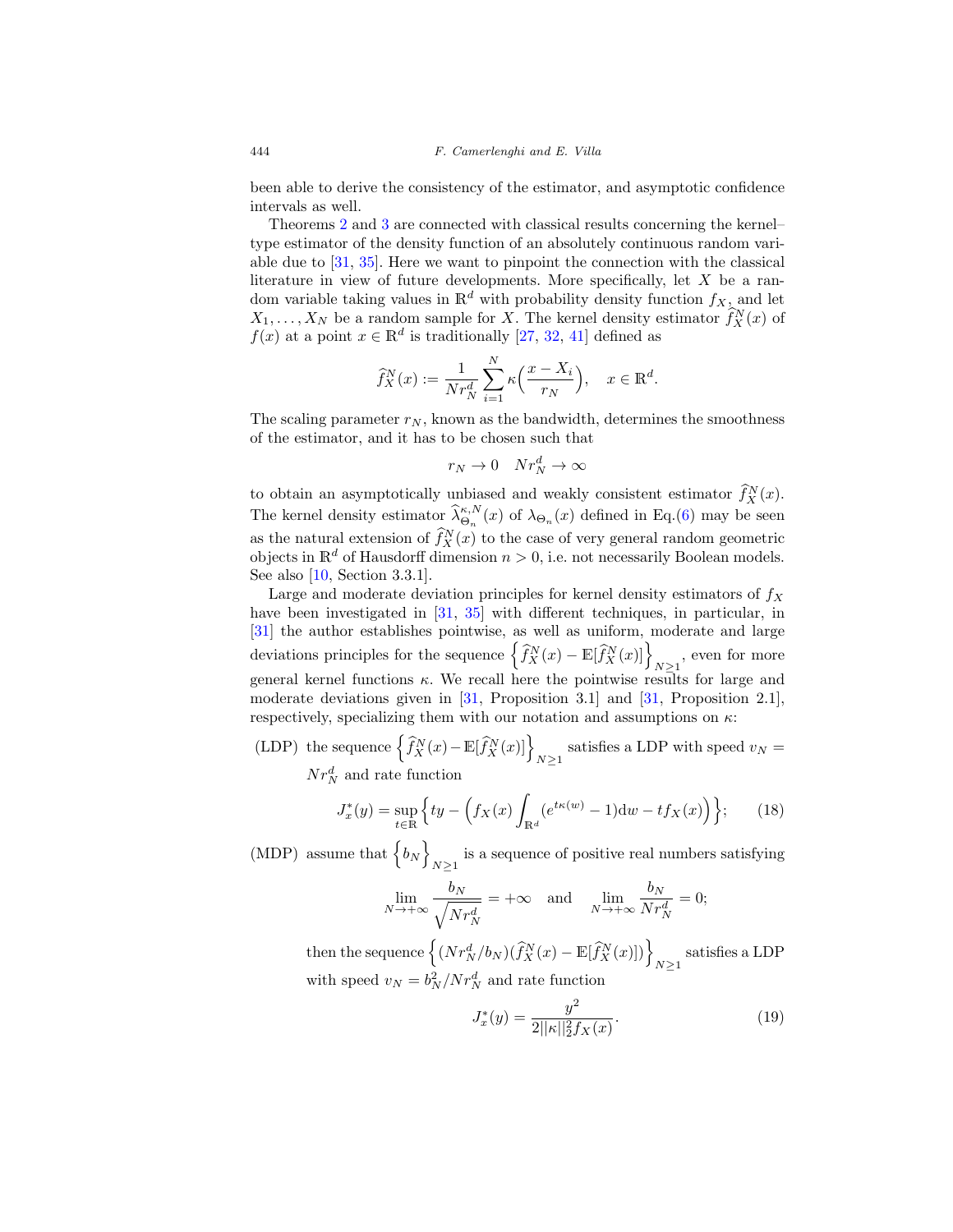If Theorems [2](#page-8-1) and [3](#page-8-2) were true for a general germ–grain model (not only for Boolean models), then the results concerning random variables just recalled here would follow as a particular case. Indeed a random variable  $X \equiv \Theta_0$  can be seen as a trivial germ–grain process driven by the marked point process  $\Phi = \{(X, s)\}\$ in  $\mathbb{R}^d$  with mark space  $\mathbf{K} = \mathbb{R}^d$ , consisting of one point  $(X)$  only, with grain  $Z(s) := s$ , and intensity measure  $\Lambda(\mathrm{d}(y, s)) = f(y) \mathrm{d}y \delta_0(s) \mathrm{d}s$ . With these choices equation [\(5\)](#page-6-1) implies that  $\lambda_{\Theta_0}(x) = f(x)$ , i.e. the mean density of X amounts to be its probability density function, and the expressions in [\(18\)](#page-17-0) and [\(19\)](#page-17-1) follow (formally) by replacing  $\Lambda(\mathrm{d}(y,s)) = f(y) \mathrm{d}y \delta_0(s) \mathrm{d}s$  and  $\Theta_n = X$  in Theorem [2](#page-8-1) and Theorem [3,](#page-8-2) respectively, in analogous way as we did in Section [5.2.](#page-14-0) Note that the further term  $tf_X(x)$  appearing in [\(18\)](#page-17-0) is due to having considered now the sequence  $\left\{ \widehat{f}_{X}^{N}(x) - \mathbb{E}[\widehat{f}_{X}^{N}(x)] \right\}_{N \geq 1}$  instead of  $\left\{ \widehat{f}_{X}^{N}(x) \right\}$  $N\geq 1$ .

Hence we may ask whether the theorems obtained for Boolean models extend to more general random closed sets, e.g. germ–grain models. In such a case, as just observed here, the results of [\[31](#page-33-6), [35\]](#page-33-7) would follow as a particular case of a more general theory. Otherwise, if the extension is not possible, the independence property of the underlying Poisson point processes would be peculiar in obtaining such expressions. This problem remains open and requires different kinds of techniques with respect to the ones employed here, which are mainly based on the availability of the Laplace functional of a Poisson point process.

Finally it is worth to underline that the theoretical results proved in this paper and in [\[12\]](#page-32-13) may be useful in many applications, for example to determine confidence intervals for the estimators. A future work in this direction, we are working on, will be focused on simulation studies of the kernel–type estimator in comparison with other estimators, such as the "Minkowski content"–based estimator mentioned in the Introduction.

#### <span id="page-18-0"></span>**Appendix A: Proofs of the main theorems**

## <span id="page-18-1"></span>*A.1. Proof of Theorem [2](#page-8-1)*

Before proving Theorem [2,](#page-8-1) we provide two thecnical lemmas. For the sake of simplifying notation we define

<span id="page-18-3"></span>
$$
h(\xi, s) := \frac{1}{r^n} \int_{\xi + Z(s)} \kappa\left(\frac{x - y}{r}\right) \mathcal{H}^n(\mathrm{d}y),\tag{20}
$$

and we shall write  $h_N(\xi, s)$  if  $r = r_N$  in the above definition.

<span id="page-18-4"></span><span id="page-18-2"></span>**Lemma 10.** Let  $\Theta_n$  and  $\kappa$  be as in the Assumptions. For any  $r < 1$  and  $t \in \mathbb{R}$ 

$$
\mathbb{E}\Big[\exp\Big\{\frac{t}{r^n}\int_{\Theta_n} \kappa\Big(\frac{x-y}{r}\Big)\mathcal{H}^n(\mathrm{d}y)\Big\}\Big] = \exp\Big\{\int_{\mathbb{R}^d\times\mathbf{K}} (e^{th(\xi,s)} - 1)f(\xi,s)\mathrm{d}\xi Q(\mathrm{d}s)\Big\}.
$$
\n(21)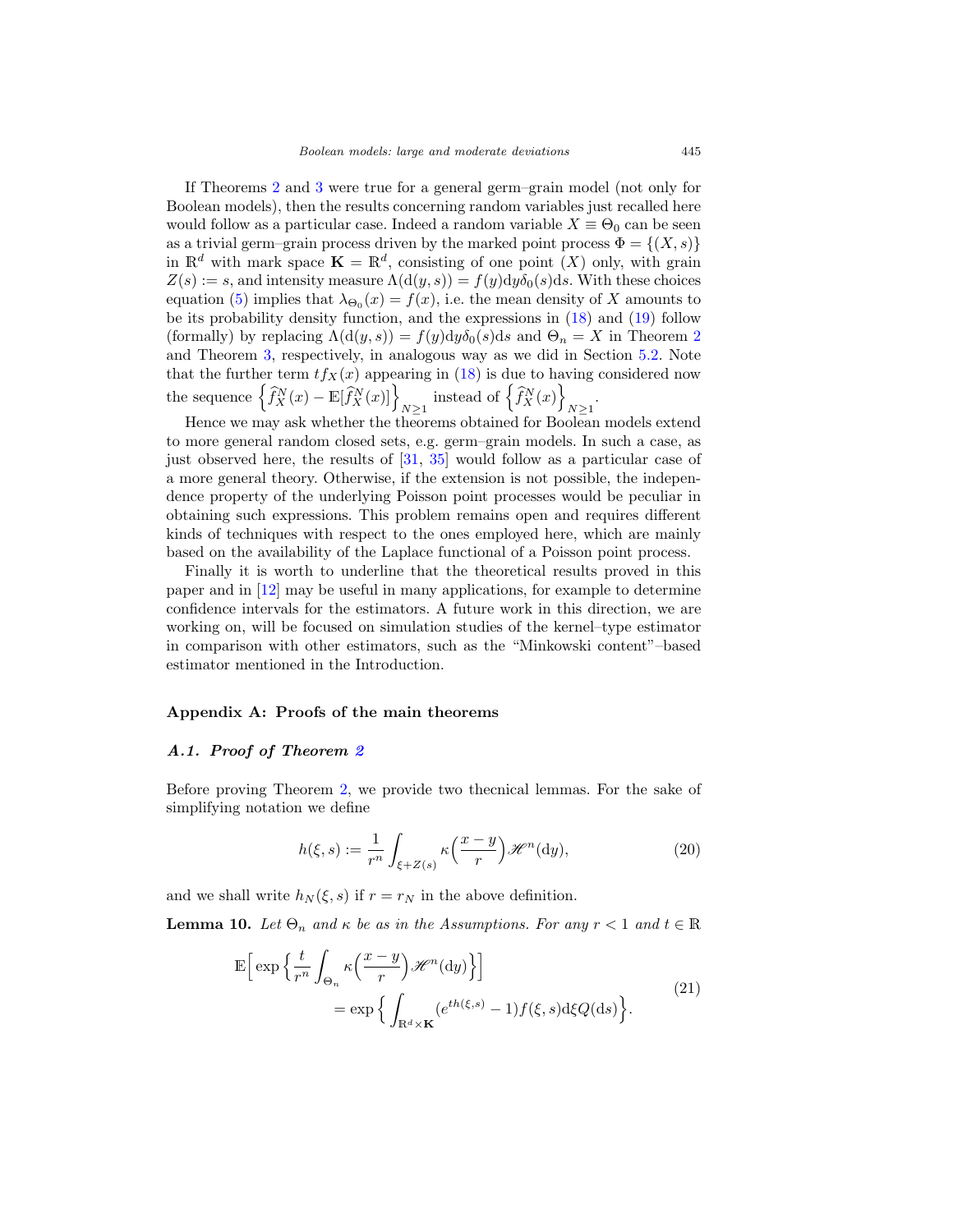*Proof.* First of all we remind that (see [\[34,](#page-33-9) pg. 28]) if  $\Psi$  is a Poisson point process on X with intensity measure  $\mu$ , then, for any measurable function  $g: X \to \mathbb{R}$ such that  $\int_{\mathbb{X}} \min\{|g(x)|, 1\} \mu(\mathrm{d}x) < \infty$ , it holds

<span id="page-19-0"></span>
$$
\mathbb{E}\left[\exp\left\{\vartheta\sum_{x\in\Psi}g(x)\right\}\right] = \exp\left\{\int_{\mathbb{X}}(e^{\vartheta g(x)} - 1)\mu(\mathrm{d}x)\right\} \tag{22}
$$

for any complex number  $\vartheta$ .

By observing that  $\min\{h(\xi, s), 1\} \leq h(\xi, s)$ , and that  $1/r^n \leq 1/r^d$  if  $r \leq 1$ , we have

$$
\int_{\mathbb{R}^d \times \mathbf{K}} \min \left\{ h(\xi, s), 1 \right\} f(\xi, s) d\xi Q(ds)
$$
\n
$$
\leq \frac{1}{r^d} \int_{\mathbf{K}} \int_{\mathbb{R}^d} \int_{\xi + Z(s)} \kappa \left( \frac{x - y}{r} \right) \mathcal{H}^n(\mathrm{d}y) f(\xi, s) d\xi Q(\mathrm{d}s)
$$
\n
$$
= \frac{1}{r^d} \int_{\mathbf{K}} \int_{\mathbb{R}^d} \int_{Z(s)} \kappa \left( \frac{x - \tilde{y} - \xi}{r} \right) \mathcal{H}^n(\mathrm{d}\tilde{y}) f(\xi, s) d\xi Q(\mathrm{d}s)
$$
\n
$$
= \int_{\mathbf{K}} \int_{\mathbb{R}^d} \kappa(w) \int_{Z(s)} f(x - \tilde{y} - rw, s) \mathcal{H}^n(\mathrm{d}\tilde{y}) \mathrm{d}w Q(\mathrm{d}s)
$$

We remind that  $\kappa$  is a kernel with  $\text{supp}(\kappa) \in B_R(0), Z(s) \subseteq \Xi(s)$ , and we notice that if  $\tilde{y} \in Z(s)$  and  $w \in B_R(0)$  then  $x - rw \in B_{Rr}(x) \subseteq B_R(x)$ . Therefore  $x - \tilde{y} - rw \in B_R(x) - Z(s) \subset B_R(x)_{\text{abiam}(Z(s))}$ , so that by (A2) we get

$$
\int_{\mathbf{K}} \int_{\mathbb{R}^d} \kappa(w) \int_{Z(s)} f(x - \tilde{y} - rw, s) \mathcal{H}^n(\mathrm{d}\tilde{y}) \mathrm{d}w Q(\mathrm{d}s)
$$
\n
$$
\leq \int_{\mathbf{K}} \tilde{\xi}_{B_R(x)}(s) \mathcal{H}^n(\Xi(s)) Q(\mathrm{d}s) \stackrel{(A2)}{<} \infty. \tag{23}
$$

<span id="page-19-1"></span>Thus we may write

$$
\mathbb{E}\Big[\exp\Big\{t\sum_{(\xi,s)\in\Phi}h(\xi,s)\Big\}\Big]\stackrel{(22)}{=} \exp\Big\{\int_{\mathbb{R}^d\times\mathbf{K}}(e^{th(\xi,s)}-1)f(\xi,s)\mathrm{d}\xi Q(\mathrm{d}s)\Big\}.
$$

Finally, Lemma 3 in [\[44\]](#page-33-4) guarantees that the event that different grains of  $\Theta_n$ overlap in a subset of  $\mathbb{R}^d$  of positive  $\mathcal{H}^n$ -measure has null probability, therefore we may claim that

$$
\mathbb{E}\Big[\exp\Big\{\frac{t}{r^n}\int_{\Theta_n} \kappa\Big(\frac{x-y}{r}\Big)\mathcal{H}^n(\mathrm{d}y)\Big\}\Big]
$$
  
= 
$$
\mathbb{E}\Big[\exp\Big\{\frac{t}{r^n}\sum_{(\xi,s)\in\Phi}\int_{\xi+Z(s)} \kappa\Big(\frac{x-y}{r}\Big)\mathcal{H}^n(\mathrm{d}y)\Big\}\Big],
$$

that is the assertion.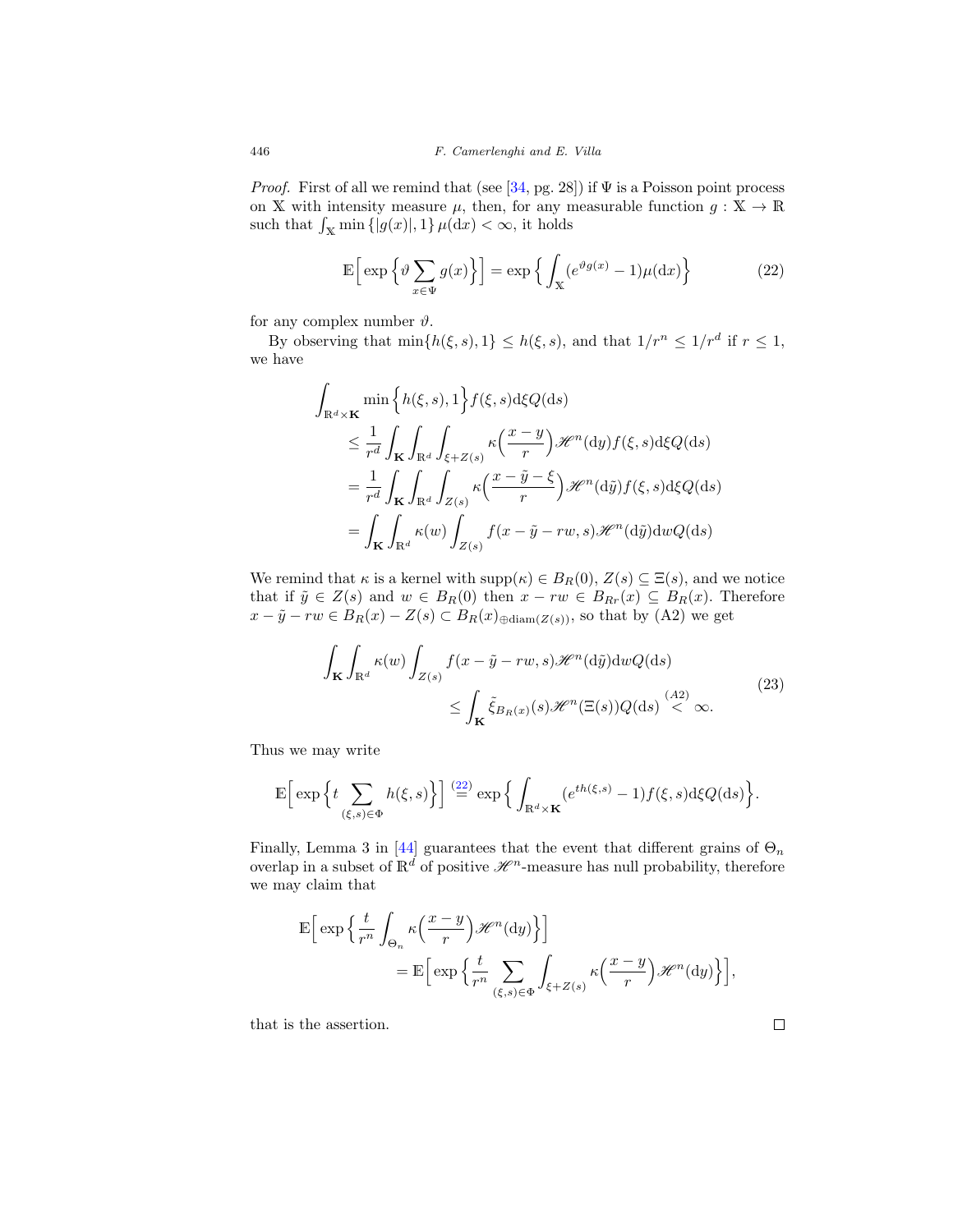<span id="page-20-3"></span>**Lemma 11.** Let  $\Theta_n$  and  $\kappa$  be as in the Assumptions. If  $r < \min\left\{1, 1/(2R)\right\}$ , the following bound holds for any  $s \in \mathbf{K}$ ,  $t \in \mathbb{R}$ ,  $w \in \mathbb{R}^d$ , and  $\mathcal{H}^n$ -a.e.  $y \in$  $x-Z(s)$ :

<span id="page-20-1"></span>
$$
\left| \frac{\left( \exp \left\{ t \int_{[(x-Z(s))-y]/r} \kappa(\tilde{y}+w) \mathcal{H}^n(\mathrm{d}\tilde{y}) \right\} - 1 \right)}{\int_{[(x-Z(s))-y]/r} \kappa(\tilde{y}+w) \mathcal{H}^n(\mathrm{d}\tilde{y})} \kappa(w) f(y-wr,s) \right|} \qquad (24)
$$
  

$$
\leq \Psi(t) \kappa(w) \tilde{\xi}_{B_R(x)}(s),
$$

where

$$
\Psi(t) = \begin{cases}\n|t| & \text{if } t \le 0 \\
\frac{e^{tM\tilde{\gamma}(2R)^n} - 1}{M\tilde{\gamma}(2R)^n} & \text{if } t > 0\n\end{cases}
$$

with

<span id="page-20-2"></span>
$$
\int_{\mathbf{K}} \int_{x-Z(s)} \int_{\mathbb{R}^d} \Psi(t) \kappa(w) \tilde{\xi}_{B_R(x)}(s) \mathrm{d}w \mathcal{H}^n(\mathrm{d}y) Q(\mathrm{d}s) < +\infty. \tag{25}
$$

*Proof.* First of all consider the case  $t \leq 0$ .

$$
\begin{split} & \Big| \frac{\Big(\exp\Big\{t\int_{[(x-Z(s))-y]/r}\kappa(\tilde{y}+w)\mathscr{H}^n(\mathrm{d}\tilde{y})\Big\}-1\Big)}{\int_{[(x-Z(s))-y]/r}\kappa(\tilde{y}+w)\mathscr{H}^n(\mathrm{d}\tilde{y})} \kappa(w)f(y-wr,s) \Big| \\ &= \frac{\Big(1-\exp\Big\{t\int_{[(x-Z(s))-y]/r}\kappa(\tilde{y}+w)\mathscr{H}^n(\mathrm{d}\tilde{y})\Big\}\Big)}{\int_{[(x-Z(s))-y]/r}\kappa(\tilde{y}+w)\mathscr{H}^n(\mathrm{d}\tilde{y})} \kappa(w)f(y-wr,s) \\ &\leq |t|\kappa(w)f(y-wr,s), \end{split}
$$

being  $1 - e^{\alpha} \leq -\alpha$  for any  $\alpha \in \mathbb{R}$ .

The case  $t > 0$  is less trivial, and we employ the Taylor series expansion of the exponential

<span id="page-20-0"></span>
$$
\begin{split}\n&\left|\frac{\left(\exp\left\{t\int_{[(x-Z(s))-y]/r}\kappa(\tilde{y}+w)\mathcal{H}^n(\mathrm{d}\tilde{y})\right\}-1\right)}{\int_{[(x-Z(s))-y]/r}\kappa(\tilde{y}+w)\mathcal{H}^n(\mathrm{d}\tilde{y})}\kappa(w)f(y-wr,s)\right| \\
&=\frac{\left(\exp\left\{t\int_{[(x-Z(s))-y]/r}\kappa(\tilde{y}+w)\mathcal{H}^n(\mathrm{d}\tilde{y})\right\}-1\right)}{\int_{[(x-Z(s))-y]/r}\kappa(\tilde{y}+w)\mathcal{H}^n(\mathrm{d}\tilde{y})}\kappa(w)f(y-wr,s) \\
&=\kappa(w)f(y-wr,s)\sum_{k\geq 1}\frac{t^k}{k!}\left(\int_{[(x-Z(s))-y]/r}\kappa(\theta+w)\mathcal{H}^n(\mathrm{d}\theta)\right)^{k-1}.\n\end{split} \tag{26}
$$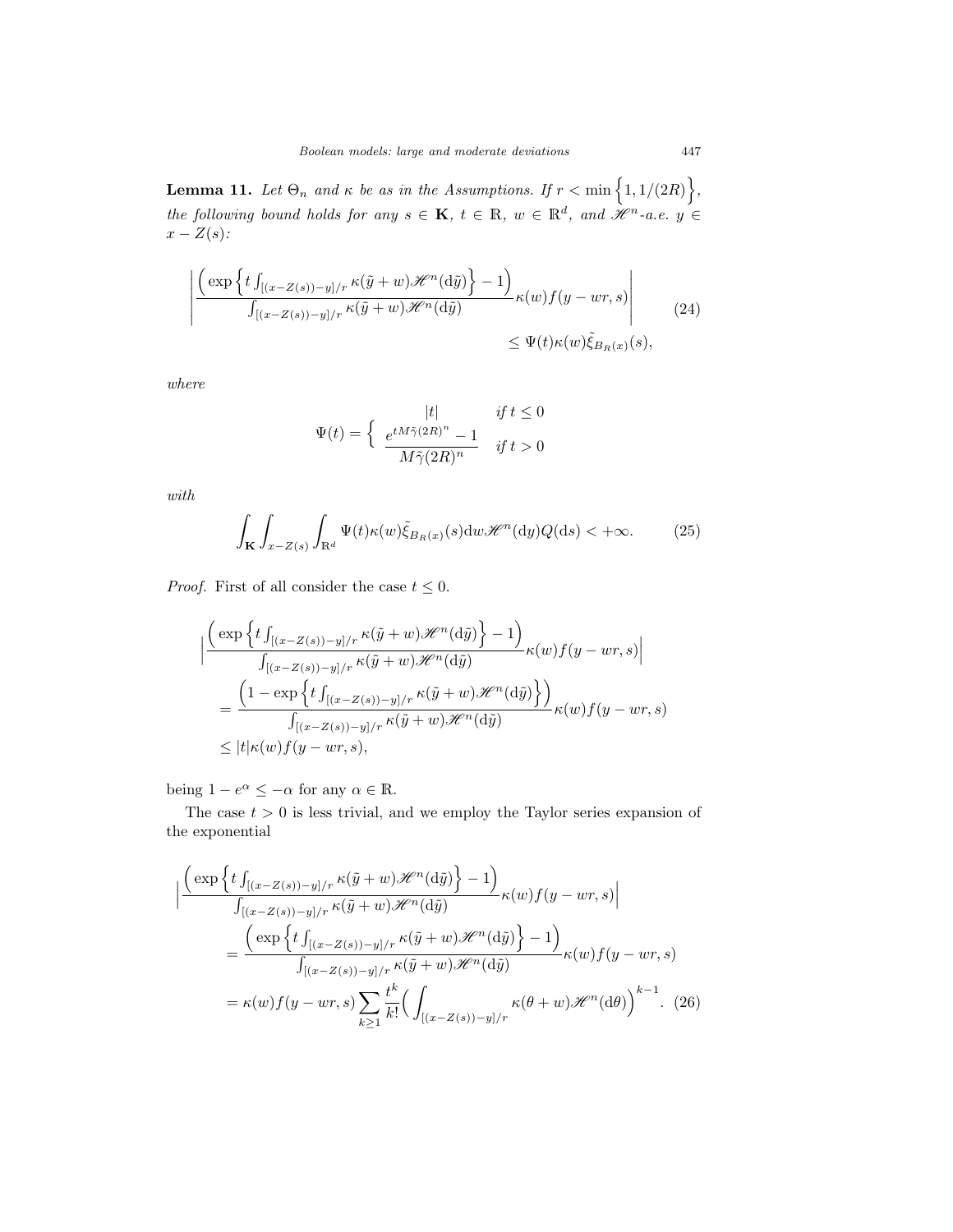Now we focus on the integral in  $(26)$ :

<span id="page-21-1"></span>
$$
\int_{[(x-Z(s))-y]/r} \kappa(\theta+w) \mathcal{H}^n(\mathrm{d}\theta)
$$
\n
$$
\leq \int_{[(x-Z(s))-y]/r} M1_{B_R(0)}(\theta+w) \mathcal{H}^n(\mathrm{d}\theta)
$$
\n
$$
= \frac{M}{r^n} \int_{Z(s)} 1_{B_R(0)} \left( w + \frac{x - \tilde{\theta} - y}{r} \right) \mathcal{H}^n(\mathrm{d}\tilde{\theta})
$$
\n
$$
\leq \frac{M}{r^n} \int_{Z(s)} 1_{B_{rR}(wr + (x-y))} (\tilde{\theta}) \mathcal{H}^n(\mathrm{d}\tilde{\theta})
$$
\n
$$
\leq \frac{M}{r^n} \mathcal{H}^n(\Xi(s) \cap B_{rR}(wr + (x - y))).
$$
\n(27)

By replacing this in [\(26\)](#page-20-0) and by remembering that  $\text{supp}(\kappa) \subset B_R(0)$ , we obtain

$$
\left| \frac{\left(\exp\left\{t\int_{[(x-Z(s))-y]/r} \kappa(\tilde{y}+w)\mathcal{H}^n(\mathrm{d}\tilde{y})\right\}-1\right)}{\int_{[(x-Z(s))-y]/r} \kappa(\tilde{y}+w)\mathcal{H}^n(\mathrm{d}\tilde{y})} \kappa(w)f(y-wr,s) \right|}
$$
  
\n
$$
\leq \kappa(w)f(y-wr,s)
$$
  
\n
$$
\times \sum_{k\geq 1} \frac{t^k M^{k-1}}{r^{(k-1)n}k!} (\mathcal{H}^n(\Xi(s)\cap B_{rR}(wr+(x-y))))^{k-1}
$$
  
\n
$$
= \mathbb{1}_{B_R(0)}(w)\kappa(w)f(y-wr,s)
$$
  
\n
$$
\times \sum_{k\geq 1} \frac{t^k M^{k-1}}{r^{(k-1)n}k!} (\mathcal{H}^n(\Xi(s)\cap B_{rR}(wr+(x-y))))^{k-1}
$$
  
\n
$$
\leq \mathbb{1}_{B_R(0)}(w)\kappa(w)f(y-wr,s)
$$
  
\n
$$
\times \sum_{k\geq 1} \frac{t^k M^{k-1}}{r^{(k-1)n}k!} (\mathcal{H}^n(\Xi(s)\cap B_{2rR}(x-y)))^{k-1}
$$
 (28)

where we have used the fact that  $w \in B_R(0)$ . By assumption,  $x - y \in Z(s)$  and  $2Rr \leq 1$ ; thus  $(\overline{A1})$  implies

$$
\sum_{k\geq 1} \frac{t^k M^{k-1}}{r^{(k-1)n} k!} (\mathcal{H}^n(\Xi(s) \cap B_{2rR}(x-y)))^{k-1} \leq \sum_{k\geq 1} \frac{t^k M^{k-1}}{r^{(k-1)n} k!} (\tilde{\gamma}(2rR)^n)^{k-1}
$$

$$
= \frac{1}{M\tilde{\gamma}(2R)^n} \sum_{k\geq 1} \frac{(t M\tilde{\gamma}(2R)^n)^k}{k!} = \Psi(t)
$$

Moreover, being  $y \in x - Z(s)$  and  $r \leq 1$ , we observe that, for any  $w \in B_R(0)$ ,

<span id="page-21-0"></span>
$$
y - wr \in x - Z(s) + B_R(0) \subseteq B_R(x)_{\oplus \text{diam}(Z(s))},
$$

therefore  $1_{B_R(0)}(w)f(y-wr,s) \leq \tilde{\xi}_{B_R(x)}(s)$ , and [\(24\)](#page-20-1) it is now proved by replacing the above inequalities in  $(28)$ .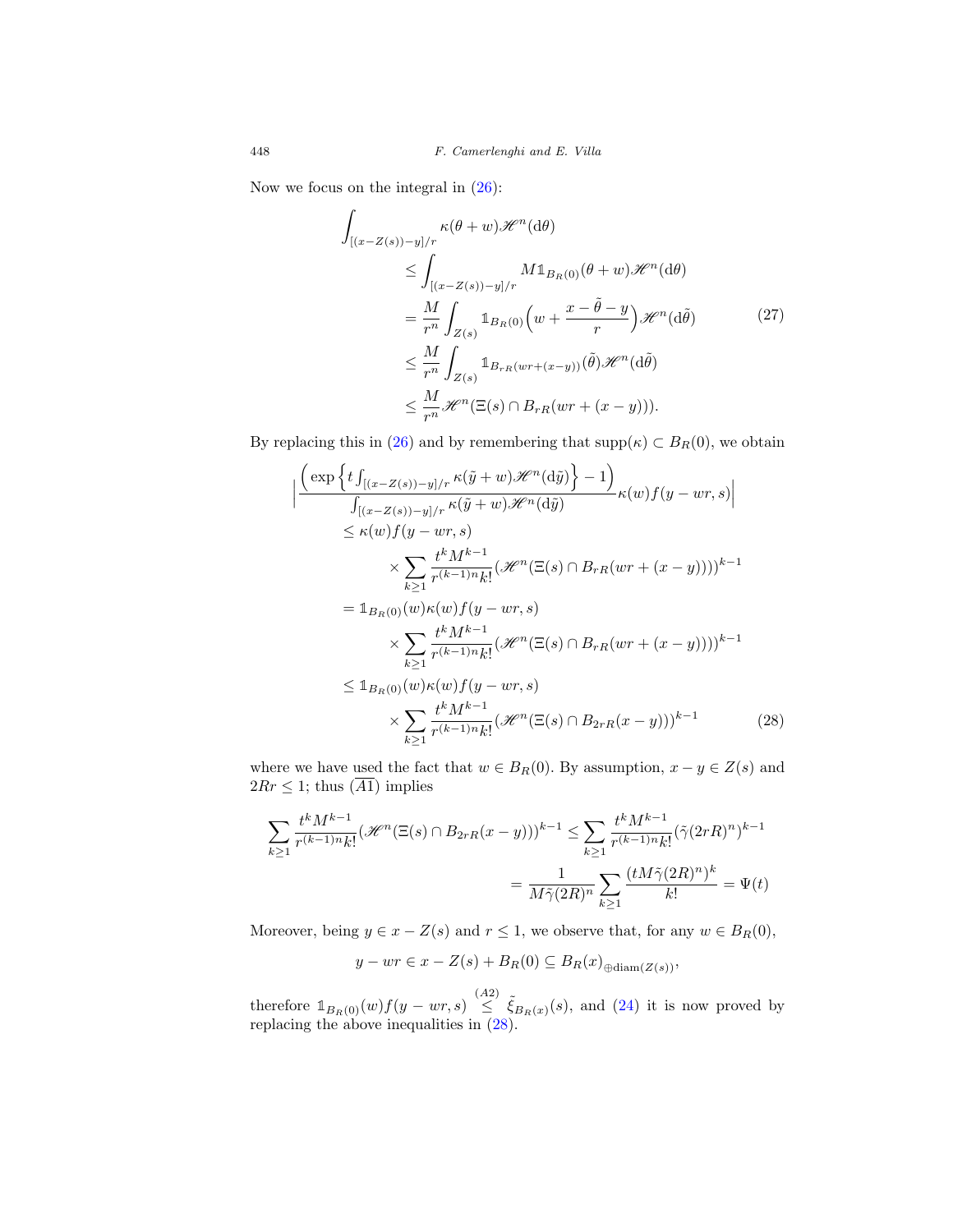Finally, the integrability condition [\(25\)](#page-20-2) easy follows:

$$
\int_{\mathbf{K}} \int_{x-Z(s)} \int_{\mathbb{R}^d} \Psi(t) \kappa(w) \tilde{\xi}_{B_R(x)}(s) \mathrm{d}w \mathcal{H}^n(\mathrm{d}y) Q(\mathrm{d}s)
$$
\n
$$
\leq \Psi(t) M b_d R^d \int_{\mathbf{K}} \tilde{\xi}_{B_R(x)}(s) \Big( \int_{x-Z(s)} \mathcal{H}^n(\mathrm{d}y) \Big) Q(\mathrm{d}s)
$$
\n
$$
\leq \Psi(t) M b_d R^d \int_{\mathbf{K}} \mathcal{H}^n(\Xi(s)) \tilde{\xi}_{B_R(x)}(s) Q(\mathrm{d}s) \stackrel{(A2)}{<} \infty. \qquad \Box
$$

Proof of Theorem [2.](#page-8-1) The proof relies on the Gärtner-Ellis Theorem. First of all we will show that

$$
J(t) := \lim_{N \to \infty} \frac{1}{v_N} \log \mathbb{E}[e^{tv_N \widehat{\lambda}_{\Theta_n}^{\kappa, N}(x)}]
$$
(29)  

$$
= \int_{\mathbf{K}} \int_{x - Z(s)} \int_{\mathbb{R}^d} \frac{\exp \left\{ t \int_{\pi_y(x - Z(s))} \kappa(\theta + w) \mathcal{H}^n(\mathrm{d}\theta) \right\} - 1}{\int_{\pi_y(x - Z(s))} \kappa(\theta + w) \mathcal{H}^n(\mathrm{d}\theta)} \times \kappa(w) \mathrm{d}w f(y, s) \mathcal{H}^n(\mathrm{d}y) Q(\mathrm{d}s)
$$

then we observe that  $J$  is a smooth function defined on  $\mathbb{R}$ , hence satisfying the assumptions of the Gärtner-Ellis Theorem. Since  $\{ \Theta_n^{(i)} \}$ i∈N is a sequence of i.i.d. random sets, then for N sufficiently big so that  $r_N < 1$ 

$$
\frac{1}{v_N} \log \mathbb{E} [e^{tv_N \widehat{\lambda}_{\Theta_n}^{\kappa, N}(x)}]
$$
\n
$$
= \frac{1}{v_N} \log \mathbb{E} \Big[ \exp \Big\{ t N r_N^{d-n} \frac{1}{N r_N^d} \sum_{i=1}^N \int_{\Theta_n^{(i)}} \kappa \Big( \frac{x-y}{r_N} \Big) \mathcal{H}^n(\mathrm{d}y) \Big\} \Big]
$$
\n
$$
= N \frac{1}{v_N} \log \mathbb{E} \Big[ \exp \Big\{ \frac{t}{r_N^n} \int_{\Theta_n} \kappa \Big( \frac{x-y}{r_N} \Big) \mathcal{H}^n(\mathrm{d}y) \Big\} \Big]
$$
\n
$$
= \frac{1}{r_N^{d-n}} \log \mathbb{E} \Big[ \exp \Big\{ \frac{t}{r_N^n} \sum_{(\xi, s) \in \Phi} \int_{\xi + Z(s)} \kappa \Big( \frac{x-y}{r_N} \Big) \mathcal{H}^n(\mathrm{d}y) \Big\} \Big]
$$
\n
$$
\stackrel{\text{(21)}}{=} \frac{1}{r_N^{d-n}} \int_{\mathbb{R}^d \times \mathbf{K}} \Big( \exp \Big\{ \frac{t}{r_N^n} \int_{\xi + Z(s)} \kappa \Big( \frac{x-y}{r_N} \Big) \mathcal{H}^n(\mathrm{d}y) \Big\} - 1 \Big) f(\xi, s) \mathrm{d}\xi Q(\mathrm{d}s)
$$
\n
$$
= \frac{1}{r_N^{d-n}} \int_{\mathbf{K}} \int_{\mathbb{R}^d} \Big( \exp \Big\{ t \int_{[(x - Z(s)) - \xi] / r_N} \kappa(\tilde{y}) \mathcal{H}^n(\mathrm{d}\tilde{y}) \Big\} - 1 \Big) f(\xi, s) \mathrm{d}\xi Q(\mathrm{d}s).
$$

It is worth to multiply and divide the above integrand by  $\int_{[(x-Z(s))-\xi]/r_N} \kappa(y) \times$  $\mathscr{H}^n(\mathrm{d}y)$ ; then, by suitable changes of variable, the following chain of equality holds:

<span id="page-22-0"></span>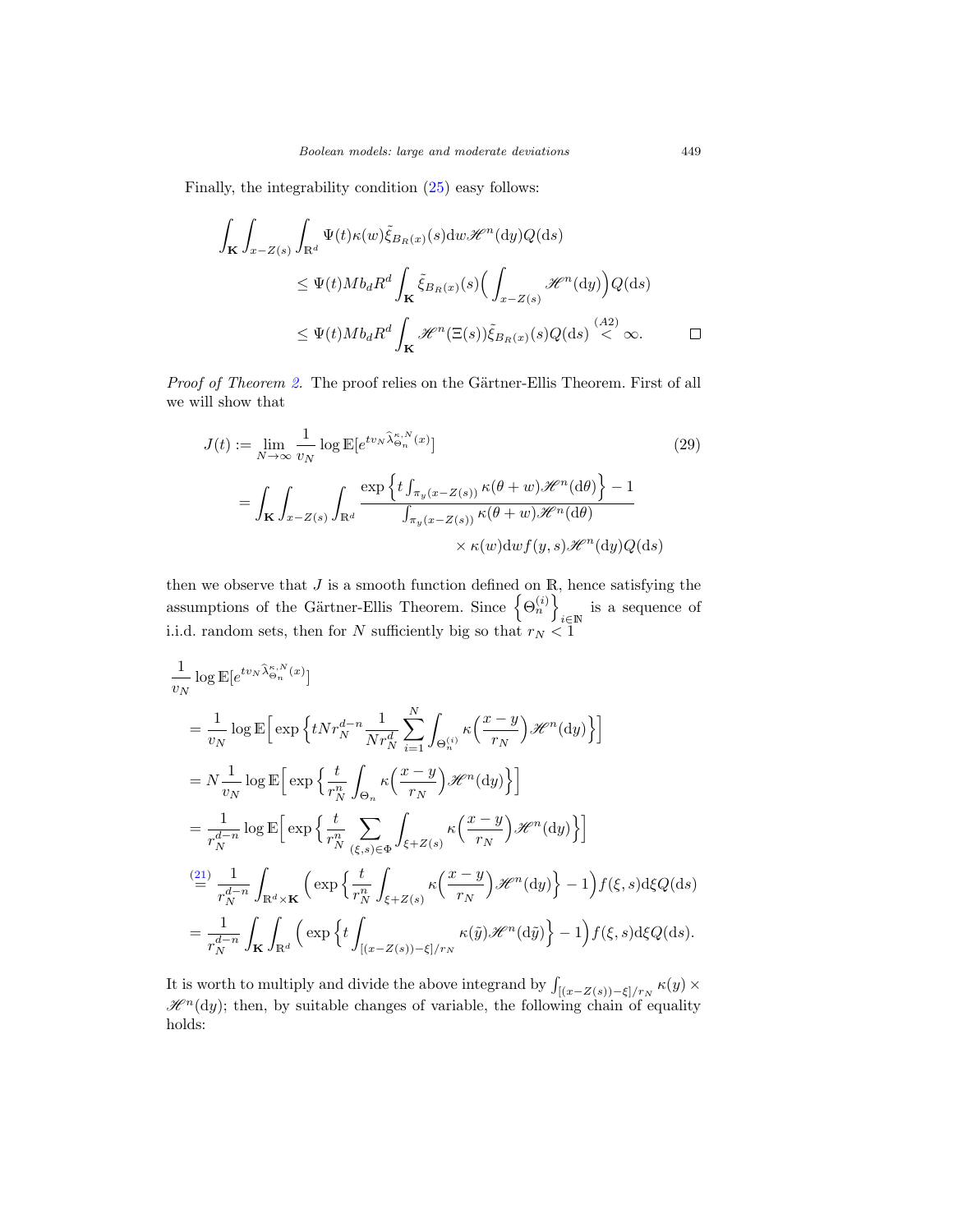450 F. Camerlenghi and E. Villa

$$
\frac{1}{v_N} \log \mathbb{E}[e^{tv_N \hat{\lambda}_{\Theta_n}^{K,N}(x)}] \n= \frac{1}{r_N^{d-n}} \int_{\mathbf{K}} \int_{\mathbb{R}^d} \frac{\exp \left\{ t \int_{[(x-Z(s))-\xi]/r_N} \kappa(\tilde{y}) \mathcal{H}^n(\mathrm{d}\tilde{y}) \right\} - 1}{\int_{[(x-Z(s))-\xi]/r_N} \kappa(\tilde{y}) \mathcal{H}^n(\mathrm{d}\tilde{y})} \times \int_{\xi+Z(s)} \kappa \left( \frac{x-y}{r_N} \right) r_N^{-n} \mathcal{H}^n(\mathrm{d}y) f(\xi, s) \mathrm{d}\xi Q(\mathrm{d}s) \n= \frac{1}{r_N^d} \int_{\mathbf{K}} \int_{Z(s)} \int_{\mathbb{R}^d} \frac{\exp \left\{ t \int_{[(x-Z(s))-\xi]/r_N} \kappa(\tilde{y}) \mathcal{H}^n(\mathrm{d}\tilde{y}) \right\} - 1}{\int_{[(x-Z(s))/\tau_N + \kappa(\tilde{y}) \mathcal{H}^n(\mathrm{d}\tilde{y})} \times \kappa \left( \frac{x-y-\xi}{r_N} \right) f(\xi, s) \mathrm{d}\xi \mathcal{H}^n(\mathrm{d}y) Q(\mathrm{d}s) \n= \int_{\mathbf{K}} \int_{Z(s)} \int_{\mathbb{R}^d} \frac{\exp \left\{ t \int_{[(y-Z(s))/r_N + w]} \kappa(\tilde{y}) \mathcal{H}^n(\mathrm{d}\tilde{y}) \right\} - 1}{\int_{[(y-Z(s))/r_N + w]} \kappa(\tilde{y}) \mathcal{H}^n(\mathrm{d}\tilde{y})} \times \kappa(w) f(x-y-wr_N, s) \mathrm{d}w \mathcal{H}^n(\mathrm{d}\tilde{y}) \right\} - 1 \n= \int_{\mathbf{K}} \int_{Z(s)} \int_{\mathbb{R}^d} \frac{\exp \left\{ t \int_{(y-Z(s))/r_N} \kappa(\tilde{y} + w) \mathcal{H}^n(\mathrm{d}\tilde{y}) \right\} - 1}{\int_{[(x-Z(s))/r_N + \kappa(\tilde{y} + w) \mathcal{H}^n(\mathrm{d}\tilde{y})} \times \kappa(w) f(x-y-wr_N, s)
$$

Denoted by  $\mathscr{D}_f(s)$  the set of discontinuity points of  $f(\cdot, s)$  for any  $s \in \mathbf{K}$ , assumption (A2) implies  $\mathcal{H}^n(\mathcal{D}_f(s)) = 0$ , therefore we can see that

$$
\lim_{N \to +\infty} \frac{\exp\left\{t \int_{[(x-Z(s))-y]/r_N} \kappa(\tilde{y}+w) \mathcal{H}^n(\mathrm{d}\tilde{y})\right\}-1}{\int_{[(x-Z(s))-y]/r_N} \kappa(\tilde{y}+w) \mathcal{H}^n(\mathrm{d}\tilde{y})} \kappa(w) f(y-wr_N, s)
$$
\n
$$
\stackrel{\text{(7)}}{=} \frac{\exp\left\{t \int_{\pi_y(x-Z(s))} \kappa(\tilde{y}+w) \mathcal{H}^n(\mathrm{d}\tilde{y})\right\}-1}{\int_{\pi_y(x-Z(s))} \kappa(\tilde{y}+w) \mathcal{H}^n(\mathrm{d}\tilde{y})} \kappa(w) f(y, s)
$$

for any  $s \in \mathbf{K}, w \in \mathbb{R}^d$  , and  $\mathscr{H}^n$  -a.e.  $y \in x - Z(s)$  .

Thus the [\(29\)](#page-22-0) follows by a simple application of the dominated convergence theorem, whose validity is guaranteed by Lemma [11.](#page-20-3)

To conclude the proof we observe that  $J$  satisfies the assumptions of Theorem [1.](#page-5-0) More precisely, as a byproduct of the application of the dominated convergence theorem,  $J(t) < +\infty$  for any  $t \in \mathbb{R}$ . Finally we show that J is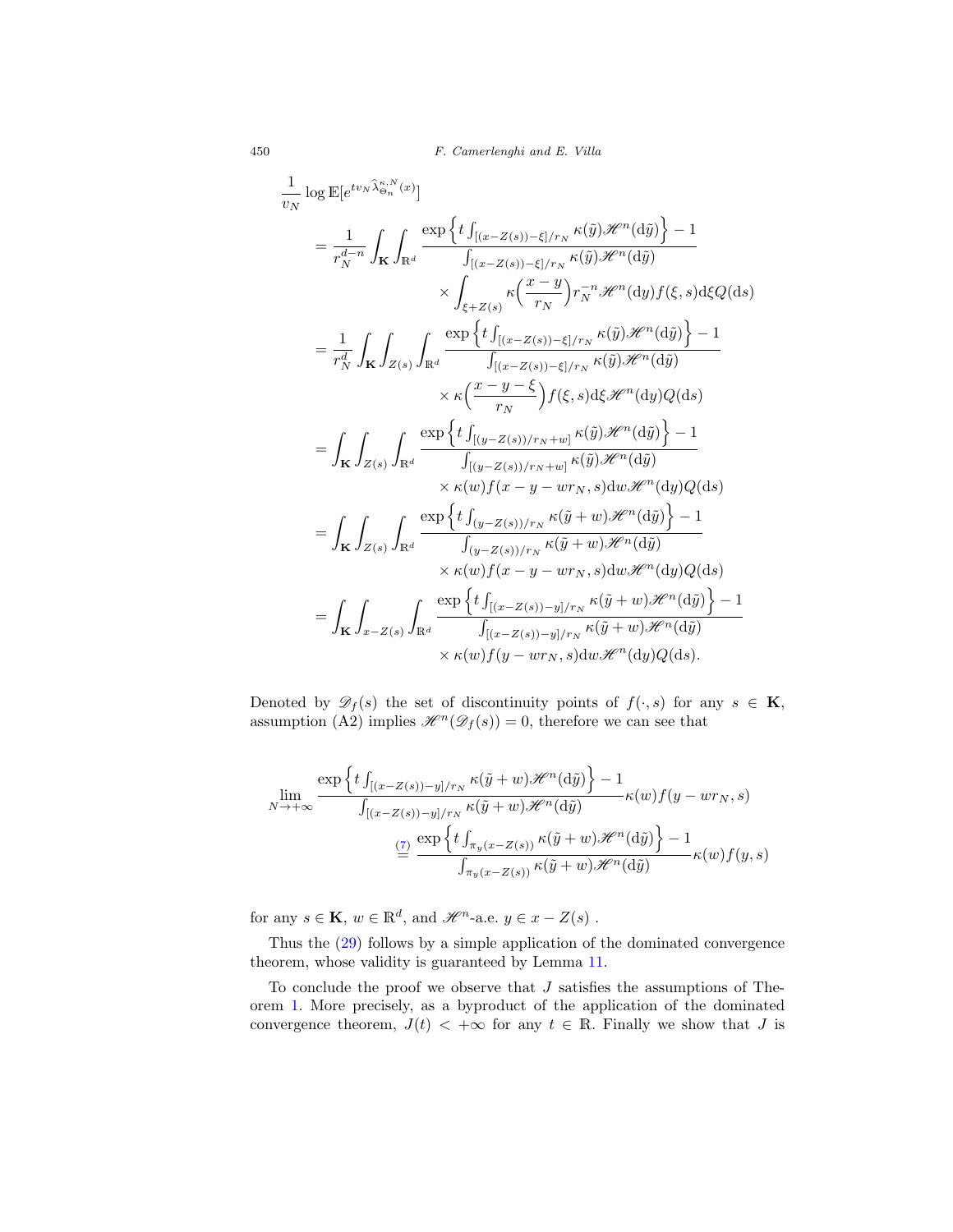differentiable on R with

$$
J'(t_0) = \int_{\mathbf{K}} \int_{x - Z(s)} \int_{\mathbb{R}^d} \exp \left\{ t_0 \int_{\pi_y(x - Z(s))} \kappa(\tilde{y} + w) \mathcal{H}^n(\mathrm{d}\tilde{y}) \right\}
$$

$$
\times k(w) f(y, s) \mathrm{d}w \mathcal{H}^n(\mathrm{d}y) Q(\mathrm{d}s)
$$

for any  $t_0 \in \mathbb{R}$ . In order to prove this, fix  $t_0 \in \mathbb{R}$  and  $\delta > 0$  sufficiently small; following [\[7,](#page-31-12) Theorem 16.8], we need to show that the integrand

<span id="page-24-1"></span>
$$
\exp\left\{t\int_{\pi_y(x-Z(s))}\kappa(\tilde{y}+w)\mathscr{H}^n(\mathrm{d}\tilde{y})\right\}k(w)f(y,s)\mathbb{1}_{(x-Z(s))}(y)\qquad(30)
$$

is bounded from above for any  $t \in (t_0 - \delta, t_0 + \delta)$  by an integrable function. To this end, the definition of approximate tangent space and similar arguments as in [\(27\)](#page-21-1) give

$$
\int_{\pi_y(x-Z(s))} \kappa(\tilde{y}+w) \mathscr{H}^n(\mathrm{d}\tilde{y}) = \lim_{r \to 0} \int_{\frac{x-Z(s)-y}{r}} \kappa(\tilde{y}+w) \mathscr{H}^n(\mathrm{d}\tilde{y}) \le M\tilde{\gamma}(2R)^n,
$$

with  $w \in B_R(0) \supset \text{supp}(k)$ . Therefore

$$
(30) \le \max\left\{e^{(t_0+\delta)M\tilde{\gamma}(2R)^n}, e^{(t_0-\delta)M\tilde{\gamma}(2R)^n}\right\}k(w)f(y,s)\mathbb{1}_{(x-Z(s))}(y)
$$

when  $t \in (t_0 - \delta, t_0 + \delta)$ , with

$$
\int_{\mathbf{K}} \int_{x-Z(s)} \int_{\mathbb{R}^d} \max \left\{ e^{(t_0+\delta)M\tilde{\gamma}(2R)^n}, e^{(t_0-\delta)M\tilde{\gamma}(2R)^n} \right\}
$$
\n
$$
\times k(w) f(y,s) \, dw \, \mathcal{H}^n(\mathrm{d}y) Q(\mathrm{d}s)
$$
\n
$$
\leq \lambda_{\Theta_n}(x) \max \left\{ e^{(t_0+\delta)M\tilde{\gamma}(2R)^n}, e^{(t_0-\delta)M\tilde{\gamma}(2R)^n} \right\} < +\infty,
$$

hence the thesis follows.

## <span id="page-24-0"></span>*A.2. Proof of Theorem [3](#page-8-2)*

Before proving Theorem [3](#page-8-2) we need some useful lemmas.

<span id="page-24-3"></span>**Lemma 12.** Let  $\Theta_n$  and  $\kappa$  be as in the Assumptions, and let us define

$$
\tau_q(u) := \int_{\mathbf{K}} \int_{\mathbb{R}^d} e^{-uh(\xi, s)} h^q(\xi, s) f(\xi, s) d\xi Q(ds), \quad q \ge 1 \tag{31}
$$

for any measurable function  $h : \mathbb{R}^d \times \mathbf{K} \to \mathbb{R}^+$  and  $u \geq 0$ .

If  $r < \min\{1, 1/(2R)\}\$ , the function  $h(\xi, s)$  defined in [\(20\)](#page-18-3) satisfies  $\tau_q(u) <$  $+\infty$  for any  $u \geq 0$  and  $q \geq 1$ .

<span id="page-24-2"></span> $\Box$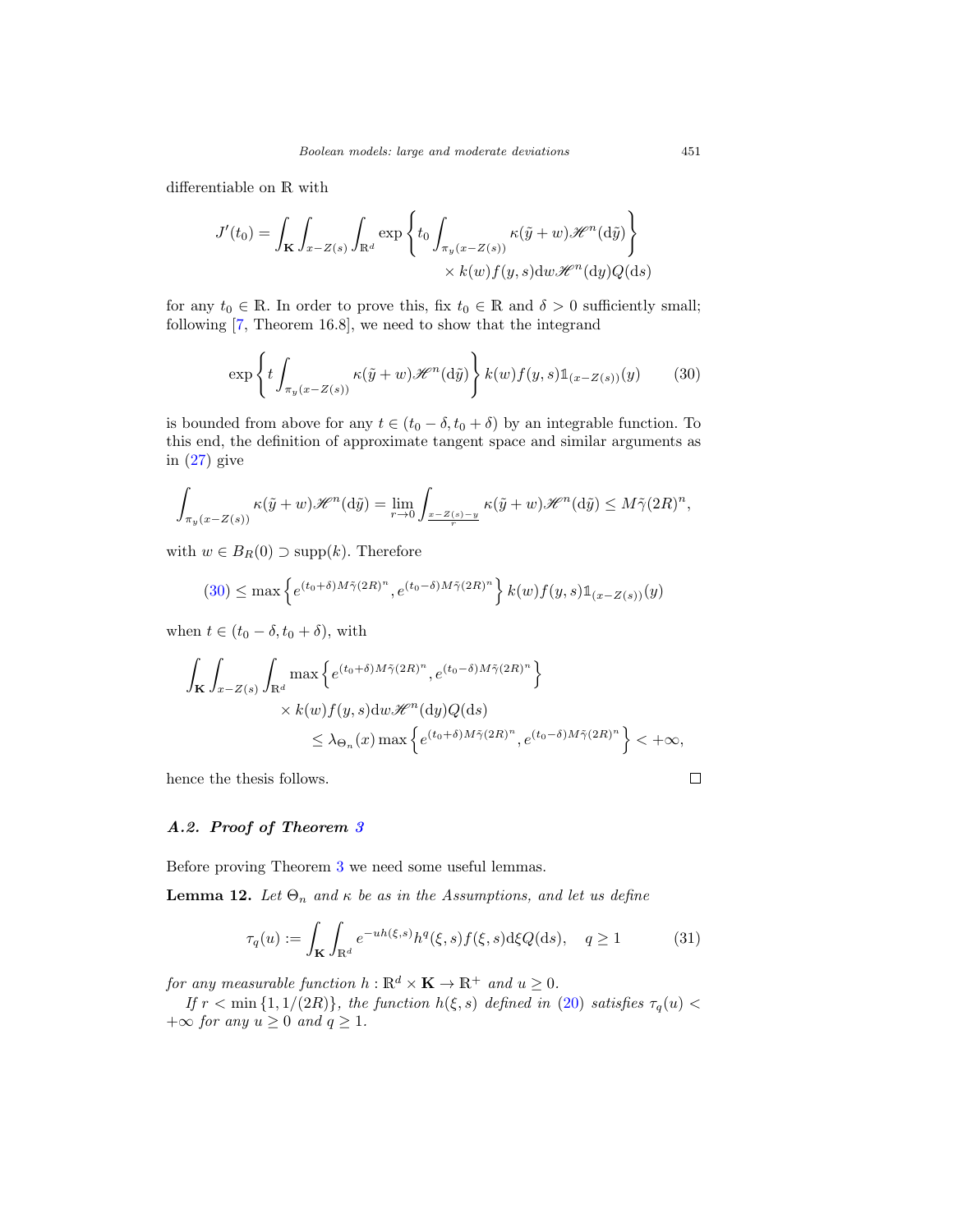*Proof.* For any  $q \geq 1$ , and  $u \geq 0$  we have

$$
e^{-uh(\xi,s)}h^{q}(\xi,s) \leq h^{q}(\xi,s)
$$
  
= 
$$
\frac{1}{r^{nq}} \Big[ \int_{\xi+Z(s)} \kappa\Big(\frac{x-\tilde{y}}{r}\Big) \mathcal{H}^{n}(\mathrm{d}\tilde{y}) \Big]^{q-1} \int_{\xi+Z(s)} \kappa\Big(\frac{x-\tilde{y}}{r}\Big) \mathcal{H}^{n}(\mathrm{d}\tilde{y}),
$$

therefore

<span id="page-25-1"></span>
$$
\tau_q(u) \leq \frac{1}{r^{qn}} \int_{\mathbf{K}} \int_{\mathbb{R}^d} \int_{Z(s)} \Big[ \int_{\xi + Z(s)} \kappa \Big( \frac{x - \tilde{y}}{r} \Big) \mathcal{H}^n(\mathrm{d}\tilde{y}) \Big]^{q-1} \times \kappa \Big( \frac{x - \xi - y}{r} \Big) \mathcal{H}^n(\mathrm{d}y) f(\xi, s) \mathrm{d}\xi Q(\mathrm{d}s) \Big]
$$
  

$$
\leq \frac{1}{r^{qn-d}} \int_{\mathbf{K}} \int_{Z(s)} \int_{\mathbb{R}^d} \Big( \int_{Z(s)} \kappa \Big( \frac{y - \tilde{y}}{r} + w \Big) \mathcal{H}^n(\mathrm{d}\tilde{y}) \Big)^{q-1} \times \kappa(w) f(x - y - rw, s) \mathrm{d}w \mathcal{H}^n(\mathrm{d}y) Q(\mathrm{d}s).
$$
 (32)

By remembering that  $\kappa(x) \leq M \mathbb{1}_{B_R(0)}(x)$  for all  $x \in \mathbb{R}^d$ , and  $Z(s) \subseteq \Xi(s)$ ,

$$
\int_{Z(s)} \kappa \left( \frac{y - \tilde{y}}{r} + w \right) \mathcal{H}^n(\mathrm{d}\tilde{y}) \le M \int_{Z(s)} \mathbb{1}_{B_R(0)} \left( \frac{y - \tilde{y}}{r} + w \right) \mathcal{H}^n(\mathrm{d}\tilde{y})
$$
\n
$$
= M \int_{Z(s)} \mathbb{1}_{B_{rR}(y+rw)}(\tilde{y}) \mathcal{H}^n(\mathrm{d}\tilde{y}) \le M \mathcal{H}^n(\Xi(s) \cap B_{rR}(y+rw)). \quad (33)
$$

Note that  $B_{rR}(y+rw) \subseteq B_{2rR}(y)$  if  $w \in B_R(0)$ , and that

<span id="page-25-0"></span>
$$
M\mathscr{H}^n(\Xi(s)\cap B_{2rR}(y))\stackrel{(\overline{A1})}{\leq}M\tilde{\gamma}(2rR)^n\qquad\forall y\in Z(s),\ r<1.
$$

Thus, by replacing  $(33)$  in  $(32)$  we get

$$
\tau_q(u) \le \frac{1}{r^{qn-d}} \int_{\mathbf{K}} \int_{Z(s)} \int_{\mathbb{R}^d} (M \tilde{\gamma}(2rR)^n)^{q-1} \times \kappa(w) f(x - y - rw, s) dw \mathcal{H}^n(\mathrm{d}y) Q(\mathrm{d}s)
$$
  

$$
\stackrel{(23)}{\le} (M \tilde{\gamma})^{q-1} (2R)^{n(q-1)} r^{d-n} \int_{\mathbf{K}} \mathcal{H}^n(\Xi(s)) \tilde{\xi}_{B_R(x)}(s) Q(\mathrm{d}s) < \infty \quad \square
$$

In order to make the proof of the next lemma more readable, we recall here some basics on Stirling numbers. The Stirling numbers of the second kind  $S(n, k)$ count the number of partitions of  $n$  objects in  $k$  groups. They are extensively studied in [\[21,](#page-32-15) [22](#page-32-16)]: refer to them for additional details on the subject. The Stirling number of the second kind is defined by

<span id="page-25-2"></span>
$$
S(n,k) = \frac{n!}{k!} \sum_{(\star)} \frac{1}{q_1! \dots q_k!}
$$
 (34)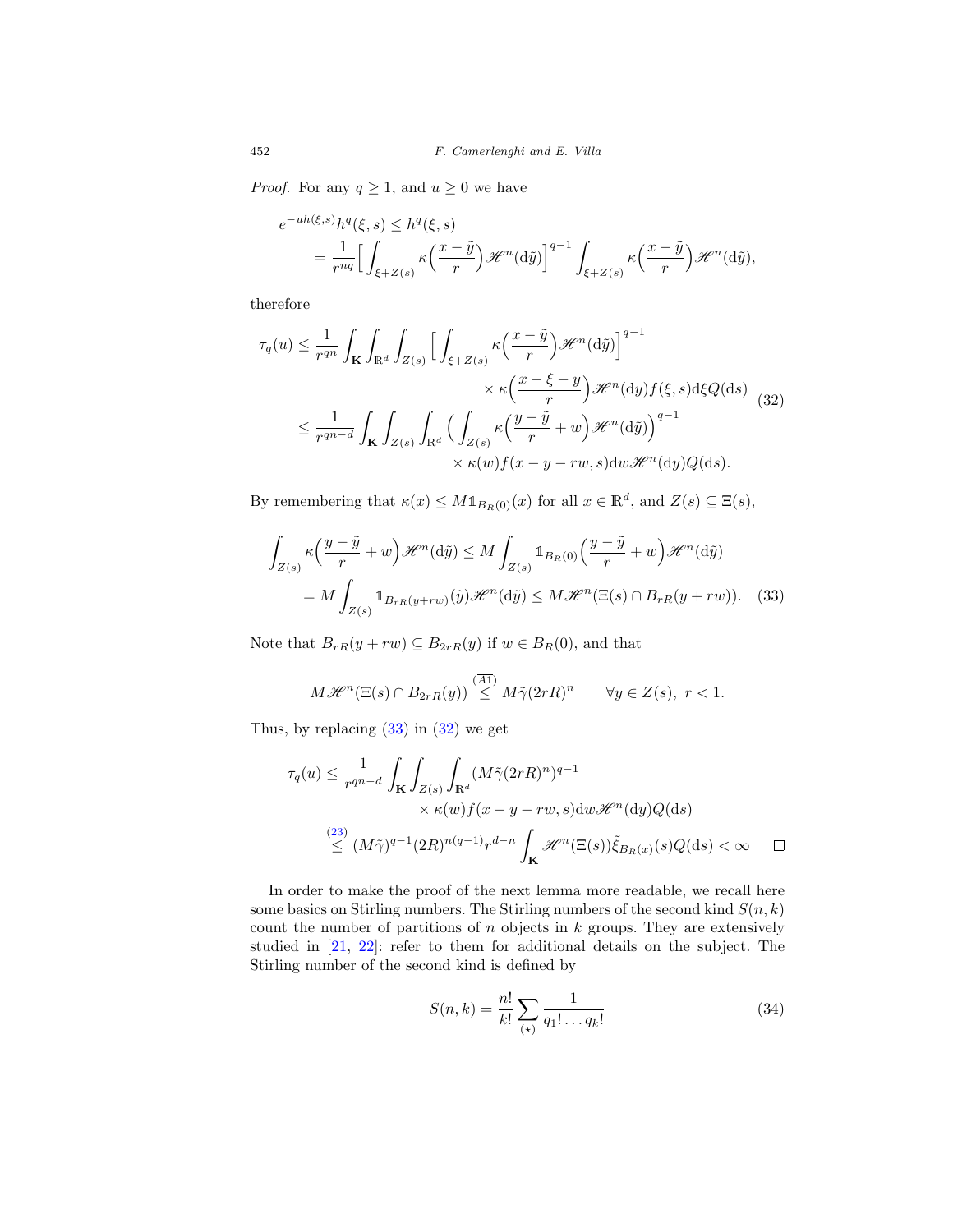where the summation is extended over all positive integers which are solution of the equation  $q_1 + \ldots + q_n = n$ . It is worth noticing that the summation

$$
B_n := \sum_{k=0}^n S(n,k)
$$

is knows as the Bell number, which amounts to be the number of partition of  $k$ objects in distinct sets (see  $[21, pg. 292]$  $[21, pg. 292]$ ). By  $[21, pg. 97]$  $[21, pg. 97]$  we have the following representation

<span id="page-26-0"></span>
$$
B_n = e^{-1} \sum_{j=0}^{+\infty} \frac{j^n}{j!}.
$$
 (35)

The Stirling number of the second kind satisfy a useful recurrence relation

$$
S(n+1,k) = S(n,k-1) + kS(n,k), \quad k = 1, \dots, n-1, \quad n = 0, 1, \dots
$$

with initial conditions

$$
S(0,0) = 1, \quad S(n,0) = 0 \quad \text{for } n > 0, \quad S(n,k) = 0 \quad \text{for } k > n.
$$

**Lemma 13.** Let  $\Theta_n$  and  $\kappa$  be as in the Assumptions; then for any  $t_0 > 0$ 

<span id="page-26-1"></span>
$$
\sum_{k\geq 3} \frac{t_0^k}{k!} \mathbb{E}\Big[ \Big( \int_{\Theta_n} \frac{1}{r^n} \kappa\Big(\frac{x-y}{r}\Big) \mathcal{H}^n(\mathrm{d}y) \Big)^k \Big] = O(r^{d-n}) \qquad \text{as } r \to 0. \tag{36}
$$

*Proof.* With the notation introduced in  $(20)$ , the same argument at the end of the froof of Lemma [10,](#page-18-4) together with traditional combinatorial arguments, show that for any  $k \geq 3$ :

$$
\mathbb{E}\Big[\Big(\int_{\Theta_n} \frac{1}{r^n} \kappa\Big(\frac{x-y}{r}\Big) \mathcal{H}^n(\mathrm{d}y)\Big)^k\Big] = \mathbb{E}\left[\left(\sum_{(\xi,s)\in\Phi} h(\xi,s)\right)^k\right]
$$

$$
= \sum_{i=1}^k \sum_{(\star)} \binom{k}{q_1 \dots q_i} \mathbb{E}\left[\sum_{\xi_{\ell_1} < \dots < \xi_{\ell_i}} \prod_{r=1}^i h^{q_r}(\xi_{\ell_r}, s_{\ell_r})\right]
$$

where the sum over  $(\star)$  runs over all the vectors  $(q_1,\ldots,q_i)$  of positive integers such that  $q_1 + \cdots + q_i = k$ . Besides we have used the fact that the marked point process is simple.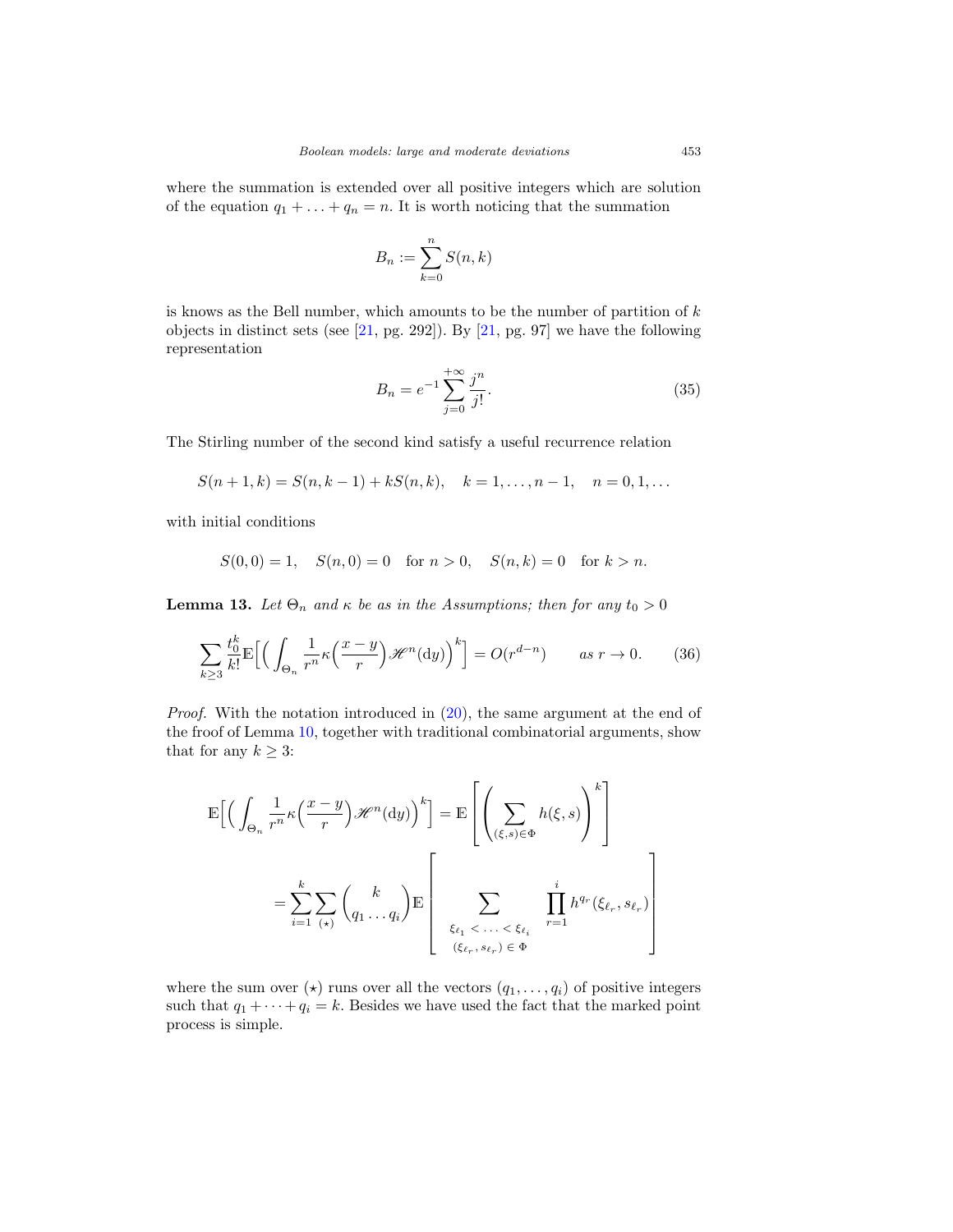Since there are *i*! possible permutations of the points  $\xi_{\ell_1}, \ldots, \xi_{\ell_i}$  we can write

$$
\mathbb{E}\Big[\Big(\int_{\Theta_n} \frac{1}{r^n} \kappa\Big(\frac{x-y}{r}\Big) \mathcal{H}^n(\mathrm{d}y)\Big)^k\Big]
$$
\n
$$
= \sum_{i=1}^k \frac{1}{i!} \sum_{(\star)} \binom{k}{q_1 \dots q_i} \mathbb{E}\left[\sum_{\substack{\xi_{\ell_r} \neq \xi_{\ell_s} \\ (\xi_{\ell_r}, s_{\ell_r}) \in \Phi}} \prod_{r=1}^i h^{q_r}(\xi_{\ell_r}, s_{\ell_r})\right]
$$
\n
$$
= \sum_{i=1}^k \frac{1}{i!} \sum_{(\star)} \binom{k}{q_1 \dots q_i} \int_{(\mathbb{R}^d \times \mathbf{K})^i} \prod_{r=1}^i h^{q_r}(\xi_{\ell_r}, s_{\ell_r}) \nu_{[i]}(\mathrm{d}(x_1, s_1), \dots \mathrm{d}(x_i, s_i)),
$$

where  $\nu_{[i]}$  is the *i*–th factorial moment measure of  $\Phi$  (e.g. see [\[23](#page-32-8)]). Being  $\Phi$  a marked Poisson pont processes, then  $\nu_{[i]} = \bigotimes_i \Lambda$  (see for example [\[39](#page-33-12), Corollary 3.2.4]); hence we get

$$
\mathbb{E}\Big[\Big(\int_{\Theta_n} \frac{1}{r^n} \kappa\Big(\frac{x-y}{r}\Big) \mathscr{H}^n(\mathrm{d}y)\Big)^k\Big] = \sum_{i=1}^k \frac{1}{i!} \sum_{(\star)} \binom{k}{q_1 \ldots q_i} \tau_{q_1}(0) \ldots \tau_{q_i}(0),
$$

where  $\tau$  is the function defined in [\(31\)](#page-24-2). By the end of the proof of Lemma [12](#page-24-3) we konw that

$$
\tau_q(0) \le M^{q-1} \tilde{\gamma}^{q-1} (2R)^{n(q-1)} r^{d-n} \mathbb{E}[\mathcal{H}^n(\Xi) \tilde{\xi}_{B_R(x)}]
$$

whenever r is sufficiently small, i.e.  $r \leq \min\left\{1, 1/(2R)\right\}$ , therefore

$$
tau_{q_1}(0)\cdots\tau_{q_i}(0) \leq (M\tilde{\gamma}(2R)^n)^{k-i}r^{(d-n)i}\mathbb{E}[\mathscr{H}^n(\Xi)\tilde{\xi}_{B_R(x)}]^i,
$$

and so

$$
\begin{split} \mathbb{E}\Big[\Big(\int_{\Theta_n} \frac{1}{r^n} \kappa\Big(\frac{x-y}{r}\Big)\mathscr{H}^n(\textup{d} y)\Big)^k\Big] \\ \overset{(34)}{=}&\sum_{i=1}^k \Big(\frac{r^{d-n} \mathbb{E}[\mathscr{H}^n(\Xi)\tilde{\xi}_{B_R(x)}]}{M\tilde{\gamma}(2R)^n}\Big)^i S(k,i) (M\tilde{\gamma}(2R)^n)^k. \end{split}
$$

Now we define the constant function  $C := C(\Theta_n, \kappa)$ , depending on  $\Theta_n$  and the kernel  $\kappa$ ,

$$
C := \max\Big\{1, \frac{\mathbb{E}[\mathcal{H}^n(\Xi)\tilde{\xi}_{B_R(x)}]}{M\tilde{\gamma}(2R)^n}\Big\};
$$

as a consequence

$$
\mathbb{E}\Big[\Big(\int_{\Theta_n} \frac{1}{r^n} \kappa\Big(\frac{x-y}{r}\Big) \mathcal{H}^n(\mathrm{d}y)\Big)^k\Big] \le \sum_{i=1}^k C^k S(k,i) (M\tilde{\gamma}(2R)^n)^k r^{(d-n)i}
$$

$$
= \sum_{i=1}^k \tilde{C}^k S(k,i) r^{(d-n)i}
$$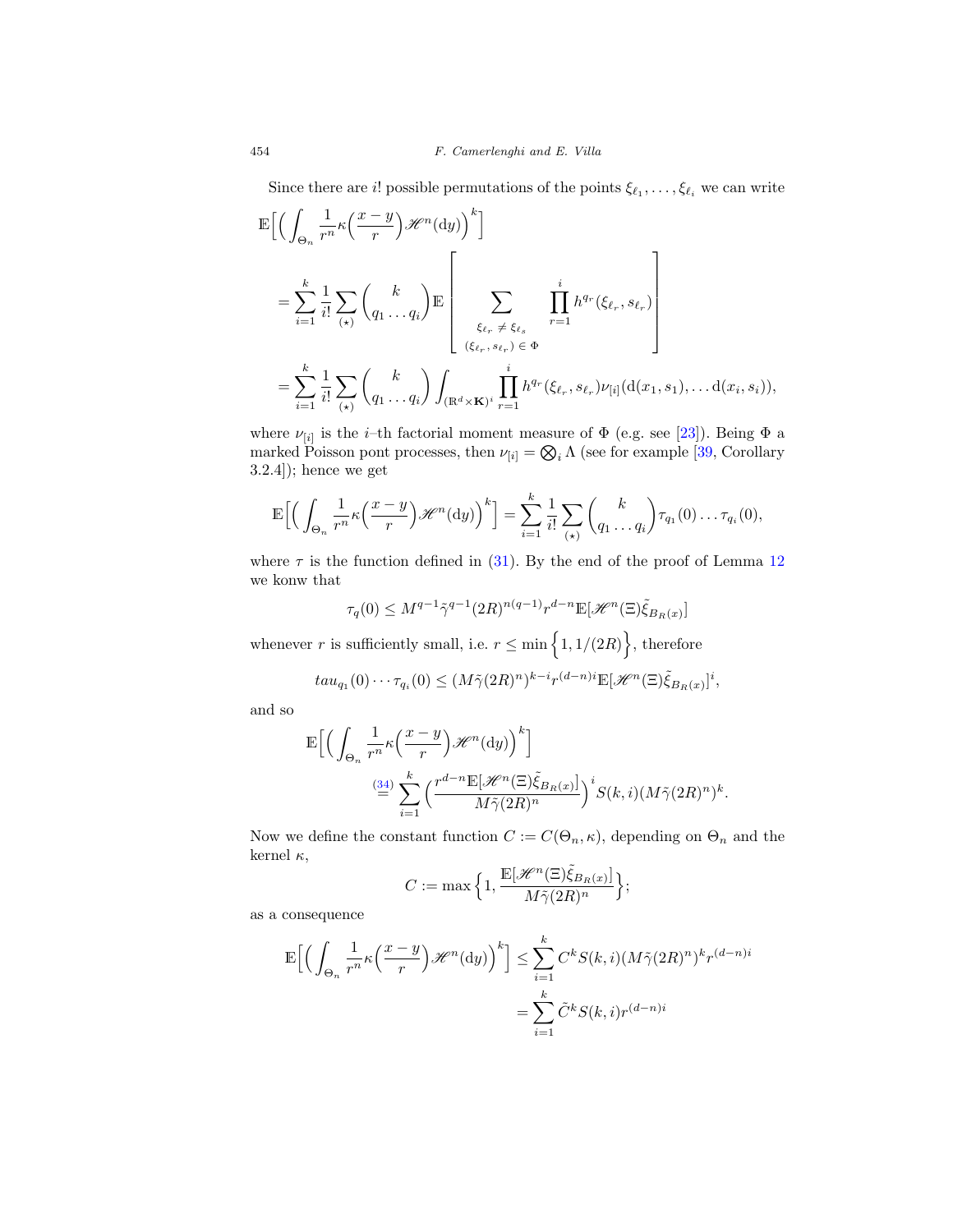where we have put

$$
\tilde{C}:=\max\Big\{M\tilde{\gamma}(2R)^n, \mathbb{E}[\mathscr{H}^n(\Xi)\tilde{\xi}_{B_R(x)}]\Big\}.
$$

Recalling the definition of the Bell numbers  $B_k$  (see [\(35\)](#page-26-0)) we have

$$
\mathbb{E}\Big[\Big(\int_{\Theta_n} \frac{1}{r^n} \kappa\Big(\frac{x-y}{r}\Big) \mathcal{H}^n(\mathrm{d}y)\Big)^k\Big] \leq \tilde{C}^k \sum_{i=1}^k S(k,i) r^{d-n} = \tilde{C}^k r^{d-n} \sum_{i=1}^k S(k,i)
$$

$$
= B_k \tilde{C}^k r^{d-n} = \tilde{C}^k r^{d-n} \frac{1}{e} \sum_{m=0}^\infty \frac{m^k}{m!}.
$$

Now we consider the summation in [\(36\)](#page-26-1) for any  $t_0 > 0$ . Finally, the previous bound for the expectation yields

$$
\sum_{k\geq 3} \frac{t_0^k}{k!} \mathbb{E}\Big[\Big(\int_{\Theta_n} \frac{1}{r^n} \kappa\Big(\frac{x-y}{r}\Big) \mathcal{H}^n(\mathrm{d}y)\Big)^k\Big] \leq \sum_{k\geq 3} \frac{t_0^k}{k!} \frac{\tilde{C}^k r^{d-n}}{e} \sum_{m=0}^{\infty} \frac{m^k}{m!}
$$

$$
= \frac{r^{d-n}}{e} \sum_{k=3}^{\infty} \frac{t_0^k \tilde{C}^k}{k!} \sum_{m=0}^{\infty} \frac{m^k}{m!} \leq \frac{r^{d-n}}{e} \sum_{m=0}^{\infty} \frac{1}{m!} \sum_{k=0}^{\infty} \frac{(\tilde{C}mt_0)^k}{k!}
$$

$$
= \frac{r^{d-n}}{e} \sum_{m=0}^{\infty} \frac{e^{t_0 \tilde{C}m}}{m!} = r^{d-n} \exp\Big\{e^{t_0 \tilde{C}} - 1\Big\},
$$

and the r.h.s. of this inequality turns out to be a  $O(r^{d-n})$ , which implies the assertion.  $\Box$ 

Finally we recall that the discrete version of the Hölder inequality can be written as follows

<span id="page-28-0"></span>
$$
\sum_{i=1}^{n} x_i y_i \le \left(\sum_{i=1}^{n} x_i^p\right)^{1/p} \cdot \left(\sum_{i=1}^{n} y_i^q\right)^{1/q},\tag{37}
$$

where  $x_i, y_i \ge 0$  for any  $i = 1, \ldots, n$ , and  $p, q > 0$  are such that  $1/p + 1/q = 1$ . By specializing [\(37\)](#page-28-0) with  $n = 2$ ,  $y_i = 1$  for  $i = 1, 2$ ,  $p = k$  and  $q = k/(k - 1)$ , it directly follows that

<span id="page-28-1"></span>
$$
(x_1 + x_2)^k \le \left[ \left( \sum_{i=1}^2 x_i^k \right)^{1/k} \cdot \left( \sum_{i=1}^2 1 \right)^{k/(k-1)} \right]^k = (x_1^k + x_2^k) \cdot 2^{k-1} \tag{38}
$$

for any  $x_1, x_2 > 0$  and for any integer  $k > 0$ . We are now ready to prove the theorem.

Proof of Theorem [3.](#page-8-2) Let us define

$$
H_N(t) := \mathbb{E}\Big[\exp\Big\{v_Nt\frac{Nr_N^{d-n}}{b_N}\big(\widehat\lambda_{\Theta_n}^{\kappa,N}(x)-\mathbb{E}[\widehat\lambda_{\Theta_n}^{\kappa,N}(x)]\big)\Big\}\Big],
$$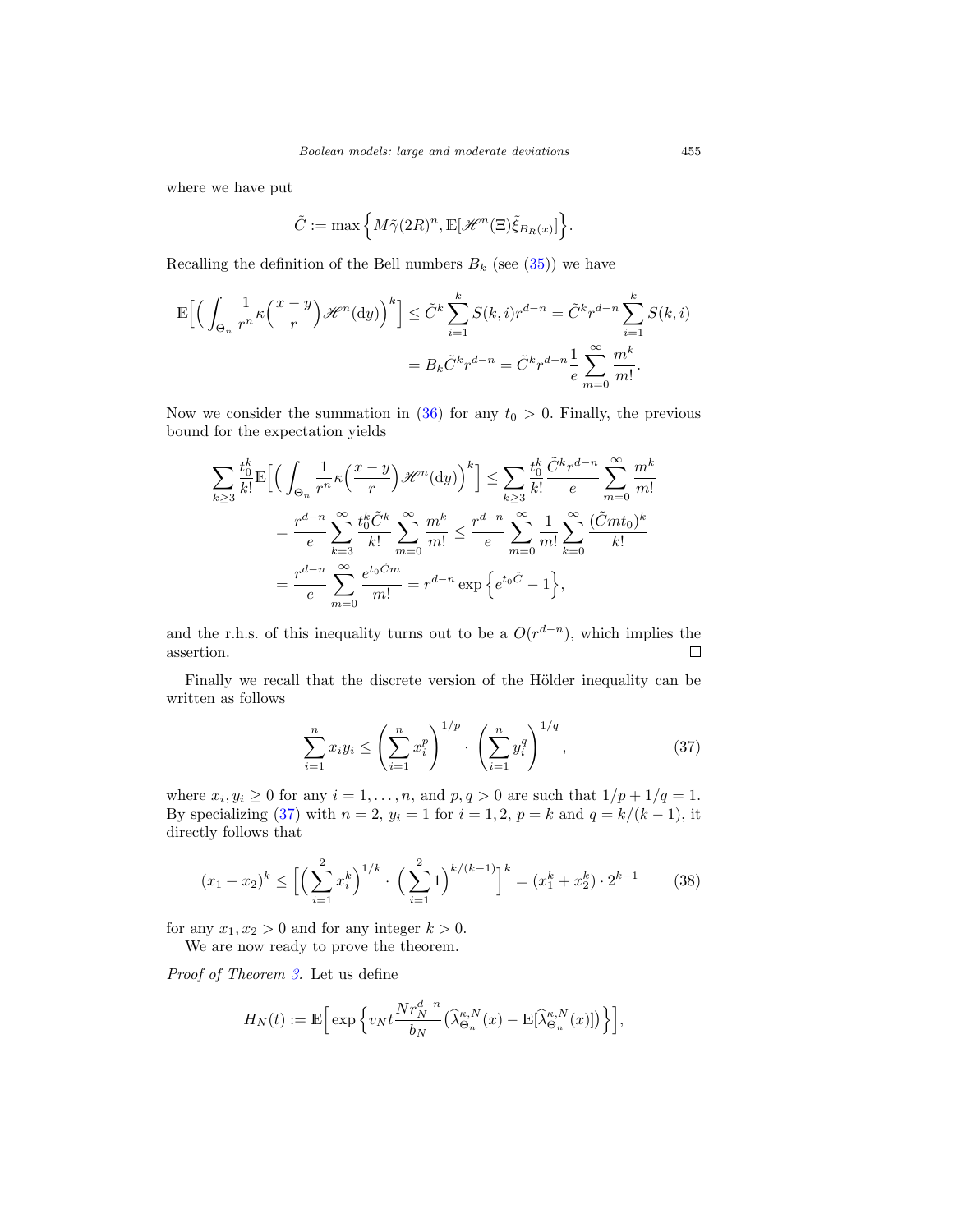and

<span id="page-29-1"></span>
$$
J_x(t) := \lim_{N \to +\infty} \frac{1}{v_N} \log H_N(t),\tag{39}
$$

after proving that the limit exists finite for any  $t \in \mathbb{R}$ ; then the good rate function will turn out to be

<span id="page-29-0"></span>
$$
J_x^*(y) = \sup_{t \in \mathbb{R}} \left\{ ty - J_x(t) \right\},\
$$

as a direct application of Theorem [1.](#page-5-0)

First of all observe that, for any  $t \in \mathbb{R}$ ,

$$
H_N(t) = \mathbb{E}\Big[\exp\Big\{\frac{tb_N}{Nr_N^d}\Big(\sum_{i=1}^N\Big(\int_{\Theta_n^{(i)}}\kappa\Big(\frac{x-y}{r_N}\Big)\mathcal{H}^n(\mathrm{d}y) - \mathbb{E}\int_{\Theta_n^{(i)}}\kappa\Big(\frac{x-y}{r_N}\Big)\mathcal{H}^n(\mathrm{d}y)\Big)\Big)\Big\}\Big]
$$
  

$$
= \Big(\mathbb{E}\Big[\exp\Big\{\frac{tb_N}{Nr_N^d}\Big(\int_{\Theta_n}\kappa\Big(\frac{x-y}{r_N}\Big)\mathcal{H}^n(\mathrm{d}y) - \mathbb{E}\int_{\Theta_n}\kappa\Big(\frac{x-y}{r_N}\Big)\mathcal{H}^n(\mathrm{d}y)\Big)\Big\}\Big]\Big)^N
$$
  

$$
= \Big(1 + \frac{1}{2}\Big(\frac{tb_N}{Nr_N^d}\Big)^2 Var\Big(\int_{\Theta_n}\kappa\Big(\frac{x-y}{r_N}\Big)\mathcal{H}^n(\mathrm{d}y)\Big) + R(N)\Big)^N, \quad (40)
$$

In order to bound the term  $R(N)$  appearing in the previous equation, we note that for any real valued random variable  $X$  the following inequality holds

$$
\mathbb{E}(X - \mathbb{E}X)^k \le \mathbb{E}|X - \mathbb{E}X|^k \stackrel{(38)}{\le} 2^{k-1}\mathbb{E}(|X|^k + (\mathbb{E}|X|)^k) \le 2^k \mathbb{E}(|X|^k),
$$

where the last inequality follows from a standard application of the Hölder inequality, namely  $(\mathbb{E}|X|)^k \leq \mathbb{E}|X|^k$ . Hence, if  $X = \int_{\Theta_n} \kappa \left(\frac{x-y}{r_N}\right) \mathcal{H}^n(\mathrm{d}y)$ , the remainder term  $R(N)$  in [\(40\)](#page-29-0) may be estimated as follows

$$
R(N) := \sum_{k\geq 3} \frac{1}{k!} \left(\frac{tb_N}{Nr_N^d}\right)^k \mathbb{E}\Big[\Big(\int_{\Theta_n} \kappa\Big(\frac{x-y}{r_N}\Big) \mathcal{H}^n(\mathrm{d}y) - \mathbb{E}\int_{\Theta_n} \kappa\Big(\frac{x-y}{r_N}\Big) \mathcal{H}^n(\mathrm{d}y)\Big)^k\Big]
$$
  

$$
\leq \sum_{k\geq 3} \frac{1}{k!} \left(\frac{|t|b_N}{Nr_N^d}\right)^k 2^k \mathbb{E}\Big[\Big(\int_{\Theta_n} \kappa\Big(\frac{x-y}{r_N}\Big) \mathcal{H}^n(\mathrm{d}y)\Big)^k\Big].
$$

For  $N$  sufficiently big, the second condition in  $(9)$  implies that

$$
\frac{2|t|b_N}{Nr_N^{d-n}} \le t_0
$$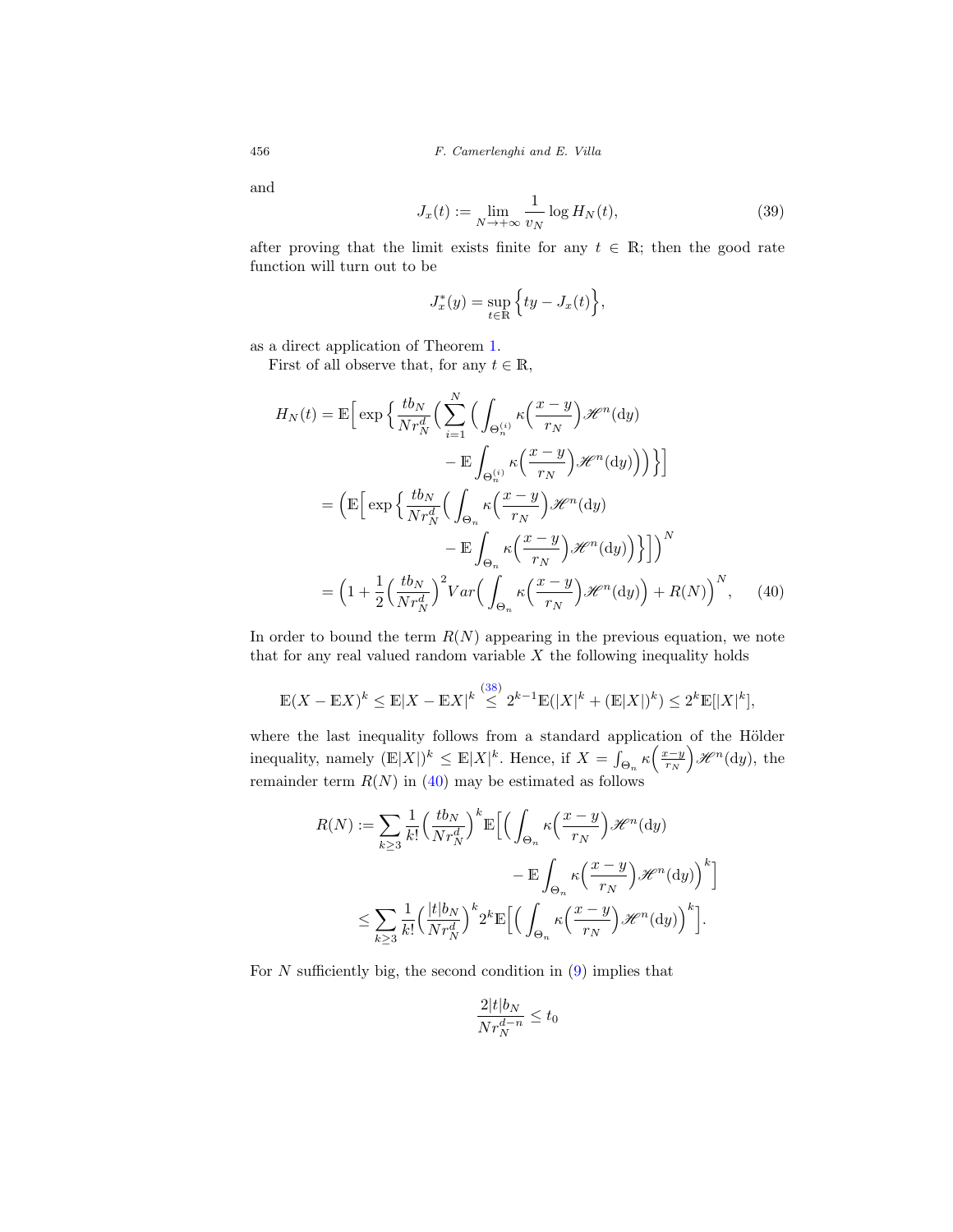for some  $t_0 > 0$ , so that

$$
\left(\frac{2|t|b_N}{Nr_N^d}\right)^k = \left(\frac{2|t|b_N}{Nr_N^{d-n}t_0}\right)^k \left(\frac{t_0}{r_N^n}\right)^k \le \left(\frac{2|t|b_N}{Nr_N^{d-n}t_0}\right)^3 \left(\frac{t_0}{r_N^n}\right)^k \quad \forall k \ge 3;
$$

hence we can bound  $R(N)$  as

$$
R(N) \leq \left(\frac{2|t|b_N}{Nr_N^{d-n}t_0}\right)^3 \sum_{k\geq 3} \frac{t_0^k}{k!} \mathbb{E}\Big[\Big(\frac{1}{r_N^n} \int_{\Theta_n} \kappa\Big(\frac{x-y}{r_N}\Big) \mathcal{H}^n(\mathrm{d}y)\Big)^k\Big]
$$
  

$$
\stackrel{(36)}{=} O\Big(r_N^{d-n} \Big(\frac{b_N}{Nr_N^{d-n}}\Big)^3\Big).
$$

<span id="page-30-0"></span>Hence we obtain

$$
H_N(t) = \left(1 + \frac{1}{2} \left(\frac{tb_N}{Nr_N^d}\right)^2 Var\left(\int_{\Theta_n} k\left(\frac{x-y}{r_N}\right) \mathcal{H}^n(\mathrm{d}y)\right) + O\left(r_N^{d-n}\left(\frac{b_N}{Nr_N^{d-n}}\right)^3\right)\right)^N.
$$
\n(41)

By assumption  $\{\Theta_n^{(i)}\}_{i\in\mathbb{N}}$  is a sequence of i.i.d. random closed sets as  $\Theta_n$ ; therefore

$$
Var\Big(\int_{\Theta_n} k\Big(\frac{x-y}{r_N}\Big) \mathcal{H}^n(\mathrm{d}y)\Big) = Nr_N^{2d}Var(\widehat{\lambda}_{\Theta_n}^{\kappa,N}(x))
$$

$$
\stackrel{(12)}{=} Nr_N^{2d}\Big(\frac{C_{Var}(x)}{Nr_N^{d-n}} + o(\frac{1}{Nr_N^{d-n}})\Big)
$$

$$
= r_N^{d+n}(C_{Var}(x) + o(1)), \quad \text{as } N \to +\infty. \tag{42}
$$

Thus, we conclude that

$$
J_x(t) \stackrel{\text{(39)}}{=} \lim_{N \to +\infty} \frac{Nr_N^{d-n}}{b_N^2} \log H_N(t)
$$
\n
$$
\stackrel{\text{(41),(42)}}{=} \frac{N^2 r_N^{d-n}}{b_N^2} \log \left(1 + \frac{1}{2} \left(\frac{tb_N}{Nr_N^d}\right)^2 r_N^{d+n} (C_{Var}(x) + o(1)) + O\left(r_N^{d-n} \left(\frac{b_N}{Nr_N^{d-n}}\right)^3\right)\right)
$$
\n
$$
= \frac{N^2 r_N^{d-n}}{b_N^2} \log \left(1 + \frac{t^2 b_N^2}{2N^2 r_N^{d-n}} C_{Var}(x) + o\left(\frac{b_N^2}{N^2 r_N^{d-n}}\right)\right)
$$
\n
$$
\stackrel{\text{(9)}}{=} \frac{t^2}{2} C_{Var}(x).
$$

As a consequence the rate function is given by

$$
J_x^*(y) = \sup_{t \in \mathbb{R}} \left\{ ty - J_x(t) \right\} = \sup_{t \in \mathbb{R}} \left\{ ty - \frac{t^2}{2} C_{Var}(x) \right\} = \frac{y^2}{2 C_{Var}(x)}
$$

and the assertion follows.

<span id="page-30-1"></span> $\Box$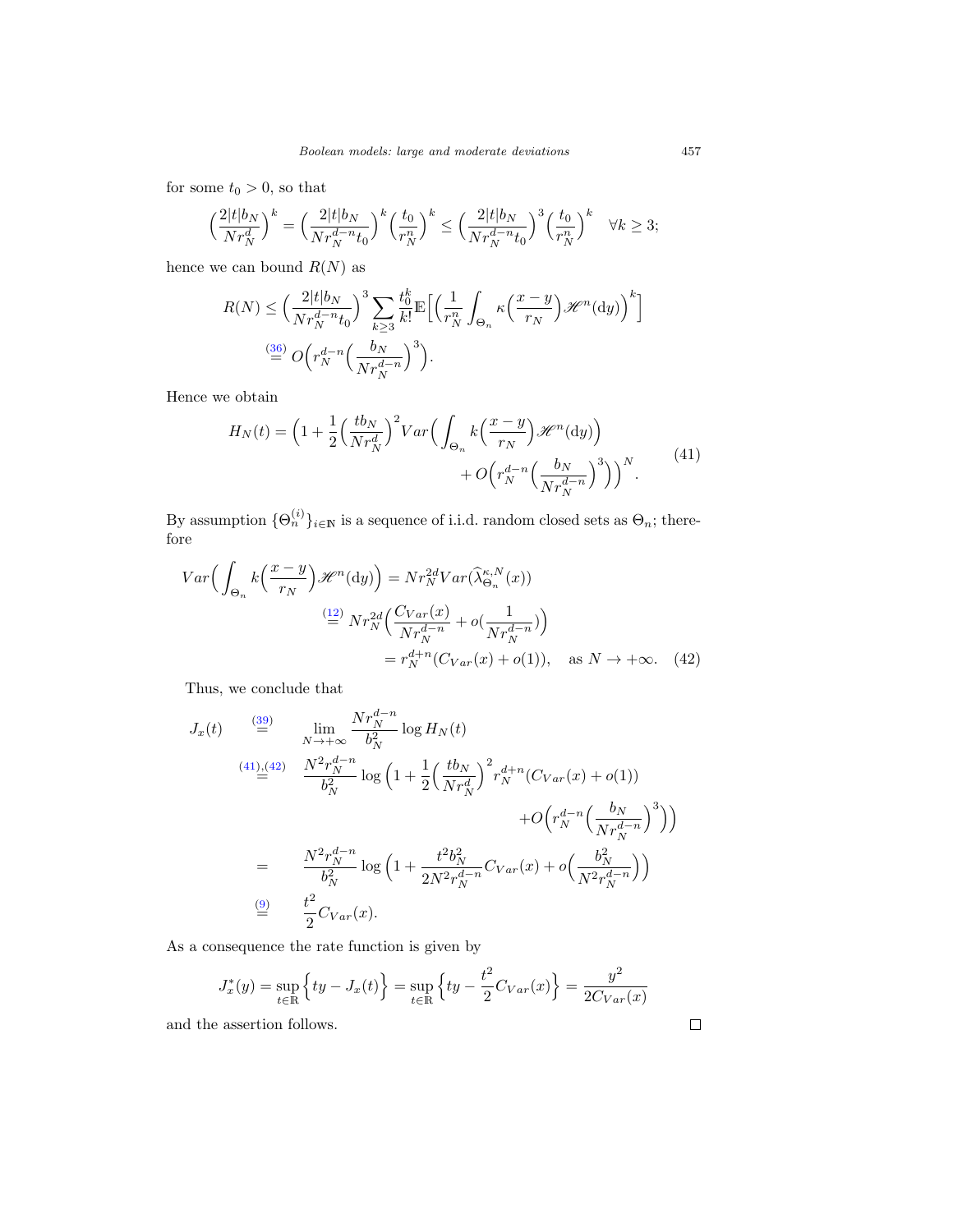#### <span id="page-31-0"></span>**Acknowledgements**

We thank the anonymous referee for the accurate reading of the paper, and the valuable comments and suggestions which improved significantly the quality of this paper.

We also thank Prof. Claudio Macci (Department of Mathematics, Università di Roma Tor Vergata) for fruitful discussions.

The authors are members of the Gruppo Nazionale per l'Analisi Matematica, la Probabilità e le loro Applicazioni (GNAMPA) of the Istituto Nazionale di Alta Matematica (INdAM).

#### <span id="page-31-1"></span>**References**

- <span id="page-31-3"></span>[1] AITCHISON, J., KAY, J.W. and LAUDER, I.J. (2004). Statistical Concepts and Applications in Clinical Medicine. Chapman and Hall/CRC, London.
- <span id="page-31-6"></span>[2] AMBROSIO, L., CAPASSO, V. and VILLA, E. (2009). On the approximation of mean densities of random closed sets. Bernoulli, **15**, 1222–1242. [MR2107677](http://www.ams.org/mathscinet-getitem?mr=2107677)
- <span id="page-31-7"></span>[3] Ambrosio, L., Fusco, N. and Pallara, D. (2000). Functions of Bounded Variation and Free Discontinuity Problems. Clarendon Press, Oxford. [MR2597590](http://www.ams.org/mathscinet-getitem?mr=2597590)
- <span id="page-31-10"></span>[4] BADDELEY, A., BARANY, I., SCHNEIDER, R. and WEIL, W. (2007). Stochastic Geometry. Lecture Notes in Mathematics **1982**, Springer, Berlin. [MR1857292](http://www.ams.org/mathscinet-getitem?mr=1857292)
- <span id="page-31-5"></span>[5] BADDELEY, A. and MOLCHANOV, I.S. (1997). On the expected measure of a random set. In: Proceedings of the International Symposium on Advances in Theory and Applications of Random Sets (Fontainebleau, 1996), River Edge, NJ, World Sci. Publishing, 3–20. [MR2327289](http://www.ams.org/mathscinet-getitem?mr=2327289)
- <span id="page-31-2"></span>[6] BENEŠ, V. and RATAJ, J. (2004). Stochastic Geometry: Selected Topics. Kluwer, Dordrecht. [MR1654394](http://www.ams.org/mathscinet-getitem?mr=1654394)
- <span id="page-31-12"></span>[7] Billingsley, P. (1995). Probability and Measure, 3rd edition. John Wiley & Sons. [MR2068607](http://www.ams.org/mathscinet-getitem?mr=2068607)
- <span id="page-31-4"></span>[8] Bonilla, L.L., Capasso, V., Alvaro, M., Carretero, and Terragni, F. (2017). On the mathematical modelling of tumor–induced angiogenesis. Math. Biosci. Eng., **14**, 45–66. [MR1324786](http://www.ams.org/mathscinet-getitem?mr=1324786)
- <span id="page-31-11"></span>[9] Bryc, W. (1993) A remark on the connection between the large deviation principle and the central limit theorem. Statist. Probab. Lett., **18**, 253–256. [MR3562897](http://www.ams.org/mathscinet-getitem?mr=3562897)
- <span id="page-31-8"></span>[10] CAMERLENGHI, F., CAPASSO, V. and VILLA, E. (2014). On the estimation of the mean density of random closed sets. J. Multivariate Anal., **125**, 65– 88. [MR1245694](http://www.ams.org/mathscinet-getitem?mr=1245694)
- <span id="page-31-9"></span>[11] Camerlenghi, F., Capasso, V. and Villa, E. (2014). Numerical experiments for the estimation of mean densities of random sets. In: Proceedings of the 11th European Congress of Stereology and Image Analysis. Image Anal. Stereol., **33**, 83–94. [MR3163831](http://www.ams.org/mathscinet-getitem?mr=3163831)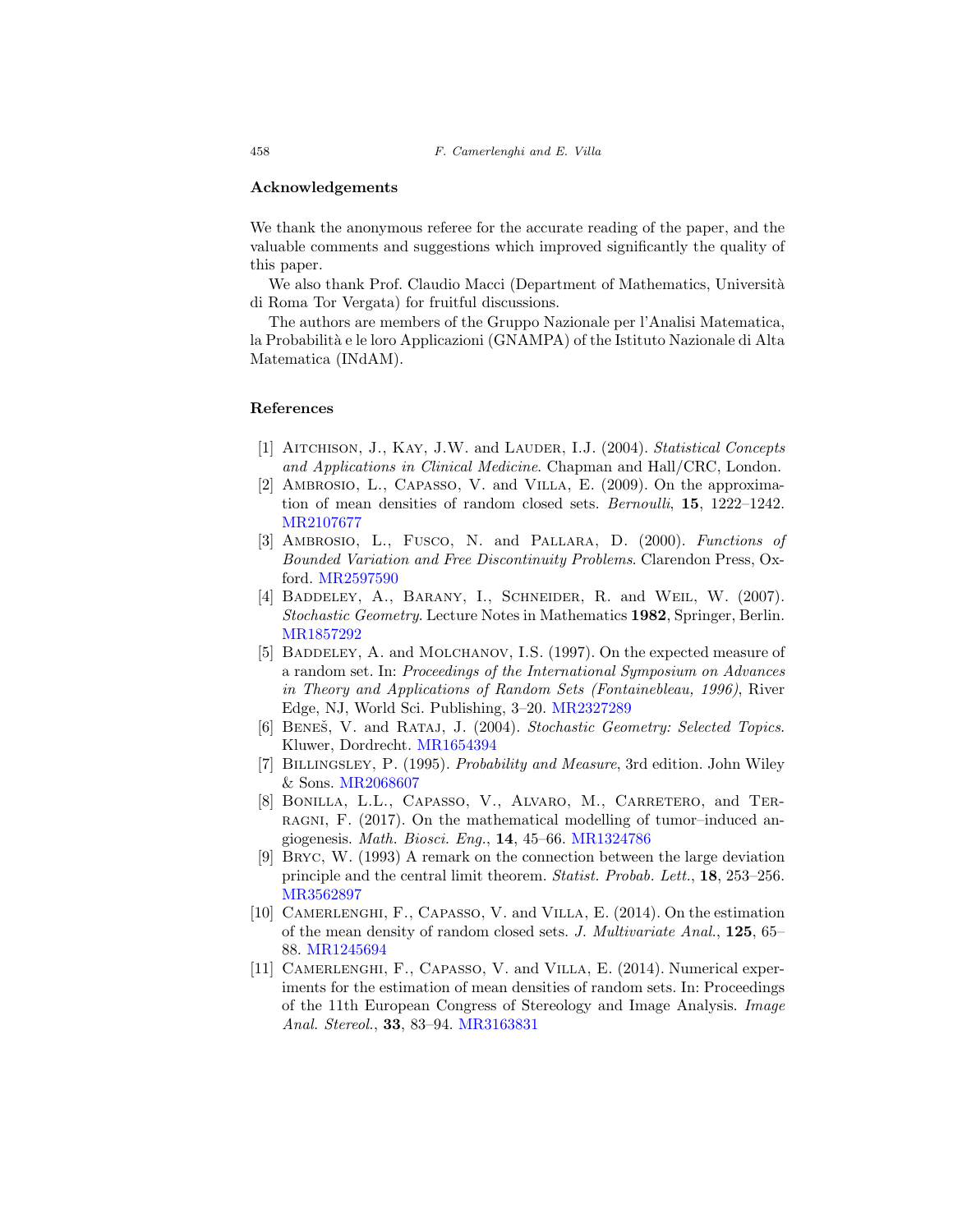- <span id="page-32-13"></span>[12] CAMERLENGHI, F., MACCI, C. and VILLA, E. (2016). Asymptotic results for the estimation of the mean density of random closed sets. Electron. J. Stat., **10**, 2066–2096. [MR3241508](http://www.ams.org/mathscinet-getitem?mr=3241508)
- <span id="page-32-9"></span>[13] Camerlenghi, F. and Villa, E. (2015). Optimal bandwidth of the "Minkowski content"–based estimator of the mean density of random closed sets: theoretical results and numerical experiments. J. Math. Imaging Vision, **53**, 264–287. [MR3522669](http://www.ams.org/mathscinet-getitem?mr=3522669)
- <span id="page-32-5"></span>[14] Mathematical Modelling for Polymer Processing. Polymerization, Crystallization, Manufacturing (V. Capasso, Editor). ECMI Series on Mathematics in Industry Vol 2, Springer Verlag, Heidelberg 2003. [MR3397099](http://www.ams.org/mathscinet-getitem?mr=3397099)
- <span id="page-32-2"></span>[15] CAPASSO, V., DEJANA, E. and MICHELETTI, A. (2008). Methods of stochastic geometry, and related statistical problems in the analysis and therapy of tumour growth and tumour-driven angiogenesis. In: Selected Topics on Cancer Modelling, (N. Bellomo et al. Eds.), Birkhauser, Boston, 299–335. [MR1964653](http://www.ams.org/mathscinet-getitem?mr=1964653)
- <span id="page-32-3"></span>[16] CAPASSO, V. and MICHELETTI, A. (2006). Stochastic geometry and related statistical problems in biomedicine. In: Complex System in Biomedicine, (A. Quarteroni et al. Eds.), Springer, Milano, 35–69. [MR2477136](http://www.ams.org/mathscinet-getitem?mr=2477136)
- <span id="page-32-4"></span>[17] CAPASSO, V., MICHELETTI, A. and MORALE, D. (2008), Stochastic geometric models and related statistical issues in tumour-induced angiogenesis. Math. Biosci., **214**, 20–31. [MR2487997](http://www.ams.org/mathscinet-getitem?mr=2487997)
- <span id="page-32-6"></span>[18] CAPASSO, V. and VILLA, E. (2006). On the continuity and absolute continuity of random closed sets. Stoch. An. Appl., **24**, 381–397. [MR2446608](http://www.ams.org/mathscinet-getitem?mr=2446608)
- <span id="page-32-0"></span>[19] CAPASSO, V. and VILLA, E. (2007). On mean densities of inhomogeneous geometric processes arising in material sciences and medicine. Image Anal. Setreol., **26**, 23–36. [MR2204719](http://www.ams.org/mathscinet-getitem?mr=2204719)
- <span id="page-32-7"></span>[20] Capasso, V. and Villa, E. (2008). On the geometric densities of random closed sets. Stoch. An. Appl., **26**, 784–808. [MR2337324](http://www.ams.org/mathscinet-getitem?mr=2337324)
- <span id="page-32-15"></span>[21] CHARALAMBIDES, C.A. (2002). *Enumerative combinatorics*. CRC Press Series on Discrete Mathematics and its Applications. Chapman & Hall/CRC, Boca Raton, FL. [MR2185580](http://www.ams.org/mathscinet-getitem?mr=2185580)
- <span id="page-32-16"></span>[22] CHARALAMBIDES, C.A. (2005). Combinatorial methods in discrete distributions. Hoboken, NJ: Wiley.
- <span id="page-32-8"></span>[23] CHIU, S.N., STOYAN, D., KENDALL, W.S. and MECKE, J. (2013). Stochastic Geometry and its Applications, 3rd edition, John Wiley & Sons, Chichcester.
- <span id="page-32-10"></span>[24] DALEY, D.J. and VERE-JONES, D. (2003). An introduction to the theory of point processes. Vol. I. 2nd edition. Springer, New York.
- <span id="page-32-11"></span>[25] DALEY, D.J. and VERE-JONES, D. (2008). An introduction to the theory of point processes. Vol. II. 2nd edition. Springer, New York.
- <span id="page-32-12"></span>[26] DEMBO, A. and ZEITOUNI, O. (1998). Large Deviations Techniques and Applications. 2nd edition, Springer.
- <span id="page-32-14"></span>[27] DEVROYE, L. and GYÖRFI, L. (1985). Nonparametric density estimation: the  $L_1$  view. Wiley, New York.
- <span id="page-32-1"></span>[28] DEVROYE, L., GYÖRFI, L. and LUGOSI, G. (1996). A Probabilistic Theory